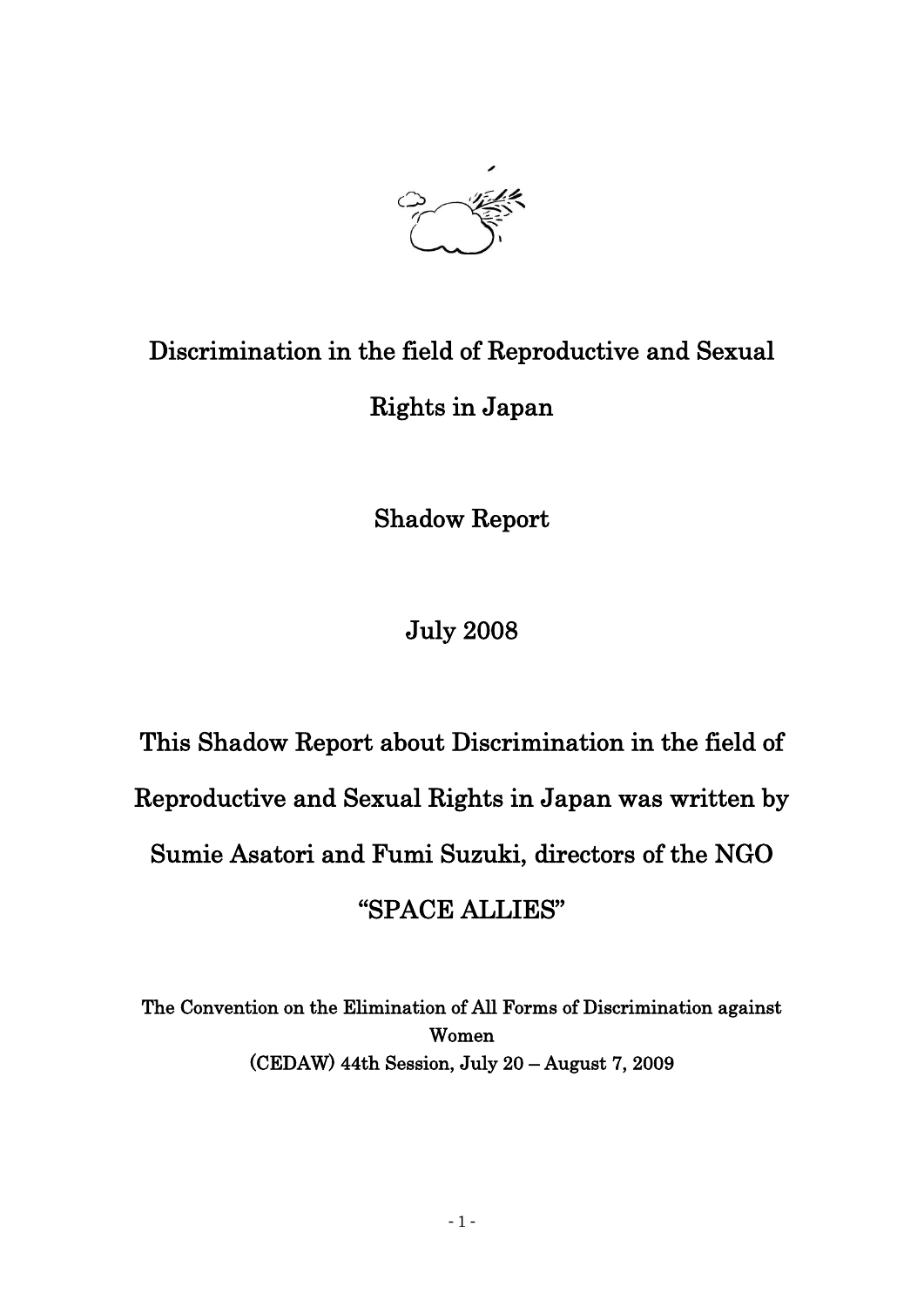Dear Committee members,

As one of the States parties to the Convention, Japan presented a periodic report on September 18, 2008 (CEDAW/C/JPN/6) to fulfill its obligations under Article 18 of the Convention. The report will be considered during the 44th CEDAW session in July 2009.

This Shadow Report is an attempt to describe discrimination in the field of Reproductive Sexual Rights in Japan, especially regarding the criminalization of abortion, defects in the legal system regarding sexual assault, and insufficient policies for sexual minority women, with the goal of assisting the Committee's evaluation of Japan's compliance with CEDAW provisions and ultimately improving Japanese women's lives.

This Shadow Report is intended to complement the periodic report submitted by the Japanese government. Our aim is to provide specific information regarding the legal situation faced by women in Japan. We would especially like to highlight the points below, focusing on discrimination in the field of Reproductive and Sexual Rights in Japan, with particular attention to abortion, sexual assault, and discrimination against sexual minorities.

Space Allies, an independent nongovernmental organization, has worked extensively with government initiatives to amend laws to guarantee women's reproductive sexual rights and to protect the rights of survivors of sexual assault as well as sexual minority women.

We hope that the Committee will consider the following questions during their meeting to review the Japanese government's compliance with its obligations, and that the questions will be included in your concluding observations. The information on which the questions are based can be found in the subsequent text.

## Suggested questions for the government of Japan during the 44th CEDAW session:

## 1. Does the Government plan to decriminalize abortion immediately, within one year?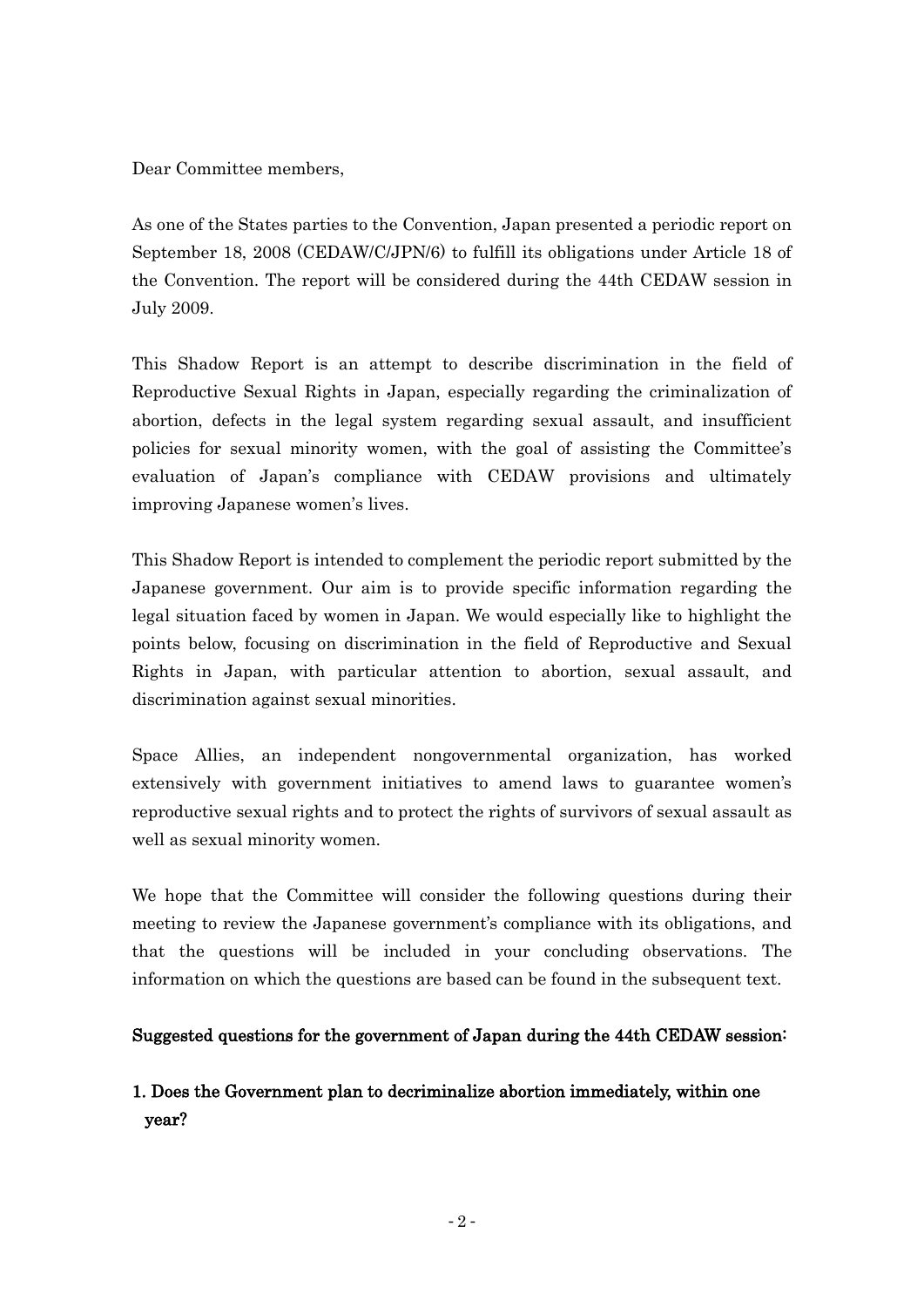- 2 .Does the Government plan to abolish the article of the Maternal Protection Law which requires a woman who seeks an abortion to obtain the authorization of her male partner?
- 3 .Does the Japanese Government plan to approve the abortion pill?
- 4 .Will the government take measures to improve access to emergency contraceptive pills?
- 5 .How will the Government take decisive action to bring to justice the perpetrators of:
	- 1) marital rape
	- 2) incest and sexual violence against children
	- 3) sexual violence committed by abusing a position of authority or power
	- 4) sexual assault by U.S. military personnel
	- 5) systemic sexual violations during the World War
- 6 .Does the Japanese Government plan to legislate reform to define the following types of violence as constituent elements of aggravated rape or aggravated sexual battery?
	- 1) incest and sexual violence against children
	- 2) sexual violence committed by abusing a position of authority or power
- 7 .How will the government amend, from the view of women's human rights, the constituent element of laws relating to sexual violence and their enforcement by police officers, prosecutors and judges?
	- 1) Does the Japanese government plan to change the definition of sexual crimes to include all sexual acts which occur without consent and against the victims' free will?
	- 2) Does the Japanese government plan to modify the Penal Code with a view to qualifying sexual violence as a violent crime rather than as a crime against morality?
	- 3) Does the Japanese government plan to revise the operation of the citizen-judge system or to revise the laws governing the citizen-judge system to ensure that the rights of victims of sexual violence are protected?
	- 4) Does the Japanese government plan to protect victims from secondary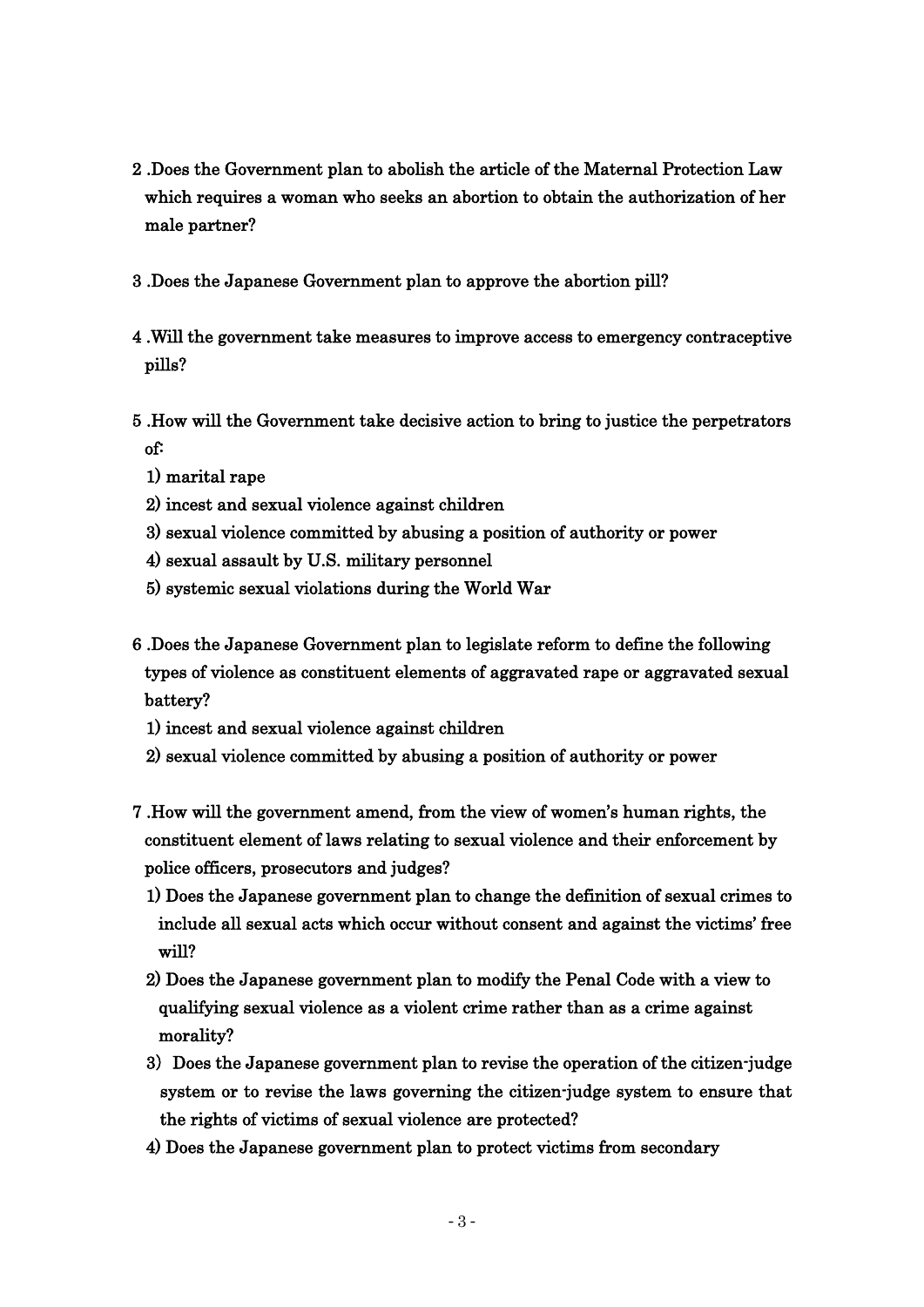victimization and to eliminate the legal and procedural barriers for bringing perpetrators to justice, such as the necessity to file a complaint of rape, the tendency for courts to require victims to prove that they desperately resisted the attack, and the absence of specific provisions barring reference to victims' past sexual history in court?

- 5) Does the Japanese government plan to increase the minimum punishment and increase the penalty, particularly in cases whereby perpetrators committed sexual assaults by abusing their position of authority or power?
- 6) Does the Japanese government plan to provide mandatory training regarding sexual violence and gender sensitivity for judges, prosecutors and police officers?
- 8 .Does the Japanese government plan to improve support for victims of sexual assault by developing 24-hour rape crisis centers, training qualified medical staff, and increasing funding for NGOs that support victims?
- 9 .Does the Japanese government plan to take measures to respond the following situations?
	- 1) U.S. Military personnel accused of sexual violence have returned to the U.S. unprosecuted and/or unpunished.
	- 2) The Japanese government has not taken adequate measures to redress the wrongs of "Comfort Women," ignoring recommendations by international bodies.
- 10. Does the Japanese government plan to enact legislation that prohibits discrimination against sexual minority women and protects their rights?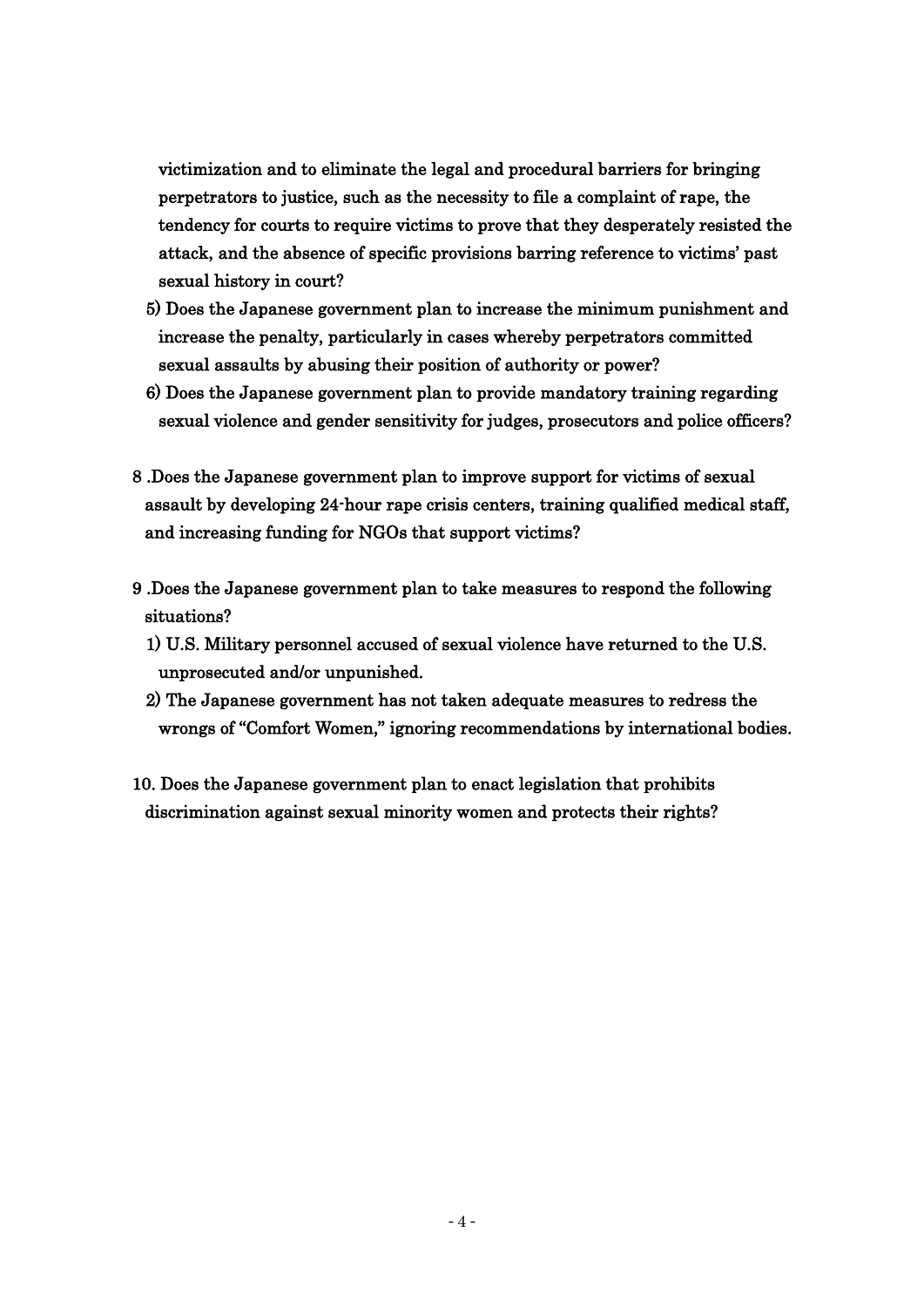## Abortion in Japan

## The Japanese Government should decriminalize abortion immediately!

PENAL CODE (Act No. 45 of 1907)

Article 212 (Abortion)

When a pregnant woman causes her own abortion by drugs or any other means, imprisonment with work for not more than 1 year shall be imposed.

Article 213 (Abortion with Consent; Causing Death or Injury) A person who, at the request of a woman or with her consent, causes her abortion shall be punished by imprisonment with work for not more than 2 years. If the person thereby causes the death or injury of the woman, the person shall be punished by imprisonment with work for not less than 3 months but not more than 5 years.

Article 214 (Abortion through Professional Conduct; Causing Death or Injury) When a physician, midwife, pharmacist or pharmaceuticals distributor, at the request of a woman or with her consent, causes her abortion, imprisonment with work for not less than 3 months but not more than 5 years shall be imposed. If such person thereby causes the death or injury of the woman, imprisonment with work for not less than 6 months but not more than 7 years shall be imposed.

The Maternal Protection Law

Article 14 (Abortion based on doctors' authorization)

A doctor who is designated by the medical association of the prefecture is authorized to perform the medical procedure of abortion for the following women, after obtaining the consent of the woman and **authorization of her husband**.

- 1. A woman for whom pregnancy or delivery could cause damage to her health for physiological or economical reasons.
- 2 .A woman whose pregnancy is caused by violence or intimidation, during which she could not have resisted or refused.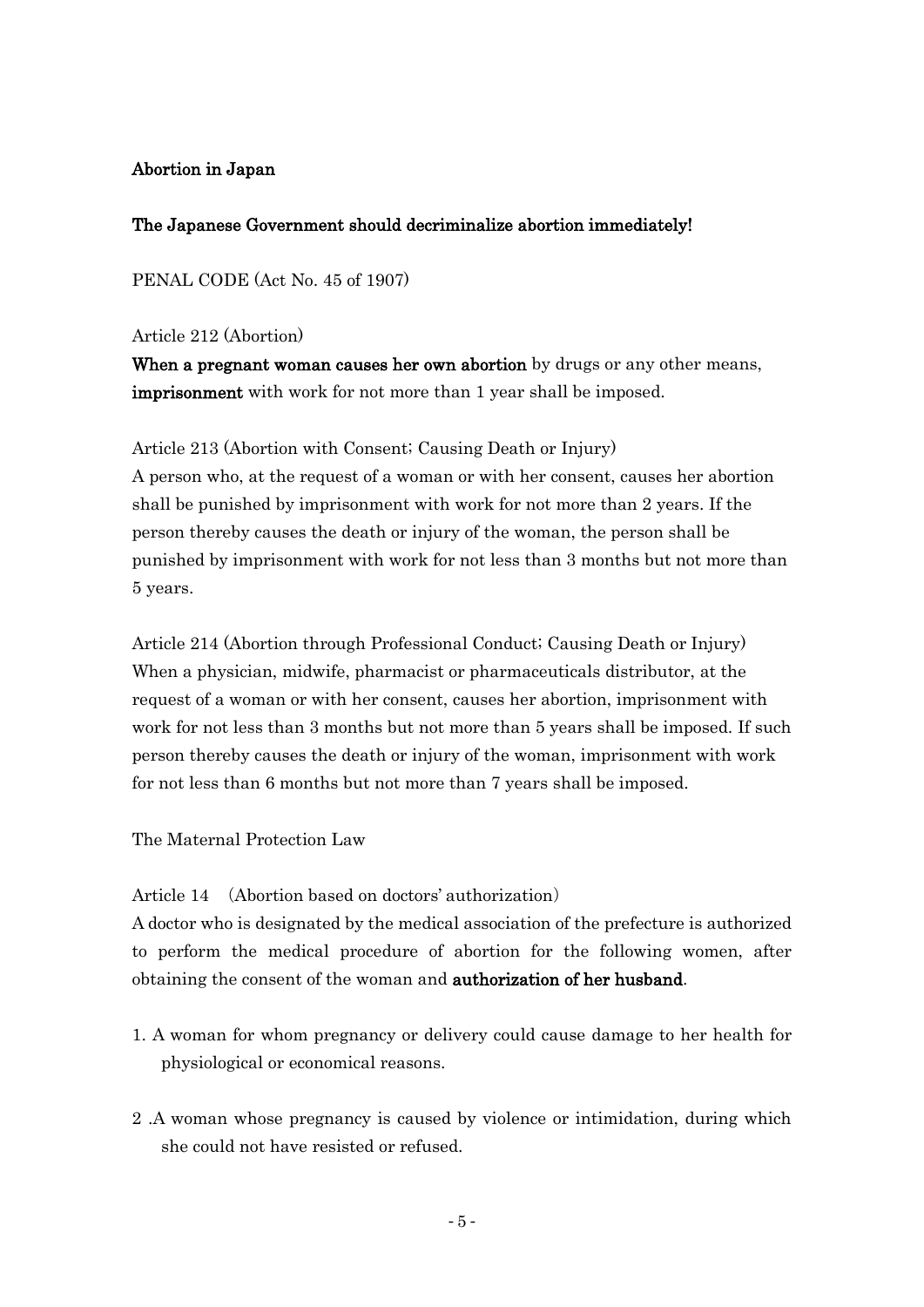## "If my husband does not authorize my abortion, can I be sent to prison?"

1. The Penal Code of Japan [stipulates](javascript:goWordLink(%22stipulates%22)) in Article 212 that "when a pregnant woman causes her own abortion by drugs or any other means, imprisonment with work for not more than 1 year shall be imposed." This article has not changed for more than 100 years and has been used as a tool for singling out defiant women for punishment.

Although the report by the Japanese government asserts the legitimacy of this Article, it is clear that it violates Article 2(g) of the CEDAW as well as Clause 14 of General Recommendation 24 of the CEDAW, which requires party States to refrain from obstructing actions taken by women in pursuit of their health goals. Obstruction includes criminalizing medical procedures needed only by women, as well as criminal punishment for women who undergo these procedures. Clause 31(c) of the Recommendation clearly requires that "legislation criminalizing abortion be amended and punitive provisions for women who undergo abortion be removed."

Japan's Penal Code also violates Clause 21 of General Recommendation 21 of the CEDAW, which guarantees women's rights to decide on the number and spacing of their children.

In relation to abortion, Japan also has a Maternal Protection Law, under which abortion is recognized as a legal medical procedure. Under this law, most abortions are justified, so long as they are performed in accordance with the requirements of the law.

However, as long as Article 212 of the Penal Code remains, a woman who has an abortion, even in the first trimester, can be punished. The existence of the article itself, which punishes only women, is an intolerable example of discrimination against women. It is a law that should be abolished immediately by the Japanese government.

Regarding abortion methods, women's right to choice is restricted by the rulings of the Japanese [Ministry](javascript:goWordLink(%22Ministry%22)) [of](javascript:goWordLink(%22of%22)) [Health,](javascript:goWordLink(%22Health%22)) [Labour](javascript:goWordLink(%22Labour%22)) [and](javascript:goWordLink(%22and%22)) [Welfare,](javascript:goWordLink(%22Welfare%22)) which has restricted abortion methods based on such unscientific criteria as the [financial](javascript:goWordLink(%22financially%22)) [merits](javascript:goWordLink(%22profitable%22)) [for](javascript:goWordLink(%22for%22)) [the](javascript:goWordLink(%22the%22)) [hospital.](javascript:goWordLink(%22hospital%22))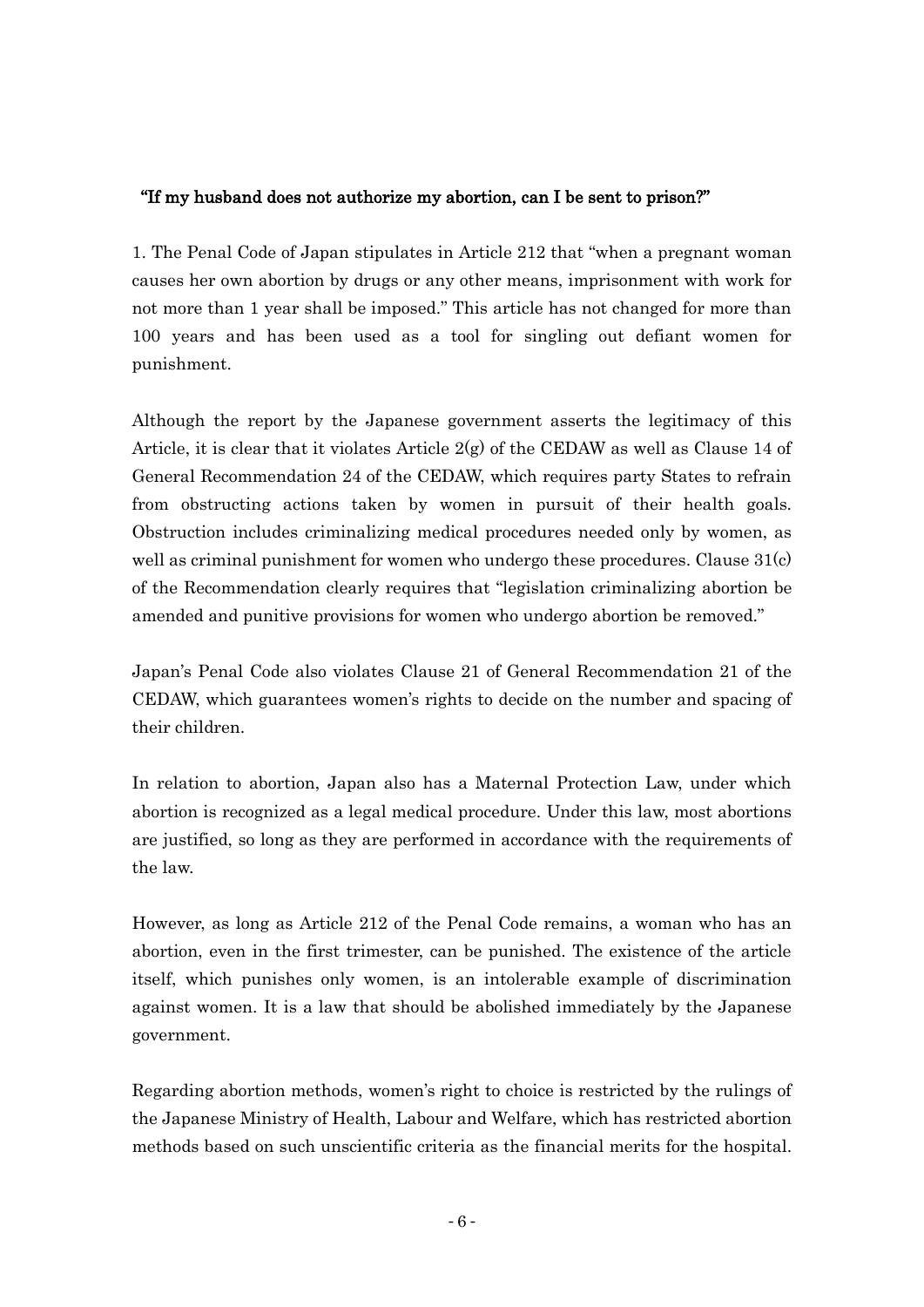Surgery (dilation and curettage) is designated as the only standard abortion method in Japan, even in early-stage abortions, but medical abortions and manual vacuum aspiration should also be permitted, [improving](javascript:goWordLink(%22improve%22)) the [conditions](javascript:goWordLink(%22conditions%22)) for implementation.

2. The Second National Plan for Gender Equality does not [stipulate](javascript:goWordLink(%22stipulate%22)) any guarantee of Reproductive Rights, and the policies of the Japanese government have made light of the rights of women to make choices regarding her own body.

The Maternal Protection Law requires a woman who seeks an abortion to obtain the authorization of her male partner. But while both the woman and her partner are party to the application for an abortion, only the woman may be punished by the Penal Code for having an abortion, which is clearly discriminatory.

The above-mentioned article of the Maternal Protection Law should be abolished because it also violates Article 16 of the CEDAW, which guarantees equal rights for women in all matters relating to marriage and family relations, and Clause 14 of General Recommendation 24 of the CEDAW, which prohibits party States from restricting women's access to health services or to the clinics that provide those services on the ground that women do not have the authorization of husbands, partners, parents or health authorities.

Although 15 years have passed since the ICPD, not only the concept but also the term "Reproductive Health/Rights" has not become widely recognized in Japan. What is worse, due to political pressure by right-wing groups, it is becoming increasingly more difficult to use the term "Reproductive Rights."

However, the Japanese government should undertake a fundamental reform of the Maternal Protection Law and the [Maternal](javascript:goWordLink(%22Maternal%22)) [and](javascript:goWordLink(%22and%22)) [Child](javascript:goWordLink(%22Child%22)) [Health](javascript:goWordLink(%22Health%22)) [Act](javascript:goWordLink(%22Act%22)) from the standpoint of Reproductive Health/Rights and the rights of women to make choices regarding their own bodies. The Japanese government also needs to develop policies to further awareness of and respect for "Reproductive Health/Rights," especially in the field of education.

3. Because the Japanese [Ministry](javascript:goWordLink(%22Ministry%22)) [of](javascript:goWordLink(%22of%22)) [Health,](javascript:goWordLink(%22Health%22)) [Labour](javascript:goWordLink(%22Labour%22)) [and](javascript:goWordLink(%22and%22)) [Welfare](javascript:goWordLink(%22Welfare%22)) has refused to approve emergency contraceptive pills, including even such widely accepted oral emergency contraceptive kits as "Preven," low- to medium-dose contraceptive pills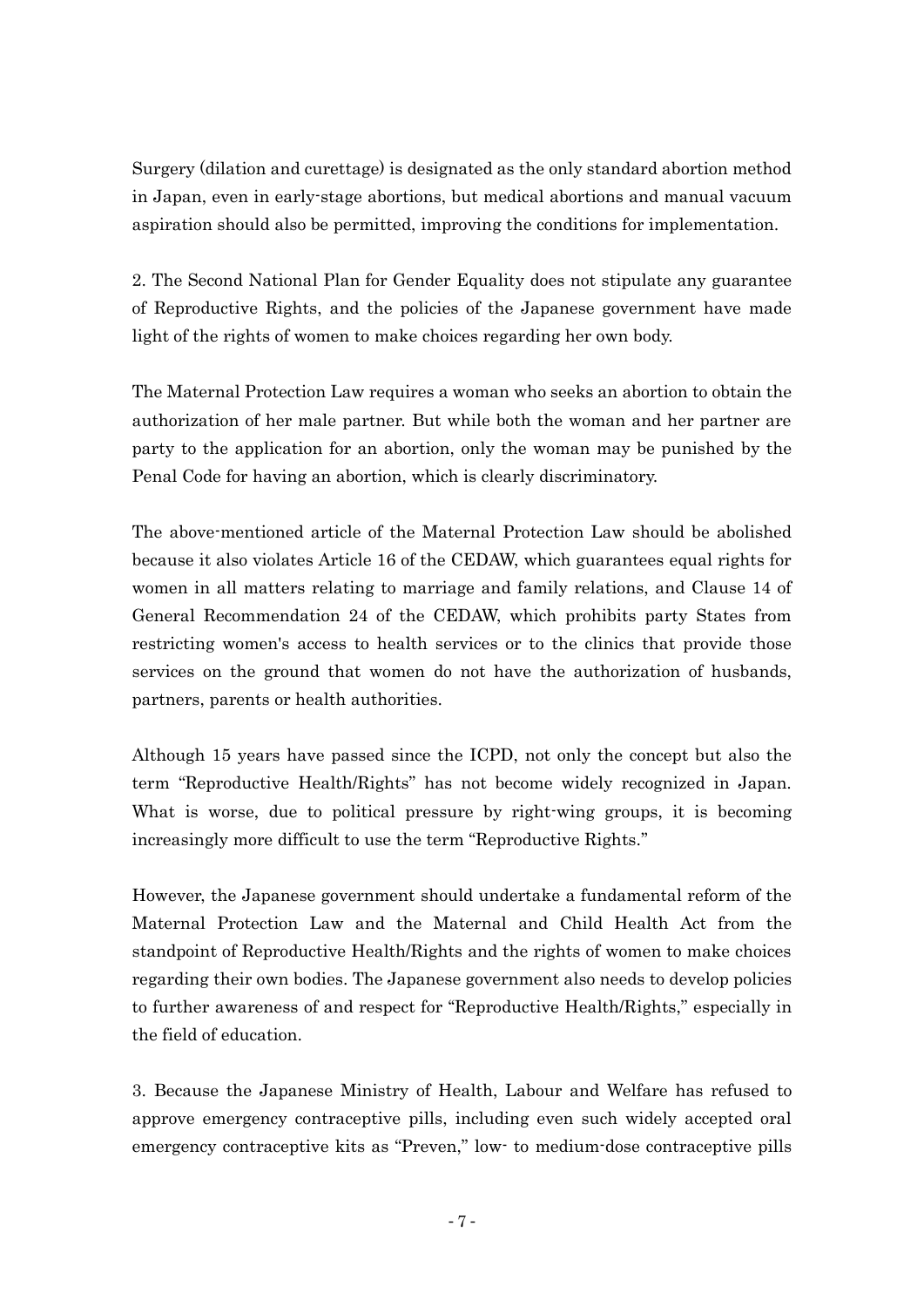are usually used as substitutes. Even then, most Japanese women do not know that emergency contraceptives may be used to avert an unwanted pregnancy.

In Japan, while almost all perpetrators of marital rape enjoy impunity under the law, a woman who becomes pregnant due to marital rape can be punished under the Penal Code for having an abortion without the authorization of her husband.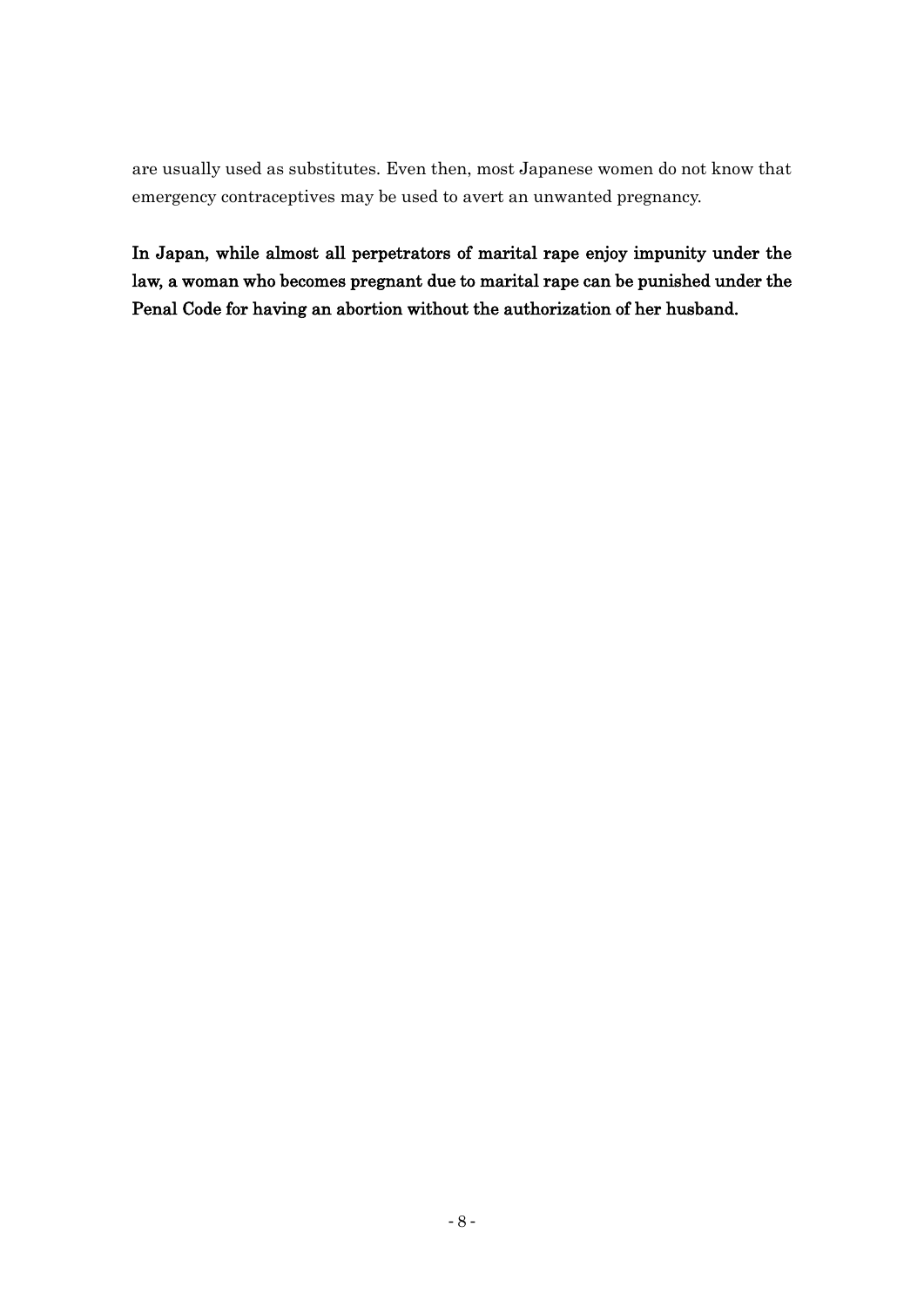We, the women of Japan, need comprehensive laws against sexual assault. All sex acts against our will constitute sexual violence.

## PENAL CODE (Act No. 45 of 1907)

## Article 176 (Forcible Indecency)

A person who, through assault or intimidation, forcibly commits an indecent act upon a male or female of not less than thirteen years of age shall be punished by imprisonment with work for not less than 6 months but not more than 10 years. The same shall apply to a person who commits an indecent act upon a male or female under thirteen years of age.

## Article 177 (Rape)

A person who, through assault or intimidation, forcibly commits sexual intercourse with a female of not less than thirteen years of age commits the crime of rape and shall be punished by imprisonment with work for a definite term of not less than 3 years. The same shall apply to a person who commits sexual intercourse with a female under thirteen years of age.

## Article 180 (Complaints)

(1) The crimes prescribed for in Articles 176 through Article 178 and attempts of the above-mentioned crimes shall be prosecuted only upon complaint.

(2) The provision of the preceding paragraph shall not apply when the crimes prescribed under Article 176, paragraph (1) of Article 178 or attempts of the above-mentioned crimes are committed jointly by two or more persons who are at the scene of crime.

We face many problems with the Japanese Penal Code and its implementation.

## 1. To end impunity

### (1) Marital rape

In Japan, almost all perpetrators of marital rape enjoy impunity under the law because many judges rule that marriage entails a duty to respond to demand for sexual relations from a spouse. In fact, nearly one fifth of married women suffer from sexual violence by their male partner. Almost all perpetrators of marital rape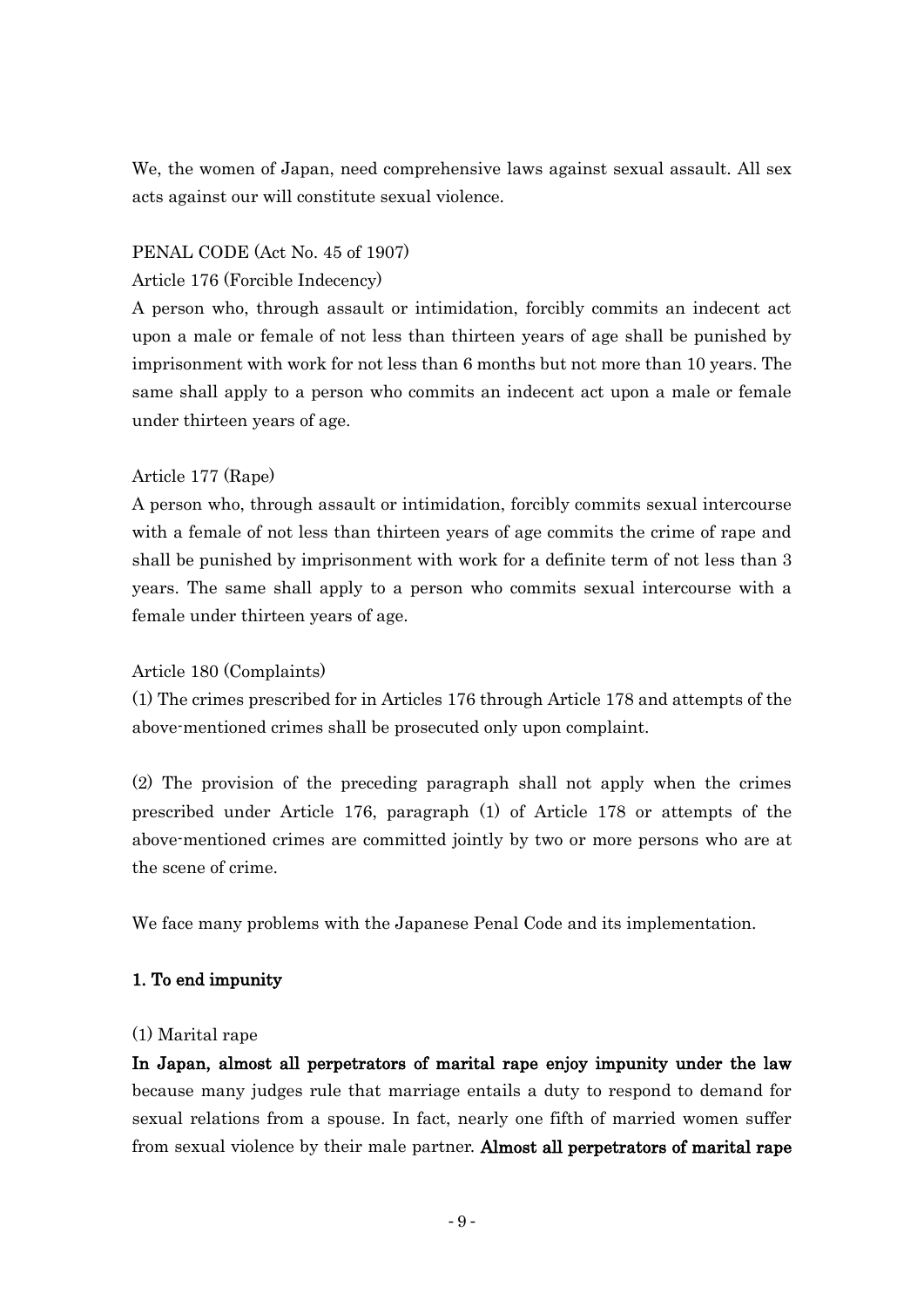are unprosecuted and unpunished, whereas the victims suffer not only the violence itself, but also unwanted pregnancy and illegal abortion. The Japanese government, including courts and legislature, should take all possible measures to end impunity for perpetrators of marital rape.

In the case of marital rape, the law should not require assault or intimidation by the perpetrator for the charge to stand, because the subordinate relationship in marriage forces victims to engage in sexual acts against their will, even if the perpetrator does not use force or intimidation.

### (2) Incest

## In Japan, almost all perpetrators of incest remain unprosecuted and unpunished.

Although the Penal Code does not exclude incest from criminal acts, crimes by the guardians of minors are rarely reported. Considering the harmful effects of these crimes on their victims, the Japanese government should introduce legislation to define incest and sexual violence against children as constituent elements of aggravated rape, and take measures to protect victimized children.

### (3) Sexual assault through abuse of a position of authority or power

## In Japan, most perpetrators of such sexual assaults remain unprosecuted and unpunished.

Cases in which perpetrators abuse their position of authority or power to commit sexual acts are often not prosecuted because the act is interpreted to have been consensual sex. Considering the inherent coercion of the power relationship, the Japanese government should formally recognize abuse of a position of authority or influence to be a constituent element of aggravated sexual battery, and take measures to protect the victims.

In the case of Sexual assault through abuse of a position of authority or power, the law should not require assault or intimidation by the perpetrator for the charge to stand, because the subordinate relationship forces victims to engage in sexual acts against their will, even if the perpetrator does not use force or intimidation.

### (4) Sexual violence involving military personnel

## U.S. servicemen accused of sexual violence have returned to the U.S. unprosecuted and/or unpunished.

The Japanese government should ensure the safety of women and girls in areas near U.S. military bases by taking necessary measures to prevent and prosecute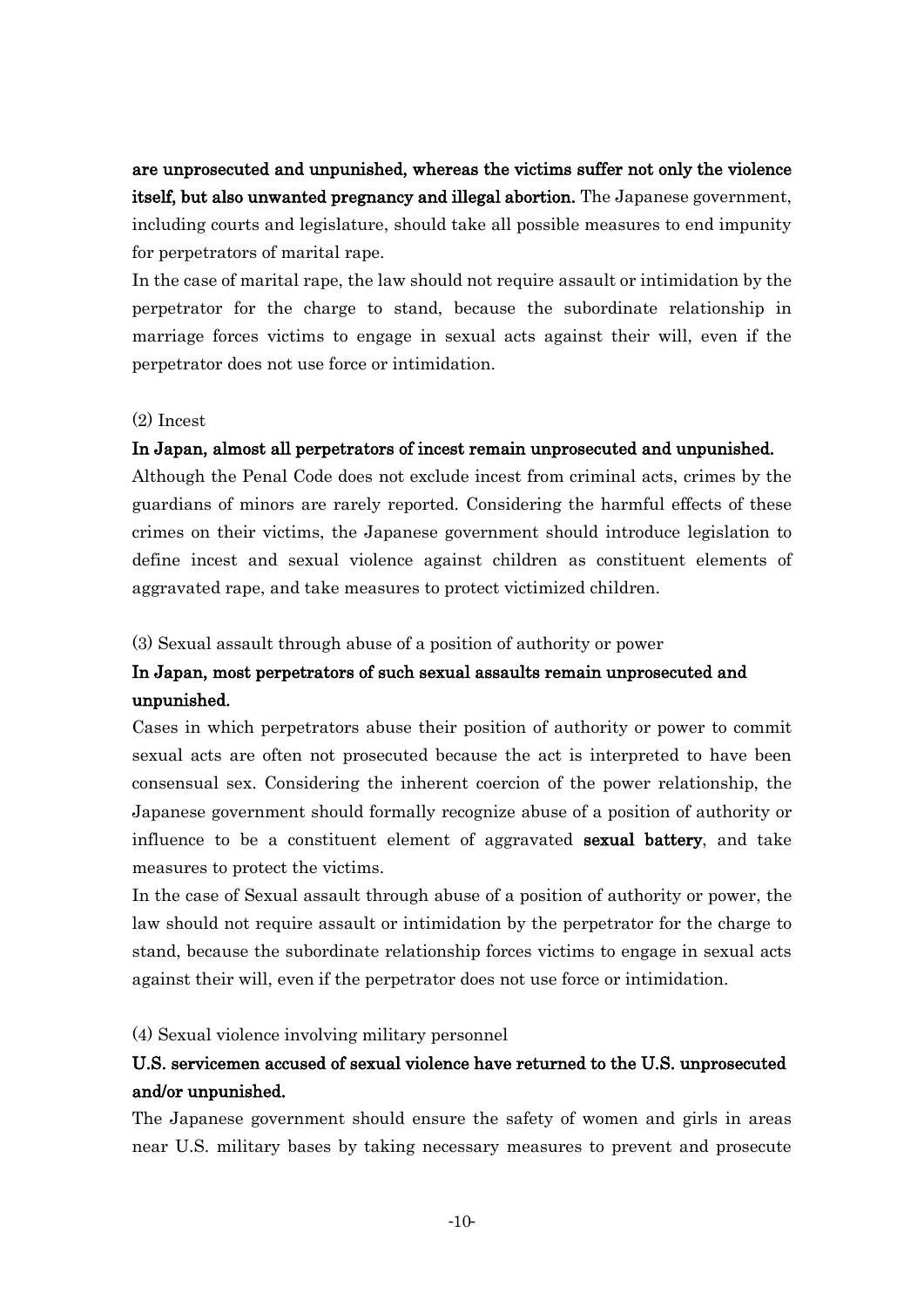sexual abuses and to protect victims; this includes a review of the Status of Forces Agreement. The Japanese government should work in collaboration with parties including the Ministry of Defense and police to ensure that victims have access to justice through criminal proceedings as well as negotiations with the perpetrator/U.S. military authority. (This paragraph is based on a report by the Asia-Japan Women's Resource Center, an NGO.)

(5) Ignoring recommendations by international bodies, the Japanese government has not taken adequate measures for the redress of sexual slavery by its military, the victims of which were called "Comfort Women."

The Japanese government should act immediately on the recommendations made by international bodies to take adequate measures, through legislation and implementation, for redress of the systematic victimization of "comfort women." The Japanese government should refute any and all arguments justifying the crime or denying state responsibility, and ensure that information on the issue is presented at all levels of education. (This paragragh is also based on a report by the Asia-Japan Women's Resource Center, an NGO.)

## 2 To reconsider the definition of sexual violence from the standpoint of women's human rights

(1) All sexual acts against a woman's will constitute sexual violence.

Sexual violence is a sexual act committed or attempted against a victim's will, or when a victim is unable to refuse due to age, illness, disability, or the influence of alcohol or other drugs. Sexual violence also includes intentional touching of the genitals, anus, groin, or breast against a victim's will or when a victim is unable to refuse; it also includes voyeurism, exposure to exhibitionism, and undesired exposure to pornography. The perpetrator of sexual violence may be a stranger, friend, family member, or intimate partner.

The Penal Code defines only Forcible Indecency (article176) and Rape (Article 177) and their attending violence or intimidation as sexual crimes.

All types of sexual violence should be punished, and sexual violence should be classified by the severity of damage to the victim, not by any measure of the perpetrator's perceptions or social precedents.

Additionally, there are many barriers to bringing perpetrators to justice.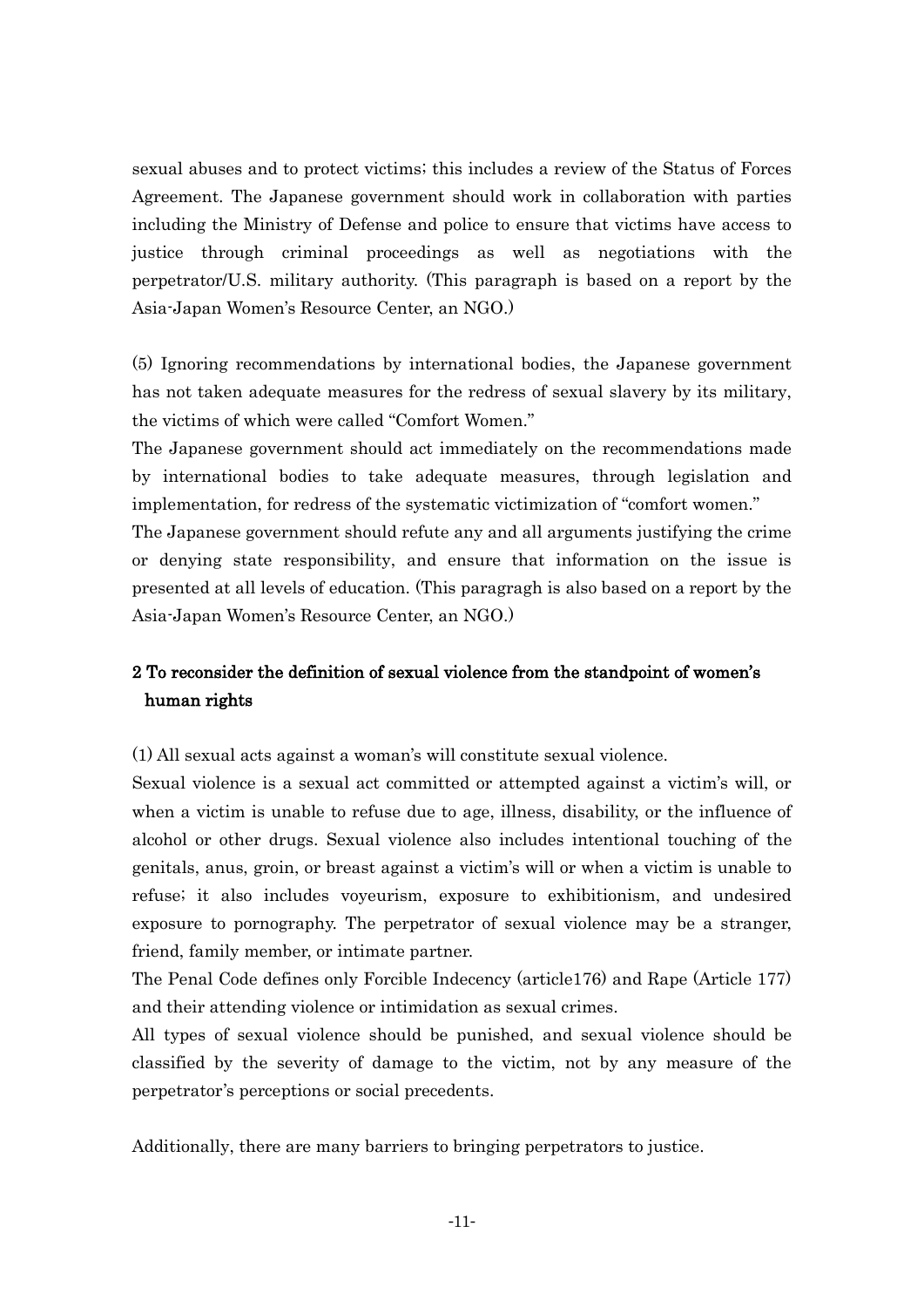## (2) The resistance requirement

For a rape charge to stand, Courts have tended to require that victims prove they desperately resisted the assault. Perpetrators are therefore not punished without evidence of desperate resistance by the victim, even when the victim could not resist for fear of injury or death.

## (3) Assault or intimidation

Under the Penal Code, perpetrators are punished in principle only when they have used force or intimidation. Consequently, many victims who are forced to engage in sexual acts against their will are not redressed in the legal process.

(4) Sexual violence cannot be prosecuted without a formal complaint filed by the victim in principle, according to the Penal Code. This clause prevents many victims from bringing perpetrators to justice. Although the clause exists ostensibly to protect the victim's honor, measures should be taken both to protect the victim's privacy and rights and to bring the perpetrators to justice.

(5) Under the existing citizen-judge system, there is no way for victims of sexual violence to refuse to have the citizen-judge system applied in their cases, even when the victims wish to protect their privacy or conceal their identity from exposure to citizen-judges. There is a possibility that private information regarding the victim will be disclosed by a citizen-judge or candidate because they do not have the duty of confidentiality. These defects act as deterrents for victims of sexual violence in bringing perpetrators to justice.

(6) Due to insufficient training regarding sexual violence and gender sensitivity for judges, prosecutors and police officers, many victims of sexual violence hesitate to file a complaint.

Often, victims also experience secondary victimization in court as a result of references to their past sexual history, behavior, clothing, job and other personal information. The Japanese government needs to mandate revisions in laws and current prosecutorial practices to disallow such references and other strategies that demean or denigrate victims in court, and implement effective training for judges, prosecutors, police officers and other related professionals.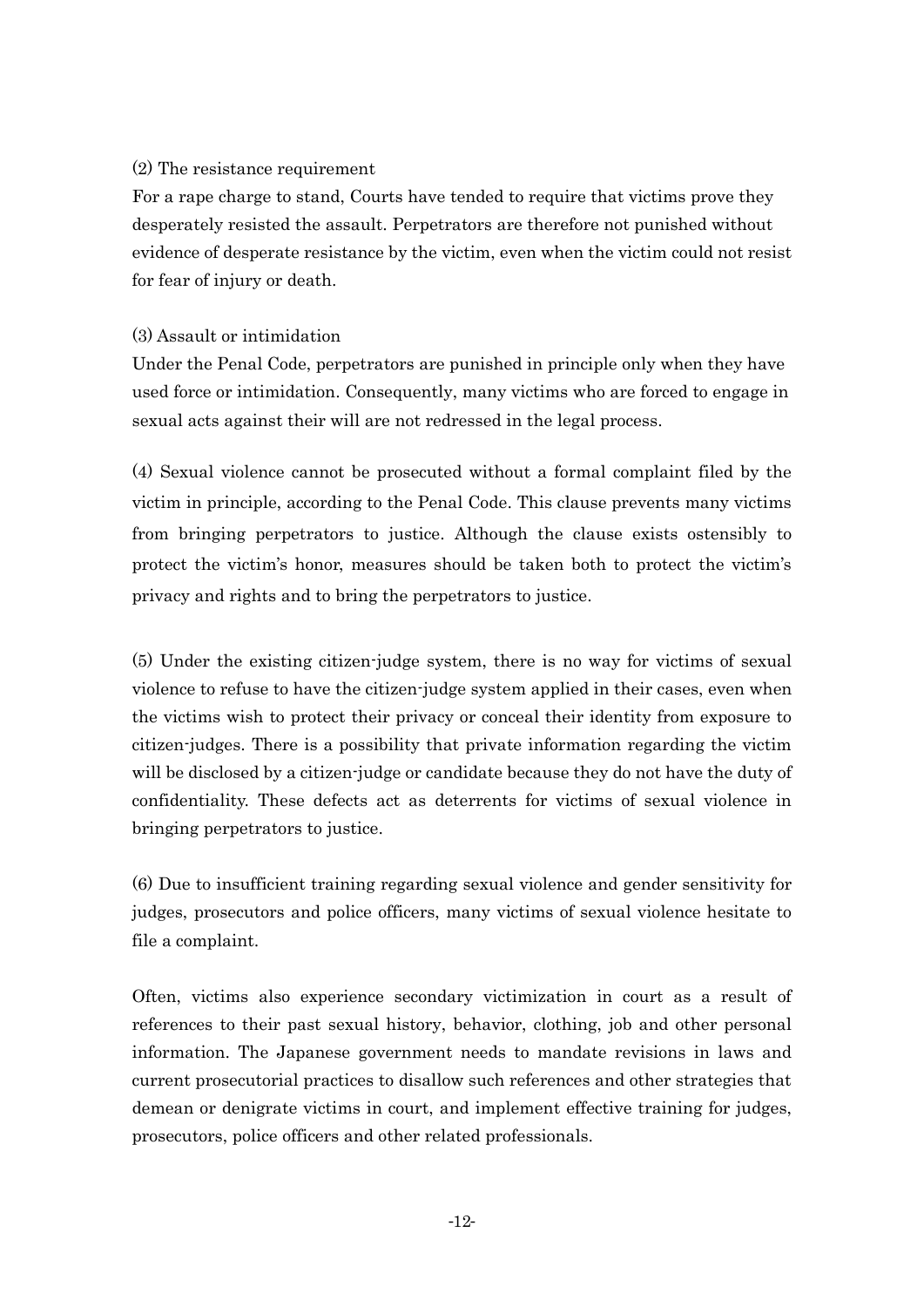Additionally, there is insufficient education for police, medical staff and other relevant professionals about the specialized needs of victims who are lesbian, bisexual or transgenger.

3 The Japanese government should strengthen the current system supporting sexual assault victims by developing 24-hour rape crisis centers, training qualified medical staff and increasing funding for NGOs that support victims. NGOs in Japan already have demonstrated capabilities for 24-hours rape crisis centers and for training qualified medical staff, so the Japanese government should support these activities.

Other clauses of the Penal Code

## Article 178 (Quasi Forcible Indecency; Quasi Rape)

(1) A person who commits an indecent act upon a male or female by taking advantage of loss of consciousness or inability to resist, or by causing a loss of consciousness or inability to resist, shall be punished in the same manner as prescribed for in Article 176.

(2) A person who commits sexual intercourse with a female by taking advantage of loss of consciousness or inability to resist, or by causing loss of consciousness or inability to resist, shall be punished in the same matter as prescribed in the preceding Article.

### Article 178-2(Gang Rape)

When two or more persons jointly commit the crimes prescribed under Article 177 or paragraph (2) of Article 178, they shall be punished by imprisonment with work for a definite term of not less than 4 years.

### Article 179 (Attempts)

An attempt of the crimes prescribed for in Articles 176 through the preceding Article shall be punished.

## Article 181 (Forcible Indecency Causing Death or Injury)

(1) A person who commits a crime prescribed under Article 176, paragraph (1) of Article 178 or an attempt of the above-mentioned crimes and thereby causes the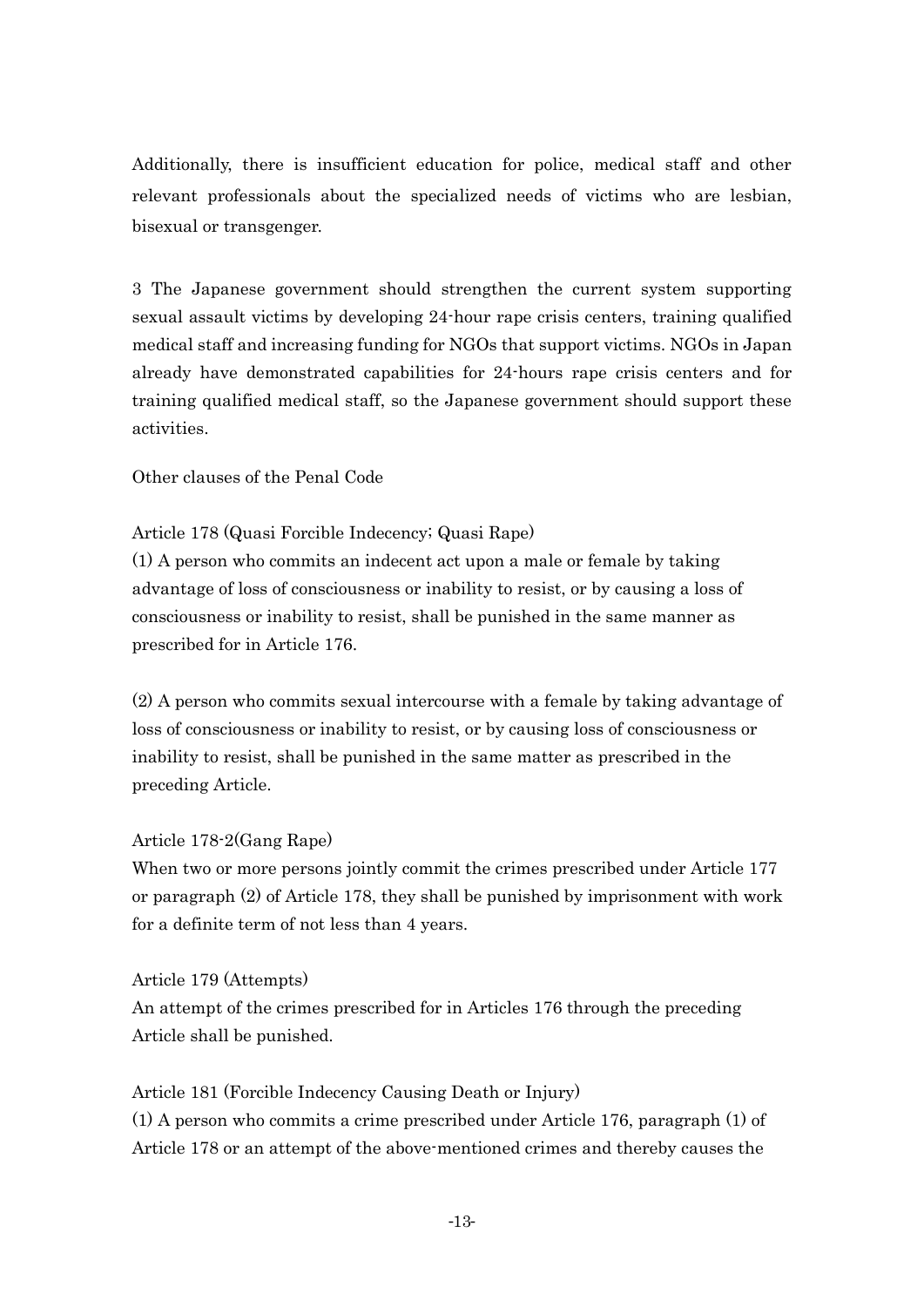death or injury of another shall be punished by imprisonment with work for life or for a definite term of not less than 3 years.

(2) A person who commits a crime prescribed under Article 177, paragraph (2) of Article 178 or an attempt of the above-mentioned crimes and thereby causes the death or injury of another shall be punished by imprisonment with work for life or for a definite term of not less than 5 years.

(3) A person who commits a crime prescribed for in Article 178-2 or an attempt of the above-mentioned crimes and thereby causes the death or injury of another shall be punished by imprisonment with work for life or for a definite term of not less than 6 years.

## The Japanese government should enact legislation that prohibits discrimination against sexual minority women and protects their rights.

The Human Rights Committee has expressed its concern1 regarding discrimination against lesbian, gay, bisexual and transgendered individuals in the areas of employment, housing, social security, health care, education and other fields regulated by law. This trend is exemplified by Article 23(1) of the Public Housing Law, which applies only to married and unmarried opposite-sex couples and effectively bars unmarried same-sex couples from renting public housing, as well as the exclusion of same-sex partners from protections under the Law for the Prevention of Spousal Violence and the Protection of Victims (Articles 2(1) and 26).

The Committee has stated 2 that the Japanese government should consider amending its legislation to include sexual orientation among the prohibited grounds for discrimination, and to ensure that benefits granted to unmarried cohabiting opposite-sex couples are equally granted to unmarried cohabiting same-sex couples.

During the first Universal Periodic Review of Japan by the Human Rights Council, the Japanese government was urged to "take measures to eliminate discrimination" based on sexual orientation and gender identity,"<sup>3</sup> in response to which Japan

 $\overline{\phantom{a}}$ 

<sup>1</sup> Concluding observations of the Human Rights Committee. Para. 29. HUMAN RIGHT COMMITTEE Ninety-fourth session, Geneva, 13-31 October 2008. (CCPR/C/JPN/CO/5)

 $2$  ib.

<sup>3</sup> Report of the Working Group on the Universal Periodic Review of Japan. Para. 60-11. HUMAN RIGHTS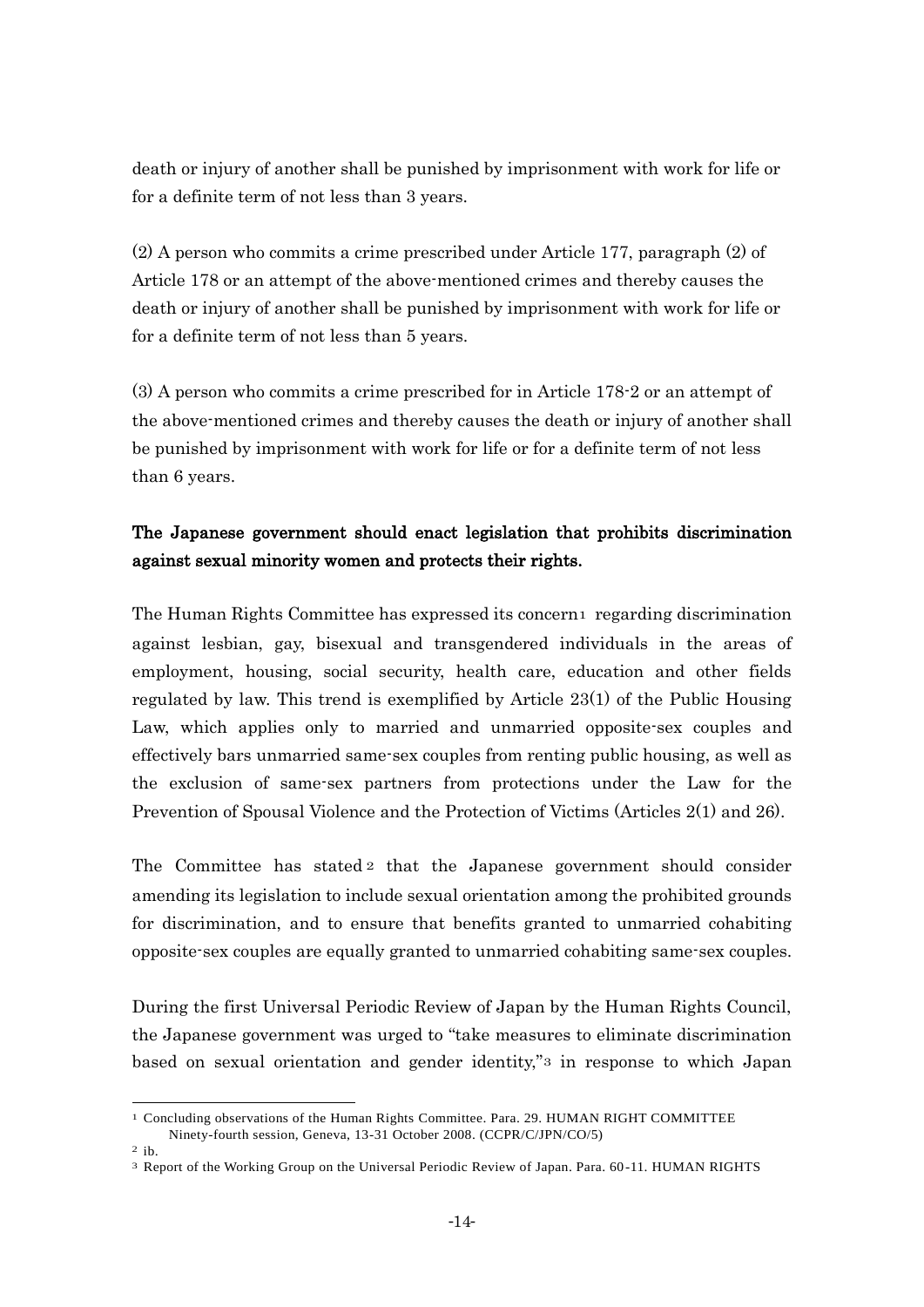declared its acceptance of the recommendation.

However, in the subsequently published sixth State Report on the Convention on the Elimination of All Forms of Discrimination against Women, the Japanese government makes no reference to measures or policies regarding transgender, lesbian and bisexual women.

The Japanese government should also, without exclusion, take measures to prevent violence on the basis of sexual orientation and gender identity, protect and support the victims of such violence, including victims of domestic violence in same-sex relationships.

The Japanese government should also prohibit legal or de facto discrimination against sexual minority women and girls at all levels of public and other education and employment, and enact legislation to guarantee them equal opportunities.

The Japanese government should enact legislation to recognize same-sex relationships between women, including those whose biological sex does not match their gender identity, by guaranteeing them the right to have and raise children, as well as the right to sexual and reproductive health, including access to information and related services.

It is necessary for the government to modify existing systems regarding medical and legal services for people with gender identity disorder, based upon their diverse needs.

The government should also include "well-founded fear of persecution on the basis of one's sexual orientation‖ among the grounds for granting asylum within the definition of refugees in the Immigration Control and Refugee Recognition Act.

-

COUNCIL Eighth session. (A/HRC/8/44)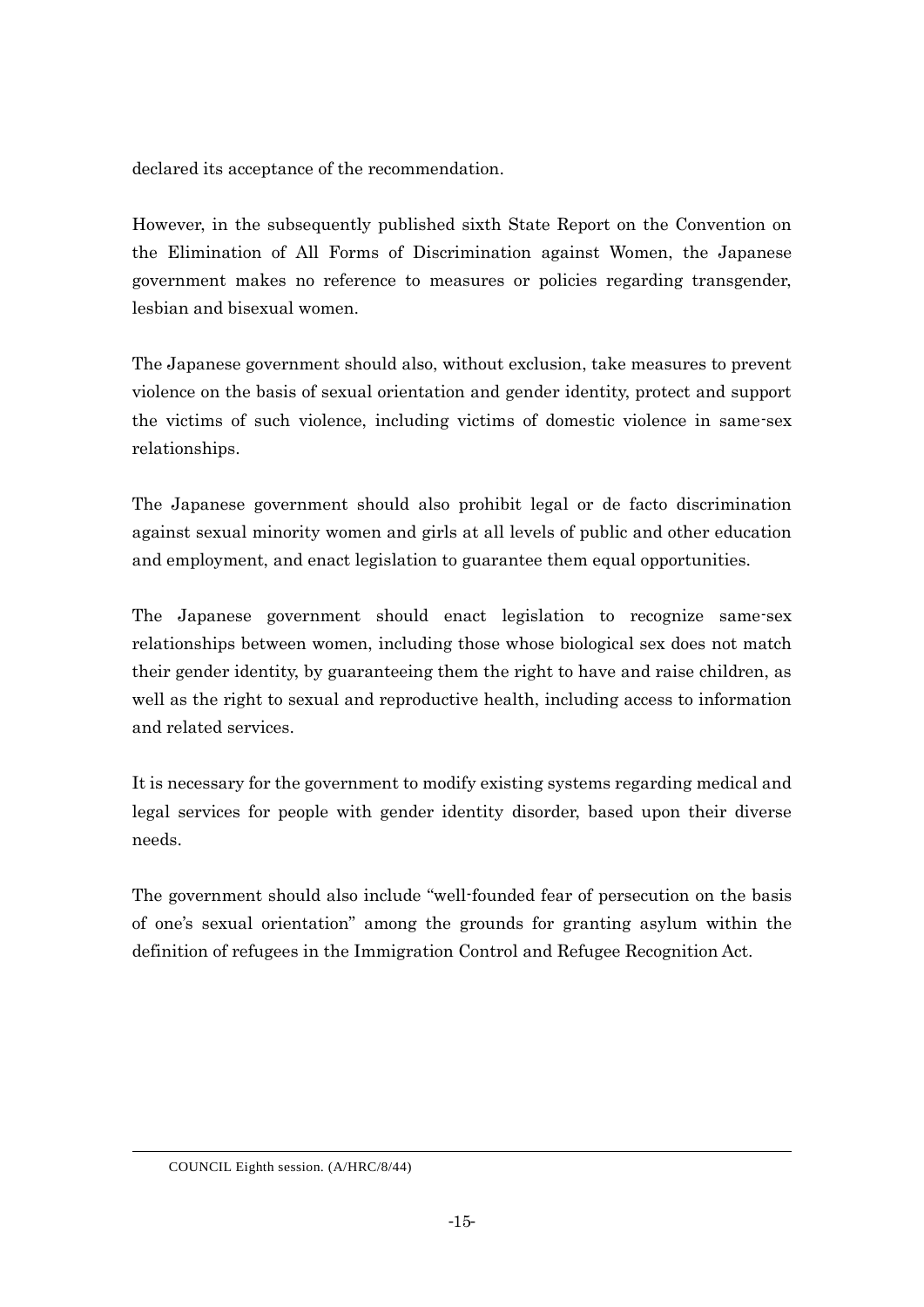## (Appendix)

The following is a list of questions regarding article 12 for the sixth State Report on the Convention on the Elimination of All Forms of Discrimination against Women by the Japanese government. This list was made by our organization in cooperation with other NGOs in advance of the compilation of issues by the UN.

## Article 12

| Issues       | <b>Questions and Backgrounds</b>                                                                                  | Gov't  |
|--------------|-------------------------------------------------------------------------------------------------------------------|--------|
|              |                                                                                                                   | Report |
|              |                                                                                                                   | Paras. |
|              | <space allies="">, <japan's and="" for="" health="" network="" women="">, <soshiren></soshiren></japan's></space> |        |
| Legal Reform | Laws and Policies on Abortion and Contraception                                                                   | 362    |
| for Abortion | Does the Japanese Government plan to decriminalize abortion                                                       |        |
|              | immediately, to abolish the clause of the Maternal Protection Law                                                 |        |
|              | which requires the husband's permission to abort a pregnancy, to                                                  |        |
|              | approve the abortion pill, to enact a fundamental and comprehensive                                               |        |
|              | law concerning Reproductive Health/Rights, to approve emergency                                                   |        |
|              | contraceptive methods as medical procedures and cover its cost under                                              |        |
|              | public health insurance as well as provide such procedures free of                                                |        |
|              | charge in cases of sexual violence, and to apply policies aimed at                                                |        |
|              | increasing the practice of contraception when pregnancy is not desired?                                           |        |
| Backgrounds  | The criminal code prescribes punishment by imprisonment for a                                                     |        |
|              | pregnant woman found guilty of causing her own abortion by drugs or                                               |        |
|              | any other means. Furthermore, the Maternal Protection Law requires                                                |        |
|              | not only the pregnant woman's declaration of intent, but also the                                                 |        |
|              | husband's consent in order to perform an abortion. There is no law in                                             |        |
|              | Japan stating fundamental rights concerning pregnancy, childbirth,                                                |        |
|              | abortion, and contraception. The Ministry of Health, Labor and Welfare                                            |        |
|              | (MHLM) has not yet approved emergency contraceptive pills and                                                     |        |
|              | abortifacients. The use of modern methods of contraception stands at                                              |        |
|              | only 51% in Japan.                                                                                                |        |
| Backlash     | Does the Japanese Government have plans to promote comprehensive                                                  | 366    |
| against Sex  | sex education, including education on reproductive health for                                                     |        |
| Education    | adolescents, rights regarding contraception and abortion, and the right                                           |        |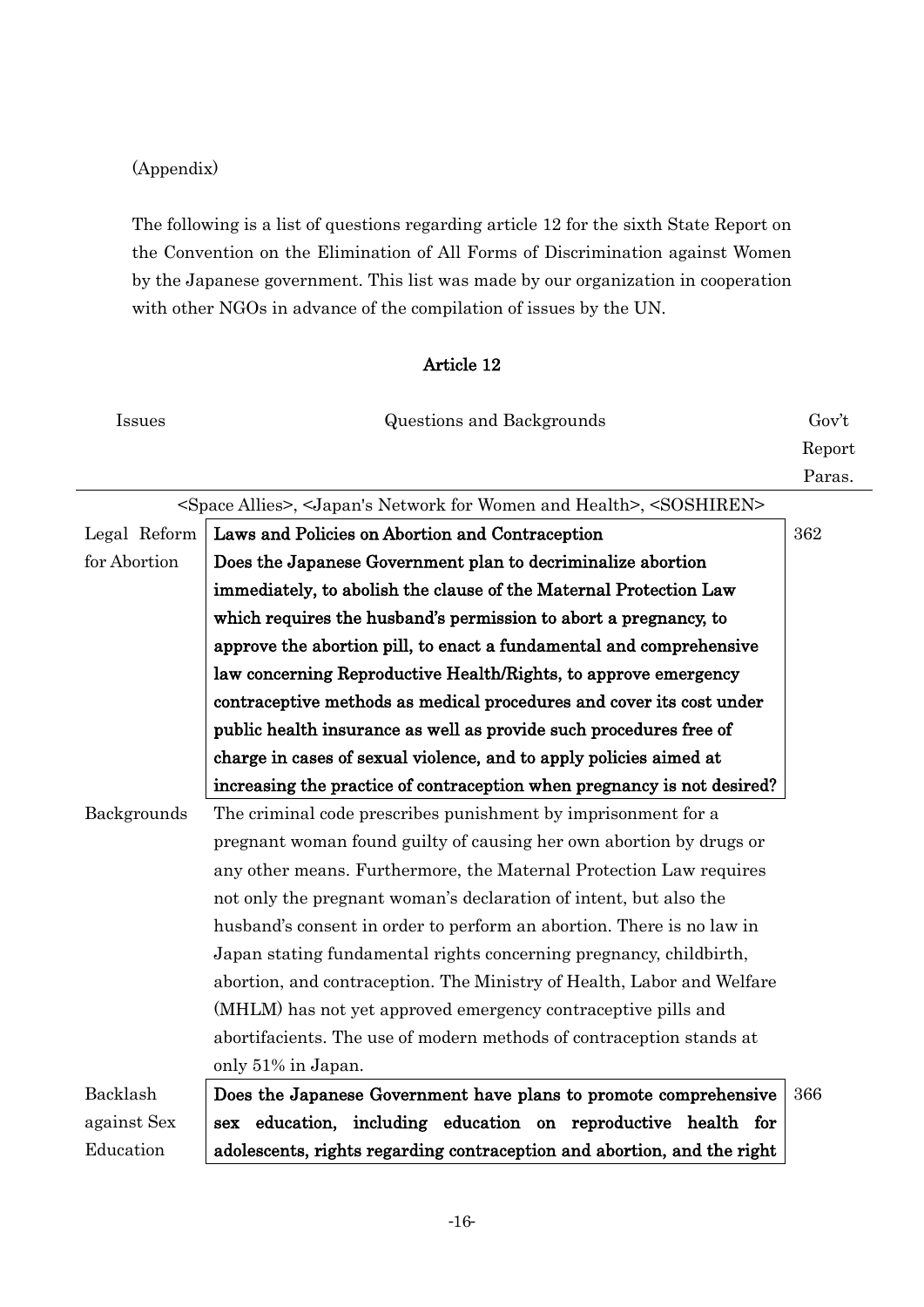| Policies     | of self-determination regarding pregnancy and childbirth, despite          |     |
|--------------|----------------------------------------------------------------------------|-----|
|              | movements which seek, based on the specific values held by their           |     |
|              | proponents, to stigmatize effective sex education by branding it as        |     |
|              | "excessive" and "extreme."                                                 |     |
| Backgrounds  | A sex education text provided to junior high school students was           |     |
|              | recalled due to protests by a number of Diet members, and members of       |     |
|              | an education committee and the Metropolitan Assembly of Tokyo              |     |
|              | strongly criticized the implementation of sex education in schools for     |     |
|              | the developmentally handicapped. Although the first national Gender        |     |
|              | Equality Basic Plan of 2000 expressed the need for greater awareness       |     |
|              | regarding Reproductive Health/Rights and declared that "sex education"     |     |
|              | should be enhanced," the second national Gender Equality Basic Plan        |     |
|              | of 2005 emphasized that "explicit sex education" should be restricted,     |     |
|              | indicating a clear regression in the provision of sex education.           |     |
| Issues of    | Will the Japanese Government declare specific policies for ensuring        | 361 |
| Obstetrics   | sufficient staff and facilities in obstetrics and gynecology, reducing     |     |
| and          | current regional disparities, resolving inadequate collaboration           |     |
| Gynecology   | between medical facilities, and decreasing maternal mortality and          |     |
|              | injury; will it also enact measures to provide free childbirth and         |     |
|              | antenatal checkups as well as secure financing for these services, and     |     |
|              | amend laws on health nurses, midwives and clinical nurses to meet          |     |
|              | women's needs?                                                             |     |
| Backgrounds  | The number of obstetricians and gynecologists has been decreasing,         |     |
|              | and the number of deliveries per doctor has increased to unprecedented     |     |
|              | levels. Additionally, medical accidents in obstetric cases have increased. |     |
|              | Efforts toward comprehensive and regional perinatal medical centers        |     |
|              | for mothers and infants are still inadequate, as is cooperation with       |     |
|              | other medical facilities. Delivery costs are not covered by Japan's public |     |
|              | health insurance, and costs differ between regions. Antenatal checkups     |     |
|              | are provided free of charge in some municipalities, but such places are    |     |
|              | far from the norm. Also, the health care system is not fully utilizing the |     |
|              | skills of midwives.                                                        |     |
| Reproductive | Does the Japanese Government have plans for specific legislation           | 291 |
| rights in    | and/or measures providing for women's mental and physical health in        |     |
| Workplaces   | workplaces, including Reproductive Health/Rights for working women?        |     |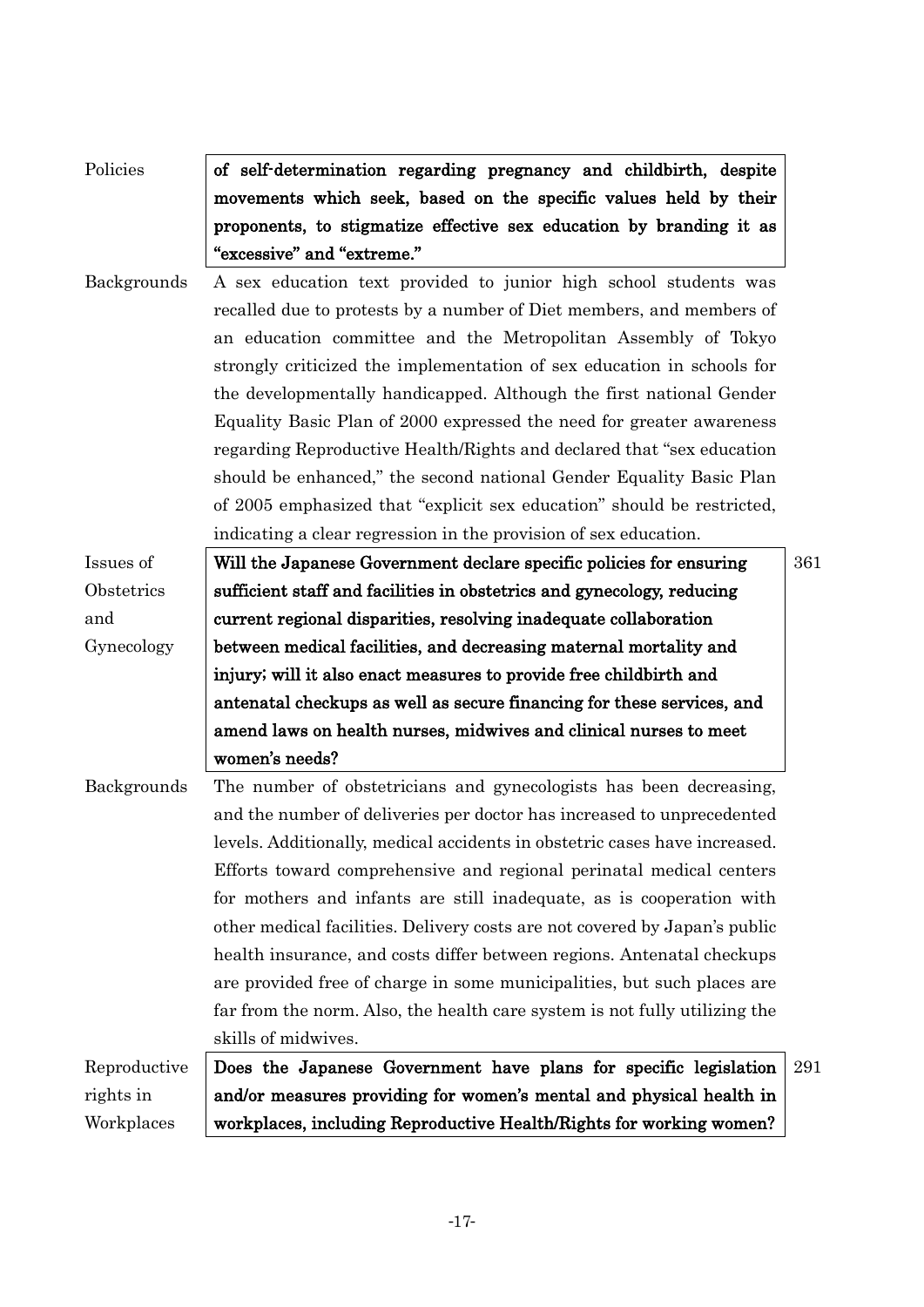| <b>Backgrounds</b> | Working women continue to face difficulties choosing pregnancy and<br>child birth because of inadequate safeguards and insufficient promotion<br>in the workplace of Reproductive Health/Rights. It is essential to press<br>employers to mitigate discomfort and otherwise accommodate the<br>specific needs relating to pregnancy and child birth through measures<br>such as the use of "Maternal Health Management Cards." Sufficient<br>regulation is also necessary to ensure maternity leave and improve<br>conditions for women in workplaces where heavy loads are lifted or |     |
|--------------------|---------------------------------------------------------------------------------------------------------------------------------------------------------------------------------------------------------------------------------------------------------------------------------------------------------------------------------------------------------------------------------------------------------------------------------------------------------------------------------------------------------------------------------------------------------------------------------------|-----|
|                    | carried, or where they may be exposed to hazardous substances.<br>Ratification of ILO 103 and safeguards ensuring maternity leave for<br>women who are irregular employees are also essential. Finally, there is                                                                                                                                                                                                                                                                                                                                                                      |     |
|                    | a need for concrete plans that protect against health risks for working<br>women and to bring about safe and gender-sensitive working<br>environments, free from gender discrimination or sexual harassment.                                                                                                                                                                                                                                                                                                                                                                          |     |
|                    | Reproductive Health issues must also be brought into safety and health<br>education in workplaces.                                                                                                                                                                                                                                                                                                                                                                                                                                                                                    |     |
| Child-Support      | (1) Will the Japanese Government provide better support for raising                                                                                                                                                                                                                                                                                                                                                                                                                                                                                                                   | 358 |
| Programs           | children, including those with special needs?                                                                                                                                                                                                                                                                                                                                                                                                                                                                                                                                         |     |
|                    | (2) Does the Japanese Government have plans to counter child abuse,                                                                                                                                                                                                                                                                                                                                                                                                                                                                                                                   |     |
|                    | to provide specialized support/counseling for abused children, those                                                                                                                                                                                                                                                                                                                                                                                                                                                                                                                  |     |
|                    | with developmental disabilities, and their families?                                                                                                                                                                                                                                                                                                                                                                                                                                                                                                                                  |     |
| <b>Backgrounds</b> | Although the conditions for child birth and raising children are still far                                                                                                                                                                                                                                                                                                                                                                                                                                                                                                            |     |
|                    | from ideal, there has been considerable focus in Japan solely on                                                                                                                                                                                                                                                                                                                                                                                                                                                                                                                      |     |
|                    | increasing the birthrate. Better childcare environments and expanded                                                                                                                                                                                                                                                                                                                                                                                                                                                                                                                  |     |
|                    | financial support are necessary. Support services for families raising                                                                                                                                                                                                                                                                                                                                                                                                                                                                                                                |     |
|                    | children with special needs are significantly behind, and there is a need                                                                                                                                                                                                                                                                                                                                                                                                                                                                                                             |     |
|                    | to better address the mental health issues of postnatal women. There is                                                                                                                                                                                                                                                                                                                                                                                                                                                                                                               |     |
|                    | also a need to provide greater support/counseling for abused children,                                                                                                                                                                                                                                                                                                                                                                                                                                                                                                                |     |
|                    | particularly victims of sexual abuse, and children with developmental                                                                                                                                                                                                                                                                                                                                                                                                                                                                                                                 |     |
|                    | disabilities. In addition, family support systems and the training of                                                                                                                                                                                                                                                                                                                                                                                                                                                                                                                 |     |
|                    | specialists such as medical or health care professionals need to be                                                                                                                                                                                                                                                                                                                                                                                                                                                                                                                   |     |
|                    | increased. It is<br>also<br>essential to take<br>action against the                                                                                                                                                                                                                                                                                                                                                                                                                                                                                                                   |     |
|                    | victimizers—those who have been involved in abuse and child                                                                                                                                                                                                                                                                                                                                                                                                                                                                                                                           |     |
|                    | prostitution. Moreover, in addition to support for victims, appropriate                                                                                                                                                                                                                                                                                                                                                                                                                                                                                                               |     |
|                    | prevention and hot line/first response programs are needed.                                                                                                                                                                                                                                                                                                                                                                                                                                                                                                                           |     |
| Sexually           | (1) Does the Japanese Government have constructive policies for                                                                                                                                                                                                                                                                                                                                                                                                                                                                                                                       | 371 |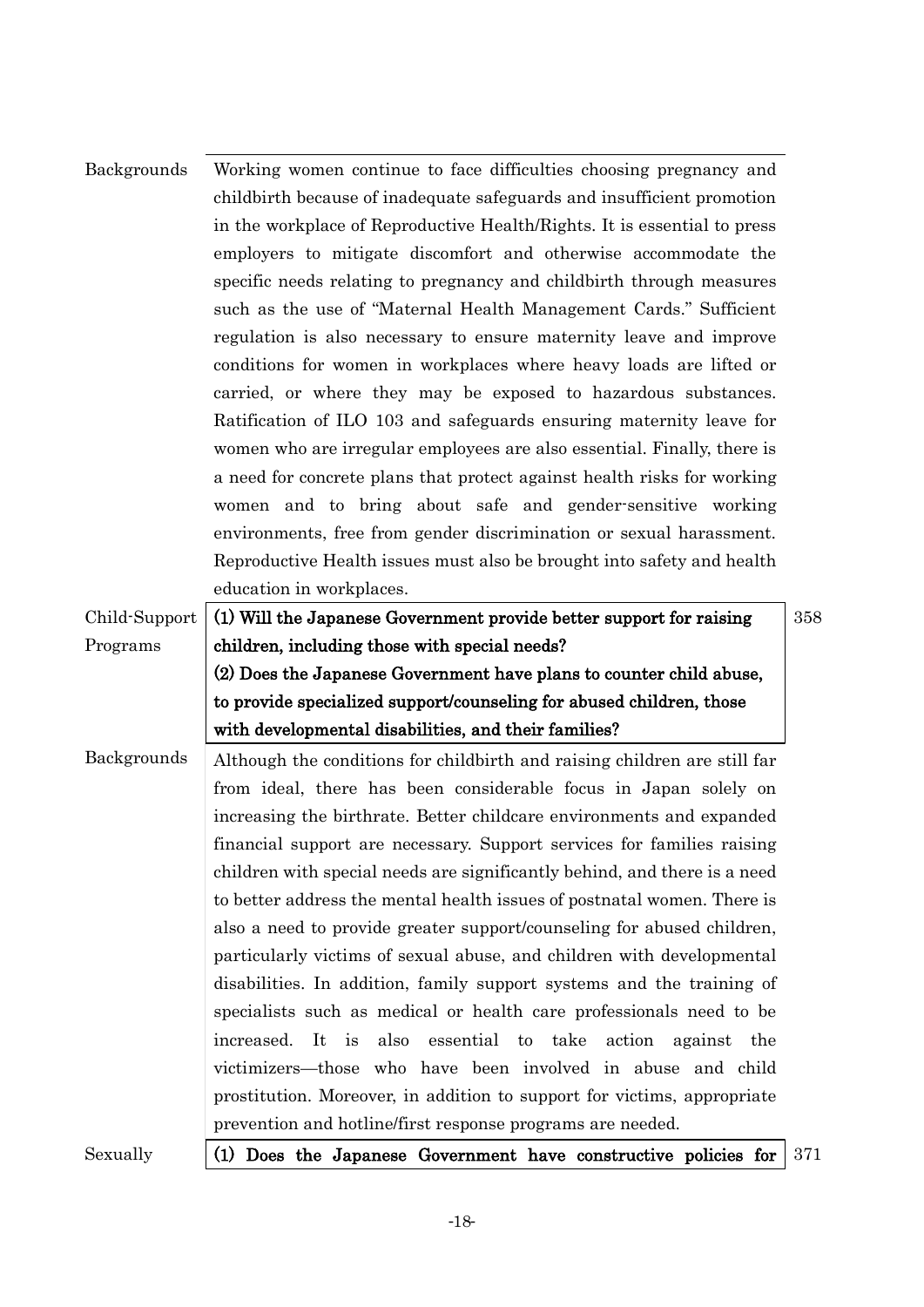| Transmitted | improving access to information and medical services relating to           |    |
|-------------|----------------------------------------------------------------------------|----|
| Disease     | sexually transmitted diseases, without discriminating against              |    |
|             | HIV-positive women who are foreign nationals, sex workers, and             |    |
|             | illegally-resident foreigners, and with a view to the particular needs of  |    |
|             | women and the conditions they face?                                        |    |
|             | (2) What is the current status of plans for investment in microbicides     |    |
|             | and other means of female-initiated HIV prevention, and for early          |    |
|             | ratification of the HPV vaccine?                                           |    |
| Backgrounds | The number of cases of sexually transmitted diseases is increasing, and    |    |
|             | women tend to make up a greater percentage of reported cases. It is        |    |
|             | critically important to provide education and information to youth. Of     |    |
|             | pregnant women who are HIV positive, 60% are of foreign nationality,       |    |
|             | so a response that meets their needs is essential. Sex workers are a       |    |
|             | vulnerable<br>HIV/AIDS<br>infection,<br>group<br>regarding<br>but<br>the   |    |
|             | criminalization of human trafficking and revisions to Japan's sex          |    |
|             | industry laws have sent illicit activities underground, with the result    |    |
|             | that human rights violations and health hazards to workers have            |    |
|             | become more difficult to prevent or monitor. Stronger legal protections    |    |
|             | and enforcement are needed to safeguard health and human rights.           |    |
|             | There is also a need for investment in international research activities   |    |
|             | on female-initiated HIV prevention strategies such as those employing      |    |
|             | microbicides. Regarding the HPV vaccine, effectiveness has already         |    |
|             | been proven, and it is already available in North America and Europe.      |    |
|             | In Japan, the annual death toll from cervical cancer is about 2,500, and   |    |
|             | is rising particularly among women in their twenties and thirties.         |    |
| Support for | Does the Japanese Government have plans to provide further support         | 52 |
| Victims of  | by police and medical professionals for victims of sexual violence, to     |    |
| Sexual      | train and deploy specialized health-care professionals to support          |    |
| Violence    | victims of sexual violence, to make available emergency contraception,     |    |
|             | and enhance victim compensation; will the government also promote          |    |
|             | efforts in the fields of law and education to address the issue of sexual  |    |
|             | violence against women, including coercion by acquaintances, to            |    |
|             | criminalize sexual violence by spouses, and to combat violence against     |    |
|             | women from the viewpoint of protecting Reproductive Health/Rights?         |    |
| Backgrounds | In order to better support victims of sexual violence, there is a need for |    |
|             | greater protection and compensation of victims. It is essential to         |    |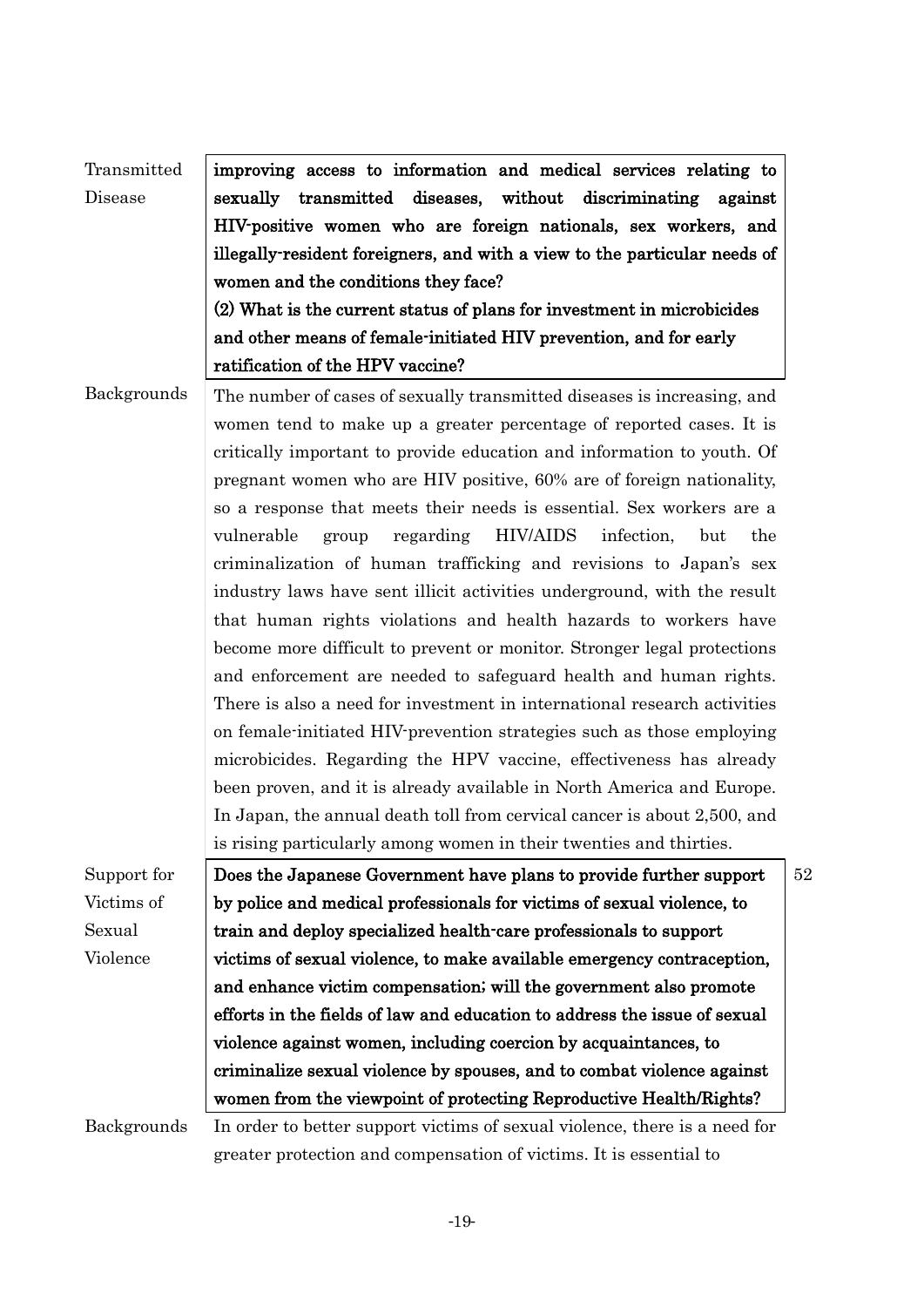improve the quality of specialist care and to prevent secondary victimization. Because the issue of sexual violence against women by acquaintances has only recently been acknowledged, little is known about how prevalent it may be, and the response in all relevant fields is insufficient.

Under Japanese criminal law, there is no rule exempting spouses from punishment for rape, but the law is never applied when the parties are in a marital relationship because women are considered to have an obligation to accept sexual relations within a marriage. There is also a need to provide shelter for women threatened with violence, as well as effective provisions against stalkers.

Medical Services for Women

Does the Japanese Government intend to establish specific policies to address the gender gap in medical services, provide fiscal support to promote breast cancer screening and mental health services that are sensitive to gender and age, and promote more equal association between psychiatry and other medical specializations in the medical and health system, and set clear guidelines for female patients' rights?

352

Backgrounds The number of gynecologic disorders has rapidly increased, particularly among younger women, and breast cancer is the number one malignancy among cancers striking Japanese women. Yet, the percentage of women undergoing screening remains extremely low, partly due to the increased personal expense following the introduction of mammography in screening. It is essential to increase public awareness while reducing the financial cost borne by individuals. Effective strategies are also needed for other disorders of the female reproductive organs and mammary glands, for dealing with the linkage between women's social status and health, and in the area of mental disorders, where gender distinctions are evident. Regarding all issues relating to violence against women as well as mental health issues that stem from fatigue and/or stress arising from the household roles of women, solutions must seek to exterminate violence against women and bring about more equitable sharing of familial and domestic responsibilities, and more effectively coordinate psychiatry with other medical departments. Furthermore, women who do seek help sometimes find their rights abused by medical staff or other patients,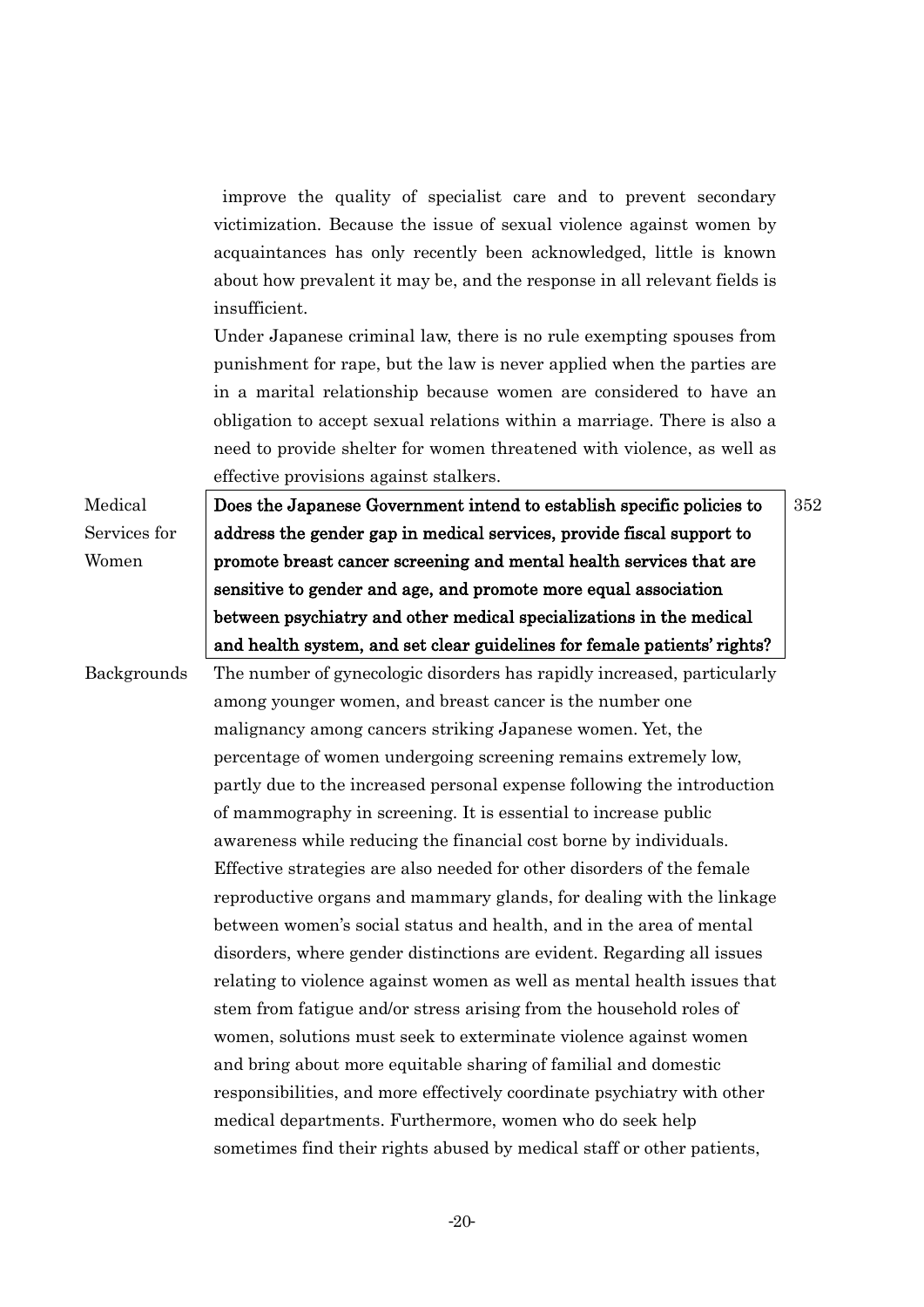|                    | owing to gender discrimination. There is also inadequate protection        |     |
|--------------------|----------------------------------------------------------------------------|-----|
|                    | against abuses of women's basic human rights by members of their           |     |
|                    | family.                                                                    |     |
| Medical            | (1) Does the Japanese Government have specific programs to promote         | 363 |
| Services for       | the health of older women?                                                 |     |
| Older Women        | (2) Does the Japanese Government have concrete policies aimed at           |     |
|                    | correcting the predominance of women among providers of senior care,       |     |
|                    | particularly among those from overseas?                                    |     |
| Backgrounds        | A growing class of older women is sinking into poverty, and it is          |     |
|                    | becoming difficult for them to afford medical insurance and health         |     |
|                    | insurance. The public health system has been revised for the worse,        |     |
|                    | increasing the economic burden borne by the elderly. In addition, the      |     |
|                    | majority of elderly victims of abuse, both in the home and in care         |     |
|                    | facilities, are women. Another critical need is ensuring the mental and    |     |
|                    | physical health (including sufficient rest) as well as economic security   |     |
|                    | of workers providing care for the elderly. The fact that a                 |     |
|                    | disproportionate proportion of these caregivers are women must also be     |     |
|                    | addressed. Regarding the acceptance of medical nurses and care             |     |
|                    | workers from other countries, care must be taken to ensure legal           |     |
|                    | standing, inclusion in a social security system, and prevention of         |     |
|                    | discrimination by gender.                                                  |     |
| Eugenic            | Does the Japanese Government intend to investigate eugenic                 | 106 |
| Sterilizations     | sterilizations performed without the individual's consent, and to offer    |     |
|                    | an apology and compensation to the victims?                                |     |
| <b>Backgrounds</b> | The Japanese Government has not responded to inquiries regarding           |     |
|                    | forced female sterilization and illegal hysterectomies, although the       |     |
|                    | United Nations Commission on Human Rights has admonished the               |     |
|                    | Japanese Government in 1998 to provide compensation to the victims.        |     |
|                    | Although the "Convention on the Rights of Persons with Disabilities" in    |     |
|                    | 2006 declared that the sexual and reproductive rights of handicapped       |     |
|                    | women must be respected, this is rarely acknowledged in Japan.             |     |
|                    | Handicapped<br>need<br>education<br>more<br>to<br>exercise<br>women        |     |
|                    | self-determination<br>regarding<br>sexuality<br>and<br>reproduction;<br>an |     |
|                    | examination of sexual violence against handicapped women and               |     |
|                    | assistance for victims are also needed.                                    |     |
| Rights of          | (1) Does the Japanese Government intend to formulate policies              | 98  |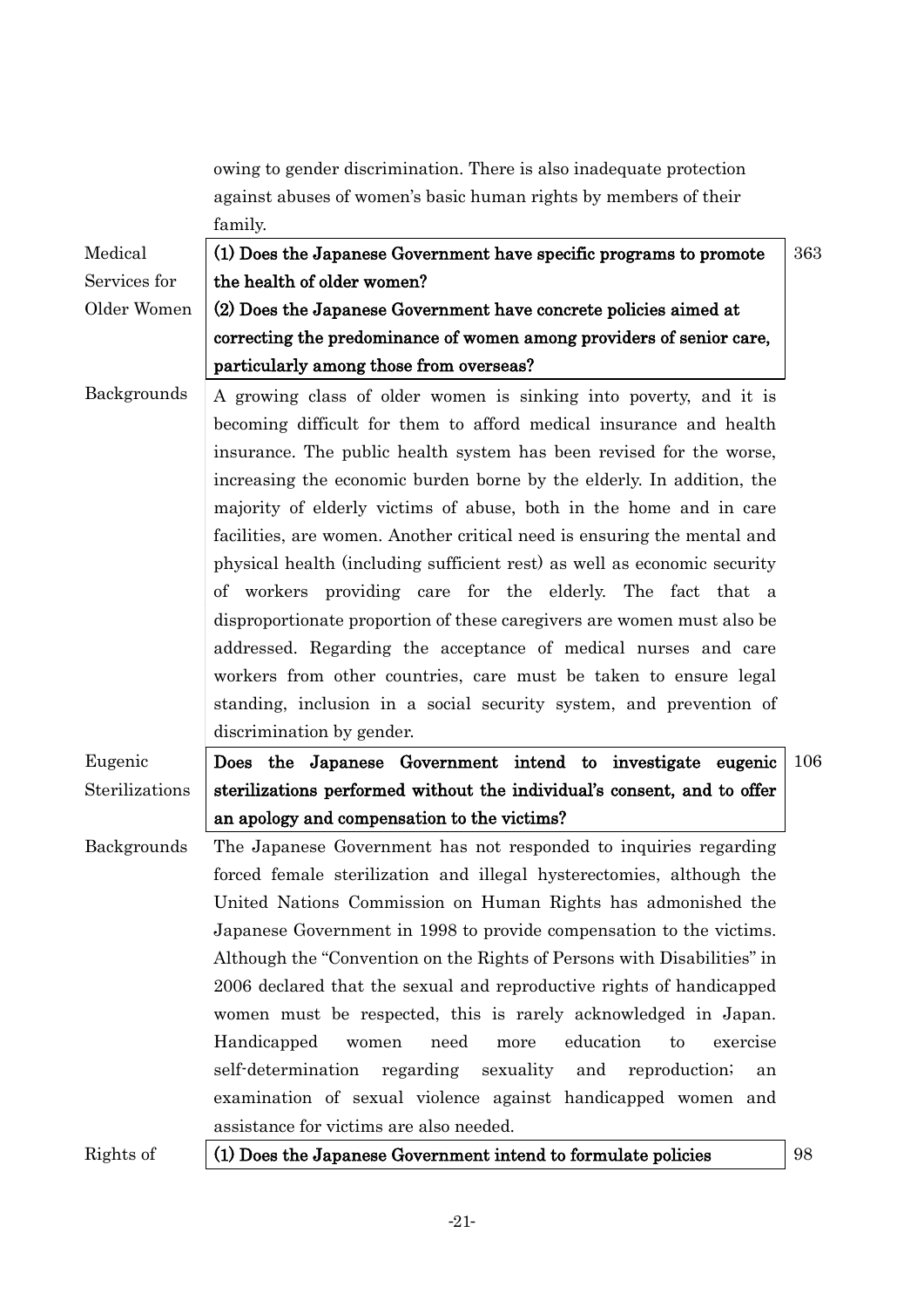| Sexual                   | concerning the Sexual and Reproductive Health / Rights of sexual                                                                             |     |
|--------------------------|----------------------------------------------------------------------------------------------------------------------------------------------|-----|
| Minorities               | minorities?                                                                                                                                  |     |
|                          | (2) What specific plans will be provided for in new laws and public                                                                          |     |
|                          | administration to protect the rights of sexual minorities?                                                                                   |     |
| <b>Backgrounds</b>       | Government policies are required to be more sensitive to the health and<br>human rights of sexual minorities in order to achieve the goal of |     |
|                          | universal health, particularly in the area of Sexual and Reproductive                                                                        |     |
|                          | Health/Rights. Sexual minorities are discriminated against in                                                                                |     |
|                          | administrative procedures as well as in social and family life, in                                                                           |     |
|                          | violation of their human rights. New laws are needed to ban all types of                                                                     |     |
|                          | discrimination and protect the rights of sexual minorities; the                                                                              |     |
|                          | necessary education and information must be provided, and laws                                                                               |     |
|                          | should be enacted to ensure the right to form a household, as well as to                                                                     |     |
|                          | confer recognition of non-traditional relationships, such as in PACS, a                                                                      |     |
|                          | form of civil union between two adults for organizing their joint life.                                                                      |     |
| Support for              | Does the Japanese Government have concrete plans to promote the                                                                              | 373 |
| Women in                 | health and basic living conditions of women in poverty? Also, does the                                                                       |     |
| Poverty                  | Japanese Government have concrete plans to extend medical care to all                                                                        |     |
|                          |                                                                                                                                              |     |
|                          | foreign women in Japan?                                                                                                                      |     |
| Backgrounds              | The number of impoverished people who cannot access medical services                                                                         |     |
|                          | because they cannot pay the National Health Insurance fees has                                                                               |     |
|                          | increased, signaling a collapse of the ideal of National Health                                                                              |     |
|                          | Insurance. With the abolition of additional welfare payments for single                                                                      |     |
|                          | mothers and the movement (since rescinded) to reduce child-care                                                                              |     |
|                          | allowances, the financial challenges of raising children are growing                                                                         |     |
|                          | more severe. Also, contraceptives and abortions for financial reasons                                                                        |     |
|                          | are not covered by National Health Insurance, so there is a need for                                                                         |     |
|                          | measures to reduce the financial burden without infringing on the                                                                            |     |
|                          | individual's privacy. Furthermore, the medical needs of impoverished                                                                         |     |
|                          | foreigners are not being adequately met.                                                                                                     |     |
| Women's                  | What kinds of specific responses are planned regarding women's health                                                                        | 351 |
| Health in                | issues in the case of natural disasters?                                                                                                     |     |
| Case of                  |                                                                                                                                              |     |
| Natural                  |                                                                                                                                              |     |
| Disasters<br>Backgrounds | For survivors of natural disasters, there is a need to distribute sanitary                                                                   |     |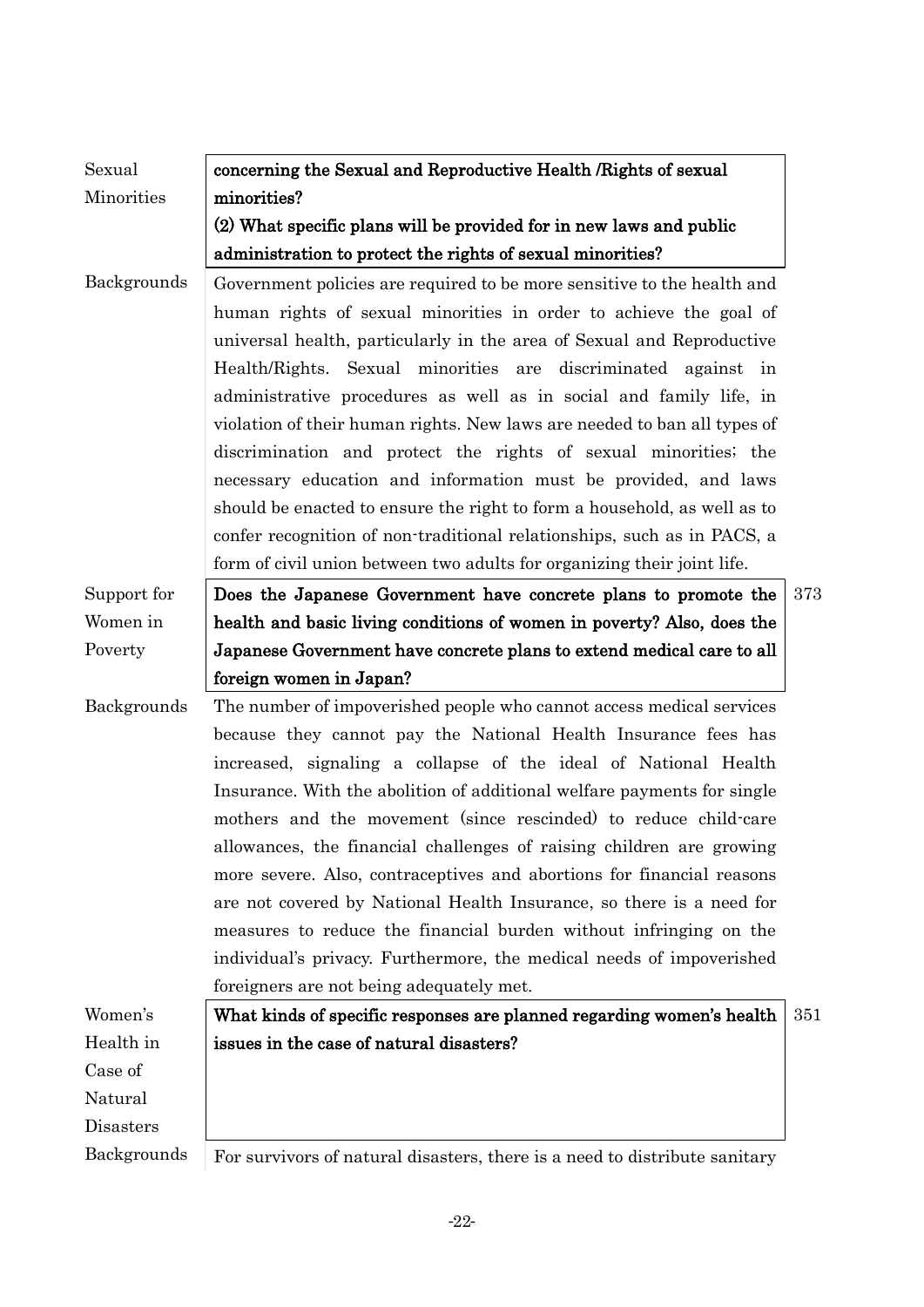|               | products, set up women's toilets as well as living spaces with adequate                                                               |     |
|---------------|---------------------------------------------------------------------------------------------------------------------------------------|-----|
|               | privacy, prevent sexual violence, assist in the event of childbirth, and                                                              |     |
|               | support those with illnesses and disabilities. In temporary shelters and                                                              |     |
|               | afterward, women often face difficulties returning to paid work due to                                                                |     |
|               | various care-giving responsibilities.                                                                                                 |     |
| Women's       | (1) Does the Japanese Government plan to enact laws or guidelines with                                                                | 359 |
| Rights<br>for | the aim of protecting the rights of all women relating to reproductive                                                                |     |
| Reproductive  | medicine, to balance the need to support fertility treatments with the                                                                |     |
| Medicine      | need for integrity regarding possible adverse effects and sensitivity to                                                              |     |
|               | the pressures that may be experienced by those seeking treatment?                                                                     |     |
|               | (2) Does the Japanese Government plan to enact laws or policies aimed                                                                 |     |
|               | at safeguarding those seeking treatment for infertility from becoming                                                                 |     |
|               | tools or samples for the development of assisted reproduction                                                                         |     |
|               | technologies, and for reducing the physical and mental burden of ovum                                                                 |     |
|               | donors?                                                                                                                               |     |
| Backgrounds   | There has been insufficient review of the legal and ethical issues                                                                    |     |
|               | relating to surrogacy, and restrictions are called for that will protect the                                                          |     |
|               | Reproductive Health/Rights of all women as well as guarantee the<br>rights of children conceived with the assistance of reproductive  |     |
|               | technologies.                                                                                                                         |     |
|               | Not only in fertility treatment, but in research on assisted reproduction                                                             |     |
|               | technologies, it is necessary to consider the physical, emotional, and                                                                |     |
|               | other effects on women. There is also a need to reduce regional                                                                       |     |
|               | disparities in the availability of treatments for infertility, as well as to                                                          |     |
|               | reduce—through education on a wider level and counseling on a<br>personal level—the pressures felt by women who do not have children. |     |
|               | Gender Issues   With regard to timelines, amounts, and uses of funds for international                                                | 246 |
| in            | cooperation, what are the specific plans in the following areas: gender                                                               |     |
| International | equality, maternity health care, gender balance issues in the                                                                         |     |
| Cooperation   | international effort to combat HIV infection, and support for                                                                         |     |
|               | Reproductive Health and other needs of women in disaster relief?                                                                      |     |
| Backgrounds   | In the area of cooperation for international development, active funding                                                              |     |
|               | is essential for reduction of maternal mortality and universal access to                                                              |     |
|               | Reproductive Health Services, which is the target of Millennium                                                                       |     |
|               | Development Goal 5, gender equality and women's empowerment                                                                           |     |
|               | (MDG 3), reduction of gender inequality in HIV/AIDS issues, and                                                                       |     |
|               | health/nutrition education not only for women but all inhabitants in                                                                  |     |
|               | program areas. In humanitarian aid and disaster relief, it must be                                                                    |     |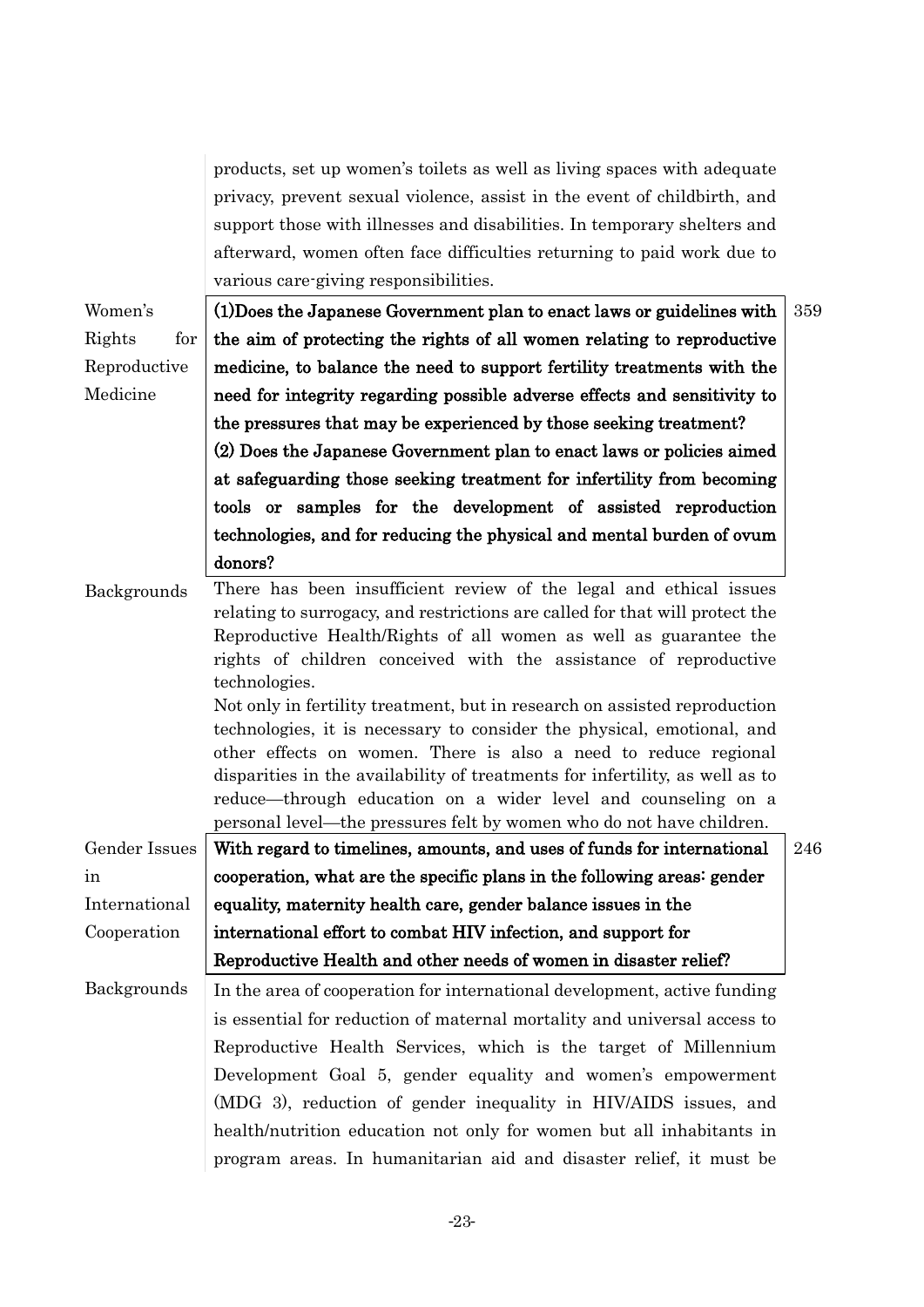recognized that women have particular needs; the Japanese government's immediate response to the Indian Ocean Tsunami set a good precedent which should be followed.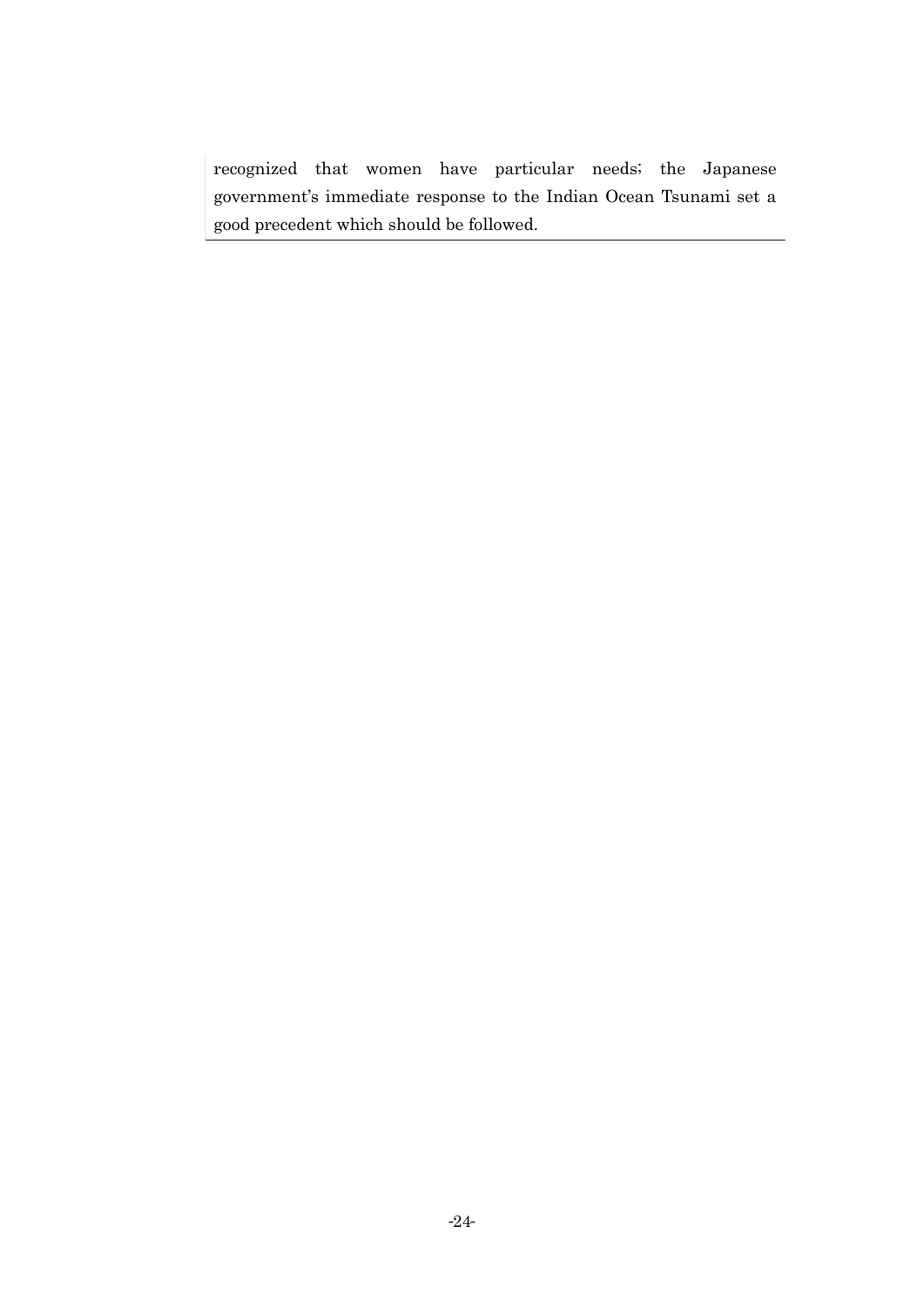(Appendix) Other main conclusions and recommendations by treaty bodies and Human Rights councils

## Fourth and fifth periodic reports Japan Concluding observations:  $29^{\text{th}}$  session

Part of A/58/38

361. While acknowledging legal and other measures by the State party to address violence against women, the Committee is concerned about the prevalence of violence against women and girls and about women's apparent reluctance to seek assistance from existing public institutions. It is concerned that the Law for the Prevention of Spousal Violence and the Protection of Victims currently does not cover forms of violence other than physical violence. It is also concerned that the penalty for rape is relatively lenient and that incest is not defined explicitly as a crime under the Penal Code but is dealt with indirectly under a number of different penal provisions. The Committee is further concerned about the particular situation of foreign women who experience domestic violence and whose immigration status might depend on their living together with their spouse. The Committee is concerned that fear of repatriation might be a deterrent for those women to seek assistance or take steps to seek separation or divorce. While appreciative of the comprehensive information provided by the State party with respect to the measures it has taken before and after the Committee's consideration of the second and third periodic reports of the State party with respect to the issue of "wartime comfort women", the Committee notes the ongoing concerns about the issue.

362. The Committee calls upon the State party to intensify its efforts to address the issue of violence against women, including domestic violence, as an infringement of their human rights. In particular, the Committee urges the State party to broaden the Law for the Prevention of Spousal Violence and the Protection of Victims so as to include different forms of violence, increase the penalty for rape and include incest as a specific crime in its penal legislation, and implement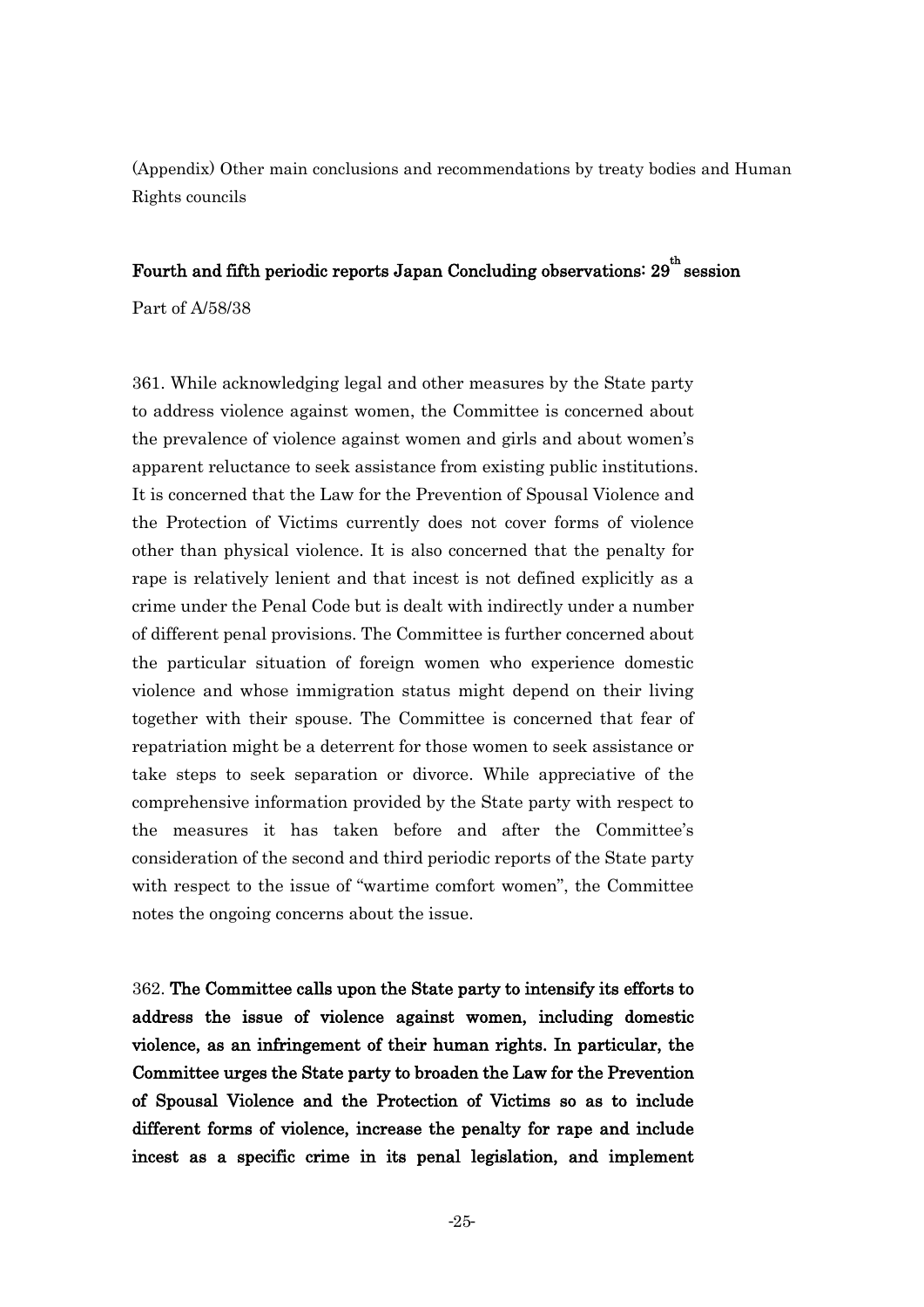policies in accordance with the Committee's general recommendation 19, in order to prevent violence; provide protection, support and other services to the victims; and punish offenders. The Committee recommends that revocation of residence permits of foreign but separated married women who experience domestic violence be undertaken only after a full assessment of the impact of such measures on those women. The Committee recommends that the State party endeavour to find a lasting solution for the matter of "wartime comfort" women".

#### CCPR/C/79/Add.102

30. The Committee continues to be gravely concerned about the high incidence of violence against women, in particular domestic violence and rape, and the absence of any remedial measures to eradicate this practice. The Committee is troubled that the courts in Japan seem to consider domestic violence, including forced sexual intercourse, as a normal incident of married life.

#### CCPR/C/JPN/CO/5

14. The Committee notes with concern that the definition of rape in article 177 of the Criminal Code only covers actual sexual intercourse between men and women and requires resistance by victims against the attack, and that rape and other sexual crimes cannot be prosecuted without a complaint filed by the victim except in cases where the victim is under 13 years of age. It is also concerned about reports that perpetrators of sexual violence frequently escape just punishment or receive light sentences, that judges often unduly focus on the sexual past of victims and require them to provide evidence that they have resisted the assault, that the monitoring and enforcement of the revised Prison Law and the guidelines of the National Police Agency for victim support is ineffective, and that there is a lack of doctors and nurses with specialized training in sexual violence, as well as of support for non-governmental organizations providing such training (art. 3, 7 and 26).

The State party should broaden the scope of the definition of rape in article 177 of the Criminal Code and ensure that incest, sexual abuse other than actual sexual intercourse, as well as rape of men, are considered serious criminal offences; remove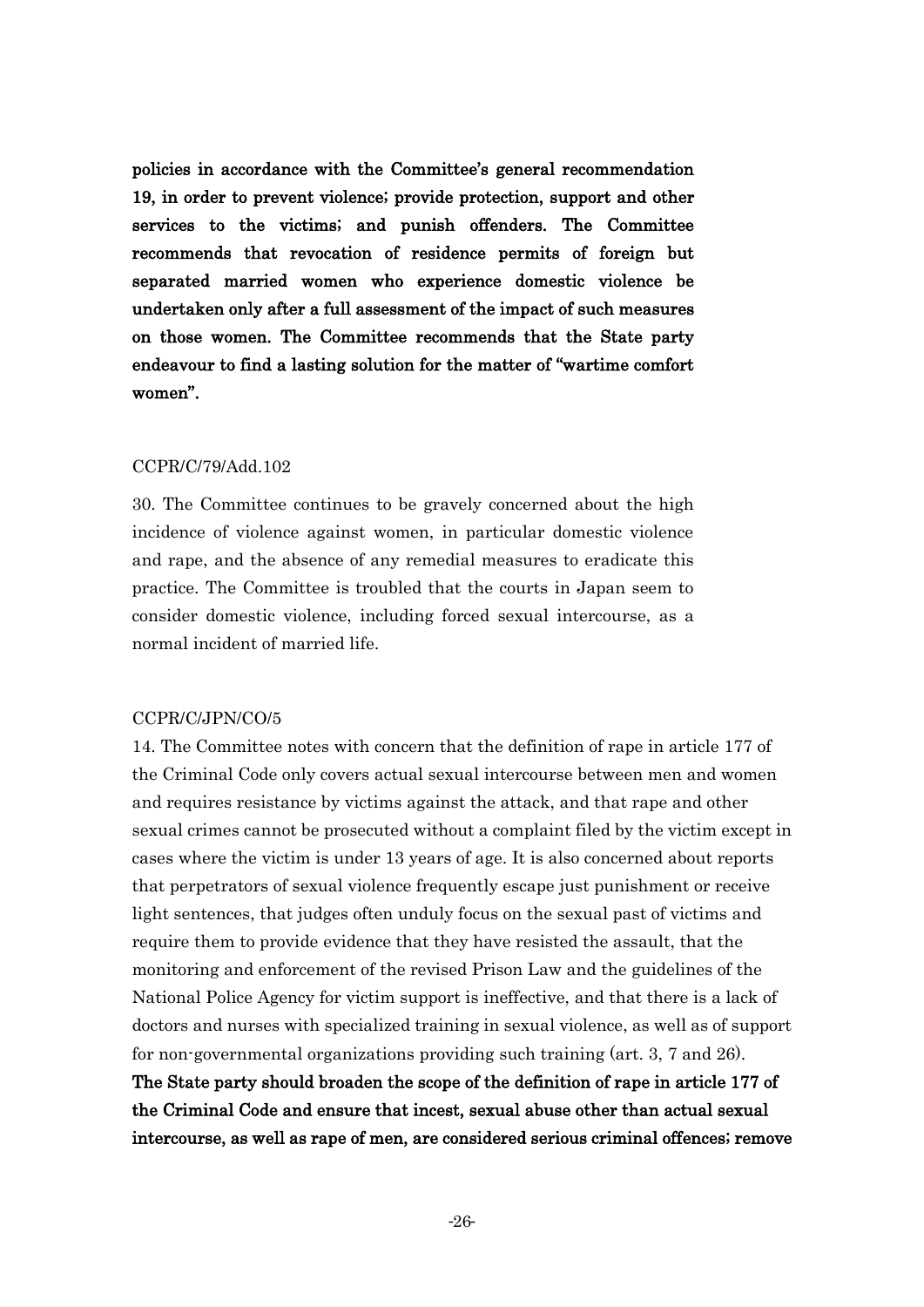the burden on victims to prove resistance against the assault; and prosecute rape and other crimes of sexual violence ex officio. It should also introduce mandatory gender-sensitive training in sexual violence for judges, prosecutors and police and prison officers.

15. The Committee is concerned that sentences for perpetrators of domestic violence are reportedly lenient and that violators of protection orders are only arrested in cases of repeated violations or when they ignore warnings. It is also concerned that there is a lack of long-term assistance for victims of domestic violence, and that the delays in granting foreign victims of domestic violence residence status effectively bar them from applying for stable employment and from having access to social security benefits (art. 3, 7, 26 and 2 (3)).

The State party should review its sentencing policy for perpetrators of domestic violence, detain and prosecute violators of protection orders, increase the amount of compensation for victims of domestic violence and of child-rearing allowances for single mothers, enforce court orders for compensation and child support, and strengthen long-term rehabilitation programmes and facilities, as well as assistance for victims with special needs, including non-citizens.

22. The Committee notes with concern that the State party has still not accepted its responsibility for the "comfort women" system during the Second World War, that perpetrators have not been prosecuted, that the compensation provided to victims is financed by private donations rather than public funds and is insufficient, that few history textbooks contain references to the "comfort women" issue, and that some politicians and mass media continue to defame victims or to deny the events (art. 7 and 8).

The State party should accept legal responsibility and apologize unreservedly for the "comfort women" system in a way that is acceptable to the majority of victims and restores their dignity, prosecute perpetrators who are still alive, take immediate and effective legislative and administrative measures to compensate adequately all survivors as a matter of right, educate students and the general public about the issue, and refute and sanction any attempt to defame victims or to deny the events.

27. The Committee is concerned about the low age of sexual consent, which has been set at 13 years for boys and girls (art. 24).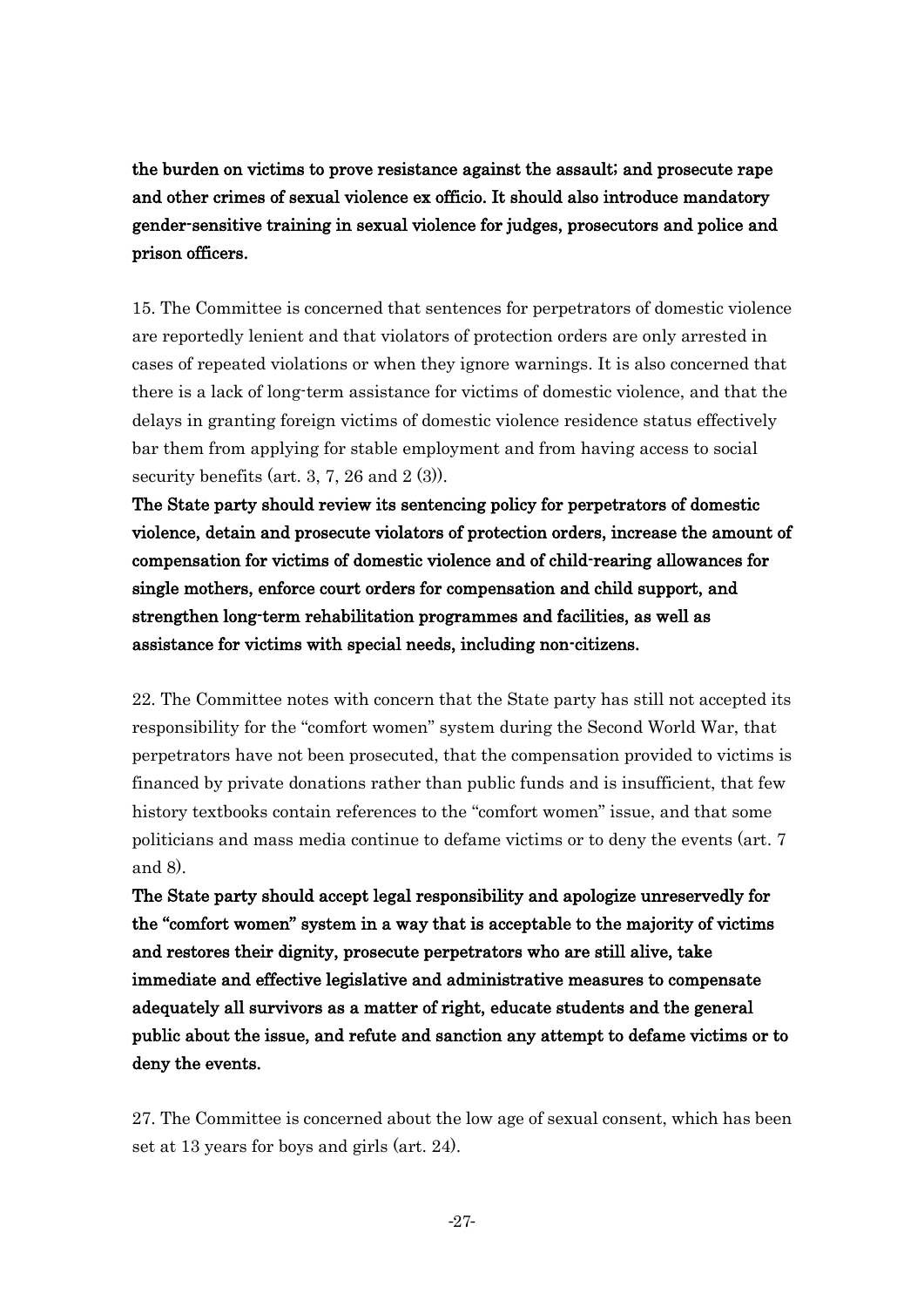The State party should raise the age of sexual consent for boys and girls from its current level of 13 years, with a view to protecting the normal development of children and preventing child abuse.

29. The Committee is concerned about discrimination against lesbian, gay, bisexual and transgender persons in employment, housing, social security, health care, education and other fields regulated by law, as exemplified by article 23 (1) of the Public Housing Law, which applies only to married and unmarried opposite-sex couples and effectively bars unmarried same-sex couples from renting public housing, and by the exclusion of same-sex partners from protection under the Law for the Prevention of Spousal Violence and the Protection of Victims (art. 2 (1) and 26).

The State party should consider amending its legislation, with a view to including sexual orientation among the prohibited grounds of discrimination, and ensure that benefits granted to unmarried cohabiting opposite-sex couples are equally granted to unmarried cohabiting same-sex couples, in line with the Committee's interpretation of article 26 of the Covenant.

CAT/C/JPN/CO/1

## Compensation and rehabilitation

23. The Committee is concerned over reports of difficulties faced by victims of abuse in obtaining redress and adequate compensation. The Committee is also concerned over restrictions on the right to compensation, such as statutory limitations and reciprocity rules for immigrants.

The Committee regrets the lack of information on compensation requested and awarded to victims of torture or ill-treatment.

The State party should take all necessary measure to ensure that all victims of acts of torture or ill-treatment can exercise fully their right to redress, including compensation and rehabilitation. The State party should take measures to establish rehabilitation services in the country. The State party should furnish the Committee with information on any compensation or rehabilitation provided to the victims.

24. The Committee is concerned at the inadequate remedies for the victims of sexual violence, including in particular survivors of Japans's military sexual slavery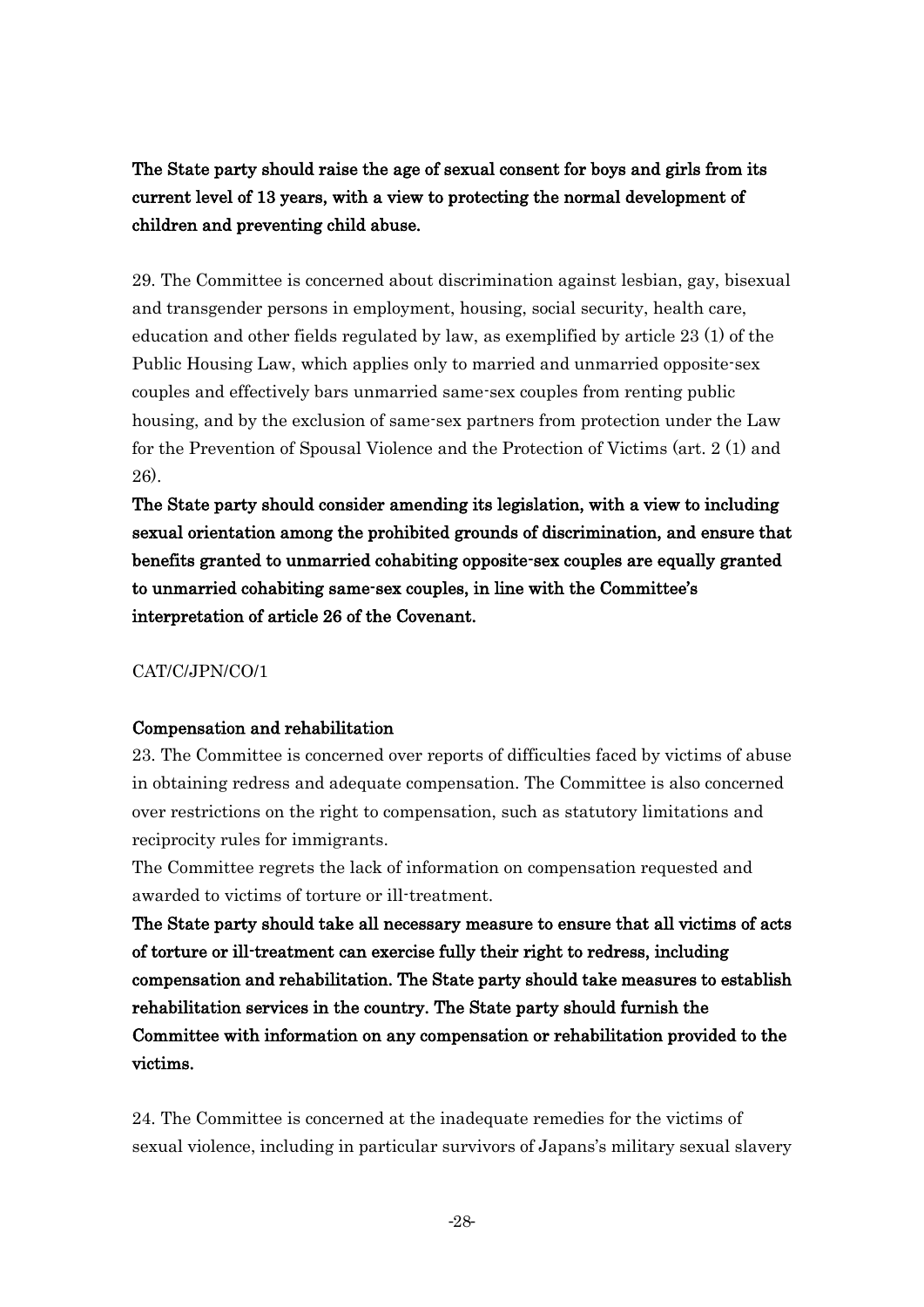practices during the Second World War and the failure to carry out effective educational and other measures to prevent sexual violence- and gender-based breaches of the Convention. The survivors of the wartime abuses, acknowledged by the State party representative as having suffered ‗incurable wounds', experience continuing abuse and re-traumatization as a result of the State party's official denial of the facts, concealment or failure to disclose other facts, failure to prosecute those criminally responsible for acts of torture, and failure to provide adequate rehabilitation to the victims and survivors.

The Committee considers that both education (article 10 of the Convention) and remedial measures (article 14 of the Convention) are themselves a means of preventing further violations of the State party's obligations in this respect under the Convention. Continuing official denial, failure to prosecute, and failure to provide adequate rehabilitation all contribute to a failure of the State party to meet its obligations under the Convention to prevent torture and ill-treatment, including through educational and rehabilitation measures. The Committee recommends that the State party take measures to provide education to address the discriminatory roots of sexual and gender-based violations, and provide rehabilitation measures to the victims, including steps to prevent impunity. Gender-based violence and trafficking

25. The Committee is concerned at continued allegations of gender-based violence and abuse against women and children in custody, including acts of sexual violence by law enforcement personnel. The Committee is also concerned at the restrictive scope of the State party's legislation covering rape, referring only to sexual intercourse involving male and female genital organs, excluding other forms of sexual abuse and rape of male victims. In addition, the Committee is concerned that cross-border trafficking in persons continues to be a serious problem in the State party, facilitated by the extensive use of entertainment visas issued by the Government, and that support measures for identified victims remain inadequate, leading to victims of trafficking being treated as illegal immigrants and deported without redress or remedy. The Committee is also concerned over the lack of effective measures to prevent and prosecute violence perpetrated against women and girls by military personnel, including foreign military personnel stationed on military bases.

## The State party should adopt preventive measures to combat sexual violence and violence against women, including domestic violence and gender-based violence,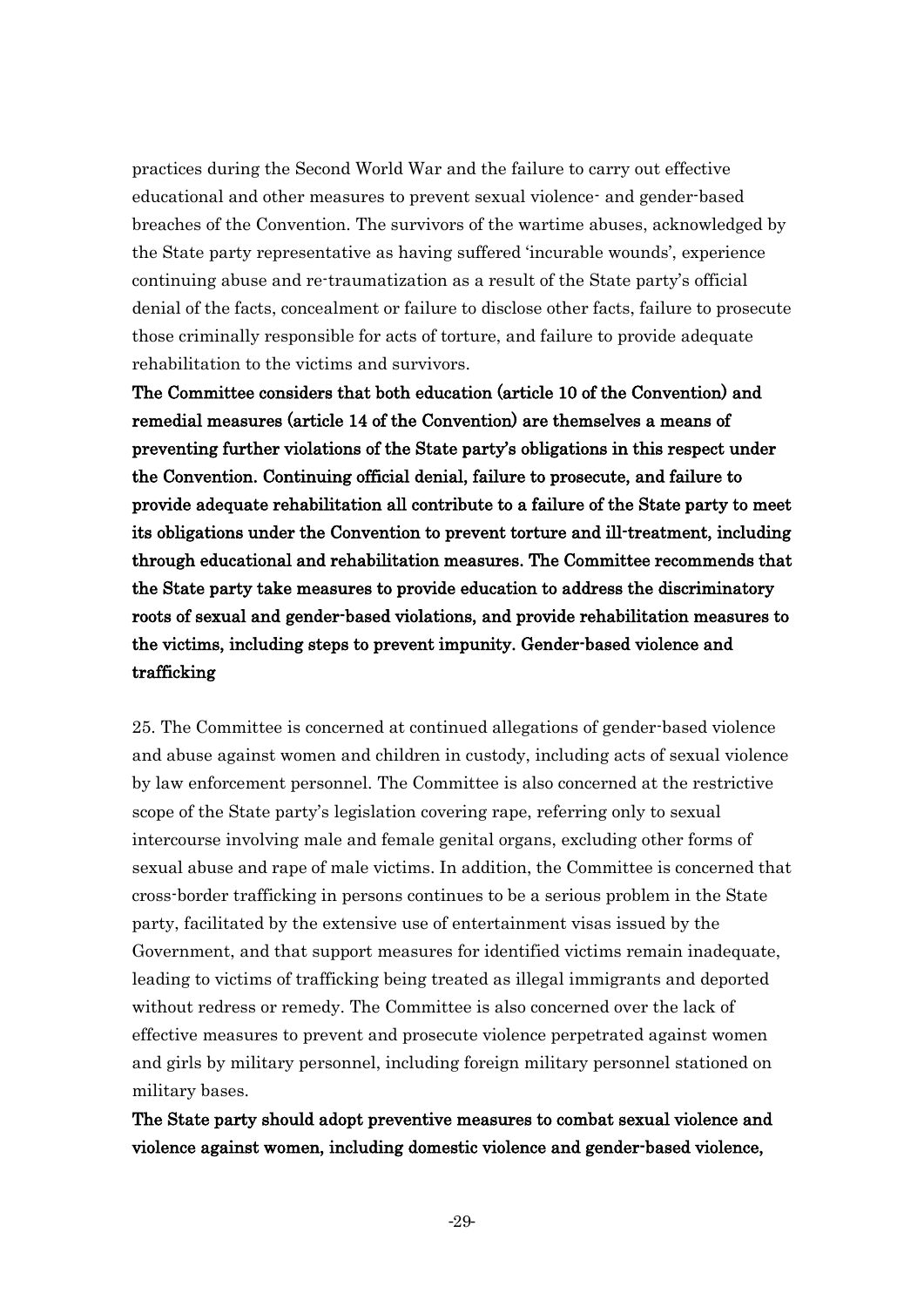and promptly and impartially investigate all allegations of torture or ill-treatment with a view to prosecuting those responsible. The Committee calls on the State party to strengthen its measures to combat trafficking in persons, including restricting the use of entertainment visas to ensure they are not used to facilitate trafficking, allocate sufficient resources for this purpose, and vigorously pursue enforcement of criminal laws in this regard. The State party is also encouraged to undertake training programmes for law enforcement officials and the judiciary to ensure that they are sensitized to the rights and needs of victims, to establish dedicated police units, and to provide better protection and appropriate care for such victims, including, inter alia, access to safe houses, shelters and psychosocial assistance. The State party should ensure all victims can claim redress before courts of law, including victims of foreign military personnel stationed on military bases.

#### A/HRC/8/44

## II. CONCLUSIONS AND/OR RECOMMENDATIONS

60. In the course of the discussion, the following recommendations were made to Japan:

5. Respond sincerely to the recommendations of the United Nations mechanisms (Special Rapporteur on violence against women, the Committee on the Elimination of Discrimination against Women and the Committee against Torture) on the issue of "comfort women" during the Second World War (Republic of Korea);

11. Take measures to eliminate discrimination based on sexual orientation and gender identity (Canada);

14. Continue to take measures to reduce the incidence of violence against women and children, inter alia, by ensuring that law enforcement officials receive human rights training, and to fund recovery and counselling centres for victims of violence (Canada);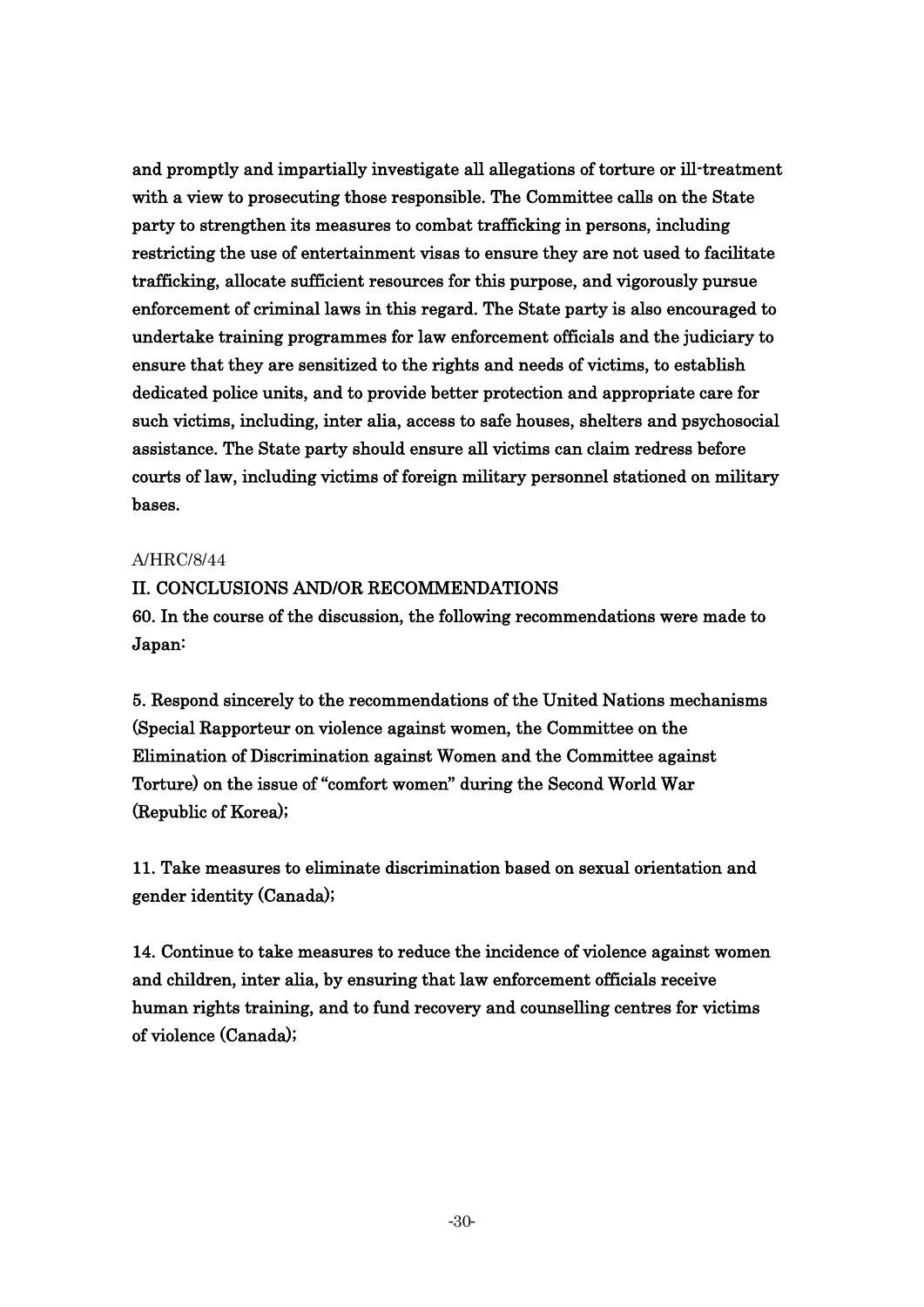7. Please describe steps taken to develop a comprehensive strategy to combat all forms of violence against women, including prosecution of perpetrators, provision of protection and assistance to victims, such as shelters and restraining orders to protect victims, and introduction of capacity-building and awareness-raising programmes for various groups (such as the police, lawyers, health and social workers and the judiciary) and the general public.

A comprehensive strategy to combat all forms of violence against women is developed by the Expert Committee on Violence Against Women ("Expert Committee") under the Council for Gender Equality. However, serious shortcomings exist:

- 1. **Root causes of gender-based violence**: Government strategies fails to address social structures maintaining and/or magnifying gender inequality. For example, the need to address unstable, low-paid employment available to women is not considered through effective legislation when developing strategies to combat domestic violence or sexual harassment.
- 2. **Lack of education:** While government strategies focus on distributing general information to the public, it has failed to provide education for gender equality and sex education at all levels of public education programs due to the resistance by conservative policy makers. Thus, many boys and girls leave school with little or no chance to learn basic knowledge about gender-based violence. Training for public servants including judges, prosecutors and police officers remains insufficient.
- 3. **Punishments for perpetrators**: Despite the Expert Committee"s stress on a need for criminalizing and increasing punishments for gender-based violence it is not a priority of the government. Domestic violence and sexual harassment is not categorized as crimes punishable under the Criminal Code. Majority government sentiment does not consider increasing punishments for sexual violence crimes as a way to combat gender-based violence.
- 4. **Victim support**: Besides a short-term protection system for victims of domestic violence or human trafficking, no long-term or comprehensive support system for gender-based violence victims exists. Cooperation with and support for NGOs providing support for victims of male violence remains insufficient.
- 5. **Lack of strategic planning for women with special needs**: The government has not considered a special strategy to empower and support women of marginalized groups. Women who are migrants, ethnic minorities, living with disabilities, in poverty and sexual minorities are most vulnerable to gender-based violence. It may require for them to provide specialized assistance to access to support programs.
- 6. **Lack of an effective agency**: Part of the above-mentioned shortcomings can be attributed to a lack of resources and authority provided the Gender Equality Bureau. It is often the case that responses and recommendations of the Bureau for combating gender-based violence do not receive adequate attention, nor is logistical arrangements made for necessary implementation.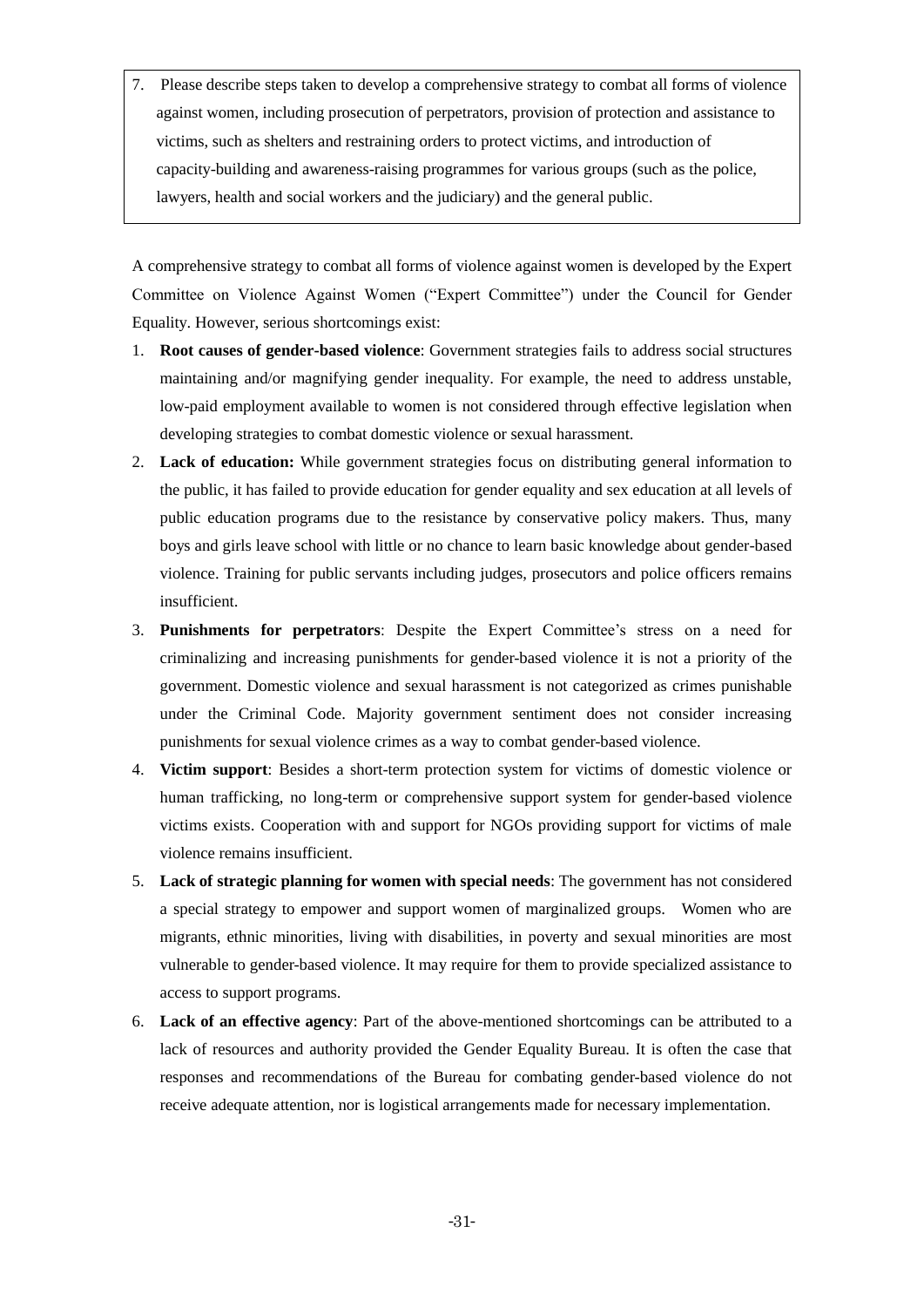8. In its previous concluding observations (CAT/C/JPN/CO/1, para. 25), the Committee Against Torture expressed concern over "the lack of effective measures to prevent and prosecute violence perpetrated against women and girls by military personnel, including foreign military personnel stationed on military bases". Please specify the measures taken in response to this concern.

While Japanese government officials did not take any measures to follow-up on recommendations made by Committee Against Torture in May 2007, violent sexual assaults by US soldiers continued to occur. Some of these include the gang rape of a 19-years-old Japanese woman in Hiroshima in October 2007, the sexual assault of a 14-years-old girl in Okinawa in February 2008 and the sexual assault and injury of a 22-years-old Filipino migrant woman in Okinawa in February 2008. As the sexual assault of an Okinawan girl invoked strong protests in local communities, Japanese government officials and US military authorities consulted local governments on preventive measures including stronger regulation of soldiers going on an outing outside of the bases, education for soldiers, installing security cameras, implementing co-patrol (US military and Japanese police), and monitoring US soldiers living outside of the bases. Yet, these measures do not directly address situations in which foreign soldiers get into the areas where local people are living, especially those residential areas situated next to military bases.

Further, while these sexual assault cases were heard and soldiers were convicted in the US Court of Appeals for the Armed Forces, none were prosecuted in the Japanese criminal court. This failure to follow suit invites serious doubt over the ability of the Japanese legal system to prosecute and punish perpetrators of sexual crimes. In case of the Okinawan girl, prosecutors dropped the charge because the victim withdrew her suit due to external pressure—under the Japanese rape law, a sex crime cannot be prosecuted ex officio without the victim filing a complaint. For two other discharged cases, without explicit account, prosecutors cited doubts about the non-consensual nature of the sexual acts despite the fact victims suffered brutal violence. Such impunity is caused by: out-of-date rape laws, gender and sexual bias held by prosecutors and judges, and the Status of Forces Agreement ("Agreement") allowing US servicemen free movement outside of the bases while limiting powers of Japanese authorities to investigate, arrest, prosecute and try the case of sex crimes committed on Japanese soil. Despite the request of communities hosting the bases to renegotiate the terms of the Agreement, government officials are not considering to do so. Furthermore, a document discovered by a researcher reveals a secret negotiation between the Japanese and American governments in 1953. It indicates that Japan agreed to not exercise jurisdiction over crimes and accidents involving US military personnel stationed in Japan, except for only very serious cases. However, the Japanese government denies this secret agreement via requesting the National Diet Library to remove the documents from public access archive. Government officials insist these documents "could cause trouble for the relationship of trust with the US government."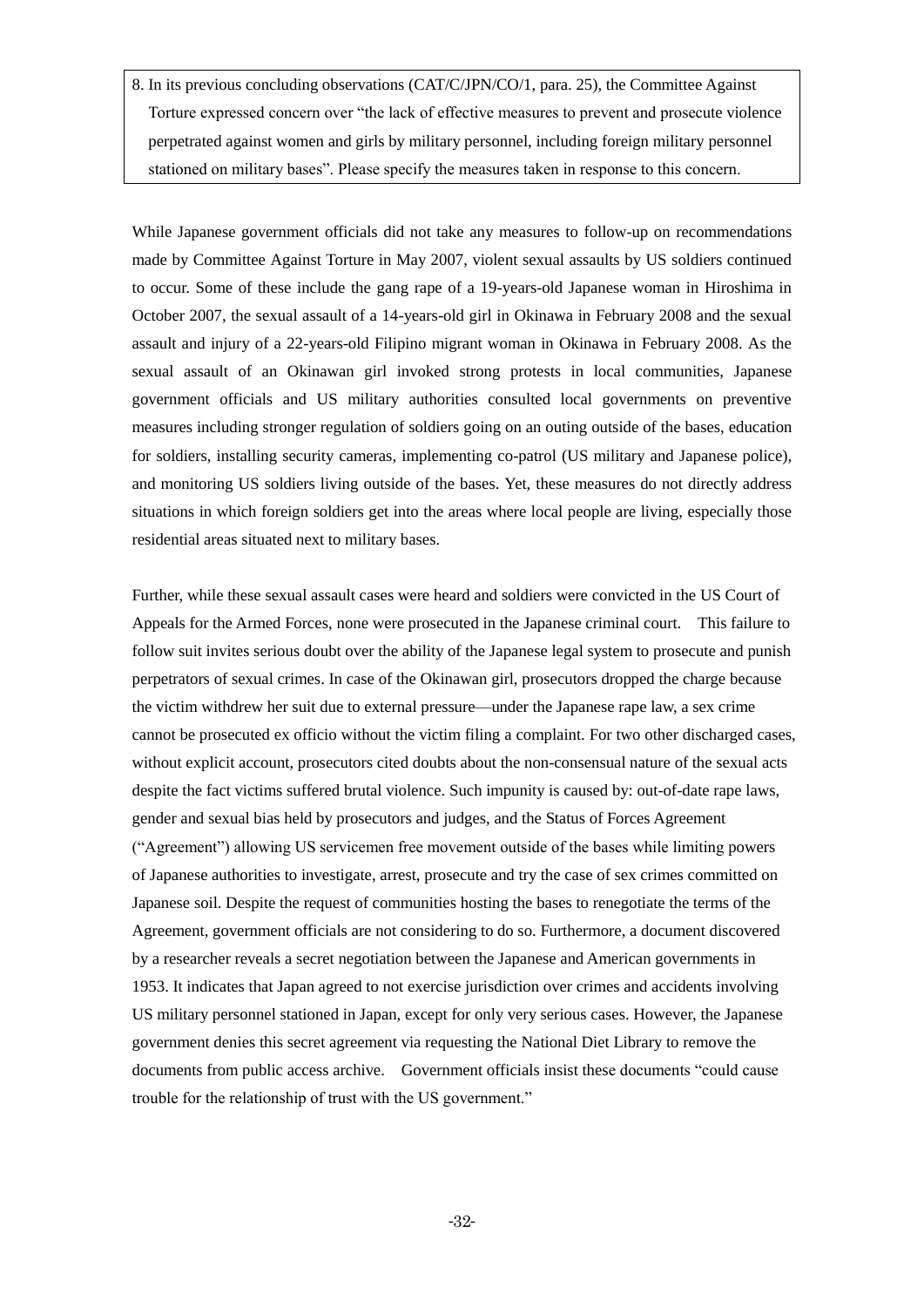27. The report indicates the ratio of abortions in the teenage population was 10.5 out of 1000 females in 2004 (see para. 355).What steps are being taken to promote a comprehensive sex education plan, including education on reproductive health, so that adolescent girls have access to age-appropriate reproductive health and family planning information and to affordable contraceptive methods ? Does the Government plan to decriminalize abortion?

The Penal Code of Japa[n stipulates](javascript:goWordLink(%22stipulates%22)) in Article 212 that "when a pregnant woman causes her own abortion by drugs or any other means, imprisonment with work for not more than 1 year shall be imposed." Although the report by the Japanese government asserts the legitimacy of this Article, it is clear that it violates Article 2(g) of the Convention as well as Clause 14 of General Recommendation 24 of CEDAW, which requires State parties to refrain from obstructing actions taken by women in pursuit of their health goals. Obstruction includes criminalizing medical procedures needed only by women, as well as criminal punishment for women who undergo these procedures. Clause 31(c) of the Recommendation clearly requires that "legislation criminalizing abortion be amended and punitive provisions for women who undergo abortion be removed."

The Penal Code also violates Clause 21 of General Recommendation 21 of CEDAW, which guarantees women"s rights to decide on the number and spacing of their children. In relation to abortion, Japan also has a Maternal Protection Law, under which abortion is recognized as a legal medical procedure. Under this law, most abortions are justified, so long as they are

performed in accordance with the requirements of the law.

However, as long as Article 212 of the Penal Code remains, a woman who has an abortion, even in the first trimester, can be punished. The existence of the article itself, which punishes only women, is an intolerable example of discrimination against women. It is a law that should be abolished immediately by the Japanese government.

Regarding abortion methods, women"s right to choice is restricted by rulings of the Japanese [Ministry](javascript:goWordLink(%22Ministry%22)) [of](javascript:goWordLink(%22of%22)) [Health,](javascript:goWordLink(%22Health%22)) [Labour](javascript:goWordLink(%22Labour%22)) [and](javascript:goWordLink(%22and%22)) [Welfare,](javascript:goWordLink(%22Welfare%22)) which has restricted abortion methods based on such unscientific criteria as the [financial](javascript:goWordLink(%22financially%22)) [merits](javascript:goWordLink(%22profitable%22)) [for](javascript:goWordLink(%22for%22)) [the](javascript:goWordLink(%22the%22)) [hospital.](javascript:goWordLink(%22hospital%22)) Only surgery (dilation and curettage) is designated as a standard abortion method in Japan, even in early-stage abortions, but medical abortions and manual vacuum aspiration should also be permitted, [improving](javascript:goWordLink(%22improve%22)) the [conditions](javascript:goWordLink(%22conditions%22)) for implementation.

2. Although the rate of teenage abortion is [on](javascript:goWordLink(%22on%22)) [a](javascript:goWordLink(%22a%22)) [declining](javascript:goWordLink(%22declining%22)) [trend,](javascript:goWordLink(%22trend%22)) 10.5/1000 is still too high, and the response by the Japanese government is far from sufficient.

Although the Japanes[e Ministry](javascript:goWordLink(%22Ministry%22)) [of](javascript:goWordLink(%22of%22)) [Health,](javascript:goWordLink(%22Health%22)) [Labour](javascript:goWordLink(%22Labour%22)) [and](javascript:goWordLink(%22and%22)) [Welfare](javascript:goWordLink(%22Welfare%22)) reports that they have implemented activities to disseminate information on reproductive health as well as projects to provide counseling to adolescents, in fact, they have made little progress in making information available regarding reproductive health services, including family planning, and in improving accessibility to such information and services.

Additionally, the main method of contraception in Japan is still the use of condoms. Access to contraceptive pills and reproductive health services is very limited because of their high costs and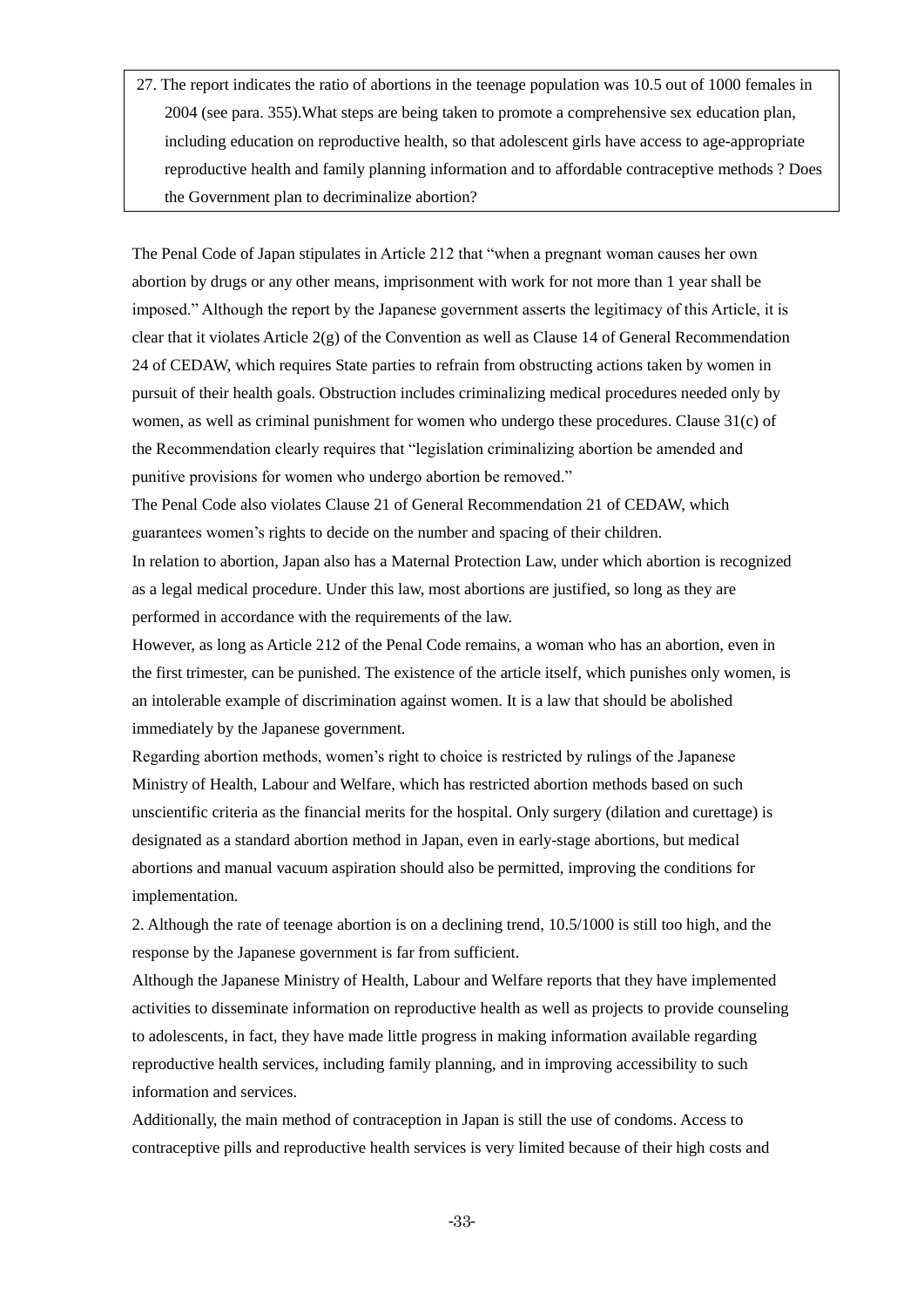lack of information about them. Because the Japanese [Ministry](javascript:goWordLink(%22Ministry%22)) [of](javascript:goWordLink(%22of%22)) [Health,](javascript:goWordLink(%22Health%22)) [Labour](javascript:goWordLink(%22Labour%22)) [and](javascript:goWordLink(%22and%22)) [Welfare](javascript:goWordLink(%22Welfare%22)) has refused to approve emergency contraceptive pills, including even such widely accepted oral emergency contraceptive kits as "Preven", low- to medium-dose contraceptive pills are usually used as substitutes. Even then, most Japanese women do not know that emergency contraceptives may be used to avert an unwanted pregnancy.

What is worse, in the field of sex education, there have been many setbacks in the past several years. The National Plan for Gender Equality has been amended for the worse, deleting "fulfillment of sex education" as stated in the First Plan. Instead, as the government yielded to political pressure by conservative groups, the Second Plan calls for a "review" with the intent to "prohibit extreme sex education." This change has made many teachers shrink back from active engagement in sex education.

The Ministry of Education, Culture, Sports, Science and Technology has also changed its curriculum guideline from "active development of sex education curricula" to the less proactive stance of "sex education that takes into account [students"](javascript:goWordLink(%22children%27s%22)) [developmenta](javascript:goWordLink(%22development%22))l stages." The constraint on sex education—the concern that students may not be "ready" for certain information—makes sex education more difficult in Japan, putting at risk the reproductive health of adolescents.

Children whose parents are not legally married are referred as "illegitimate children" and discriminated with regard to inheritance in the Civil Code. This discriminatory provision has promoted various forms of social discrimination.

There is an item to indicate "a legitimate child" or "an illegitimate child" in the birth registration forms and failure to tick either one leads to rejection of such registrations. Because of the implication the word legitimacy conveys, imposing the mothers of children born out of wedlock to indicate their children as illegitimate has caused tremendous anguish to them. In addition, those children whose birth registrations were rejected are not registered in family registry, which results in various disadvantages including their exclusion from governmental services. The Human Rights Committee in its concluding observations in 2008 made a recommendation that "[the State party] should remove any provisions discriminating against children born out of wedlock from its legislation, including Article 49, of the Family Registration Law prescribing that birth registration forms shall indicate whether or not a child is "legitimate"".

The Committee on the Elimination of Discrimination against Women in 2003 stated that "it is concerned about discrimination in law and administrative practice against children born out of wedlock with regard to registration and inheritance rights and the resulting considerable impact on women". However, the Government has failed to take this recommendation seriously and revise the law. Furthermore, the Government made a reply in the Diet to the effect that "the Committee on the Elimination of Discrimination against Women wrongly interpreted the Convention taking up the issue of discrimination against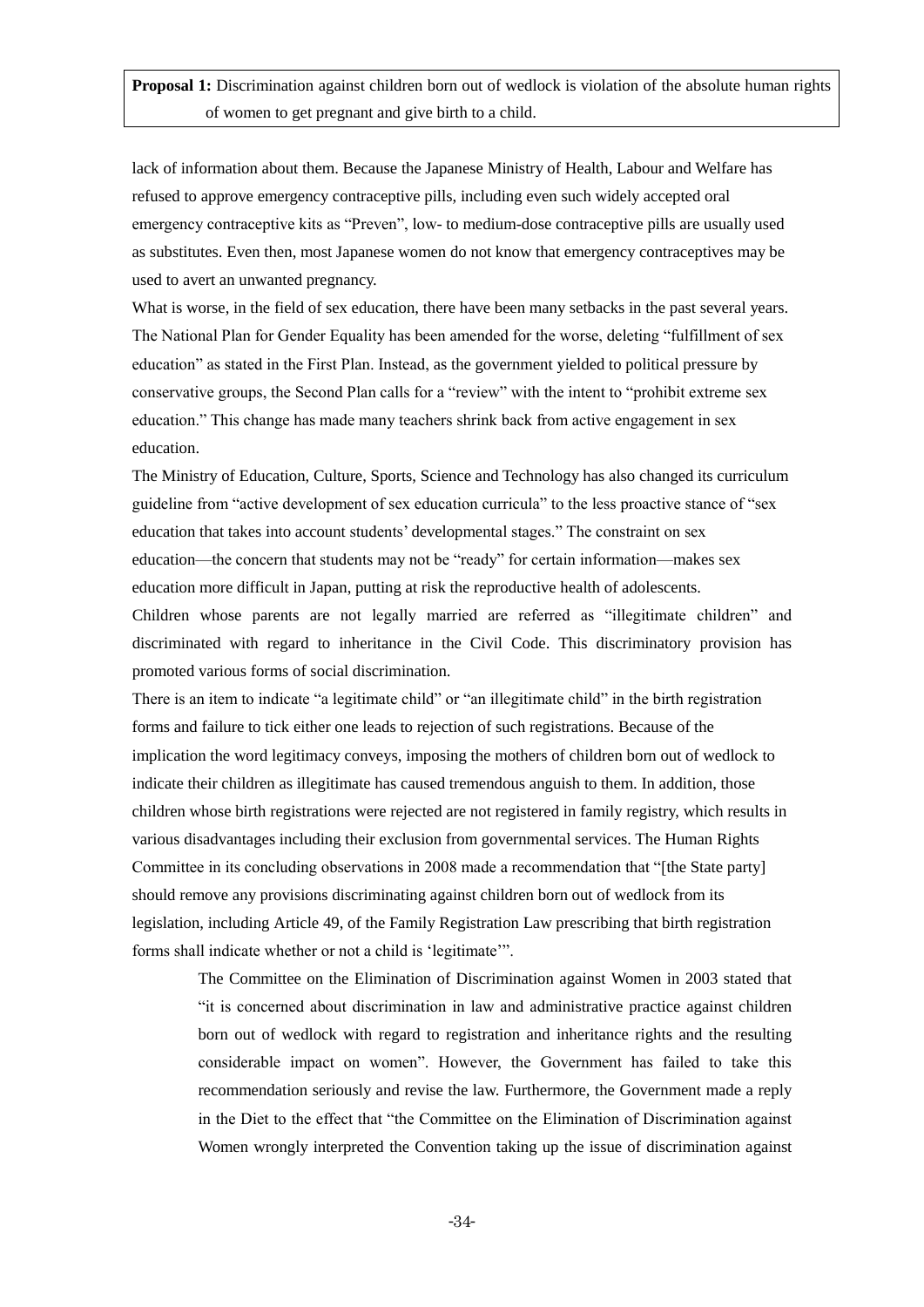children born out of wedlock with regard to inheritance as discrimination against women since there is no discrimination between a boy child and a girl child with regard to inheritance rights."

In spite of the fact that the existing discrimination in the Civil Code and the Family Registration Law in Japan not only has directly imposed considerable disadvantages on the mothers of children born out of wedlock but also promoted social discrimination, the Government has left such situation and taken no human rights awareness raising measures on the social discrimination against those children and their mothers.

The Government has ignored the recommendation of the Committee on the Elimination of Discrimination against Women by denying discrimination against children born out of wedlock as discrimination against women. But discrimination against children born out of wedlock is violation of the absolute human rights of women to get pregnant and give birth to a child. It is clear from the fact that the Nairobi Forward-Looking Strategies adopted by the Third World Conference on Women in 1985 explicitly stated that "legal or other appropriate provisions should be made to eliminate discrimination against single mothers and their children".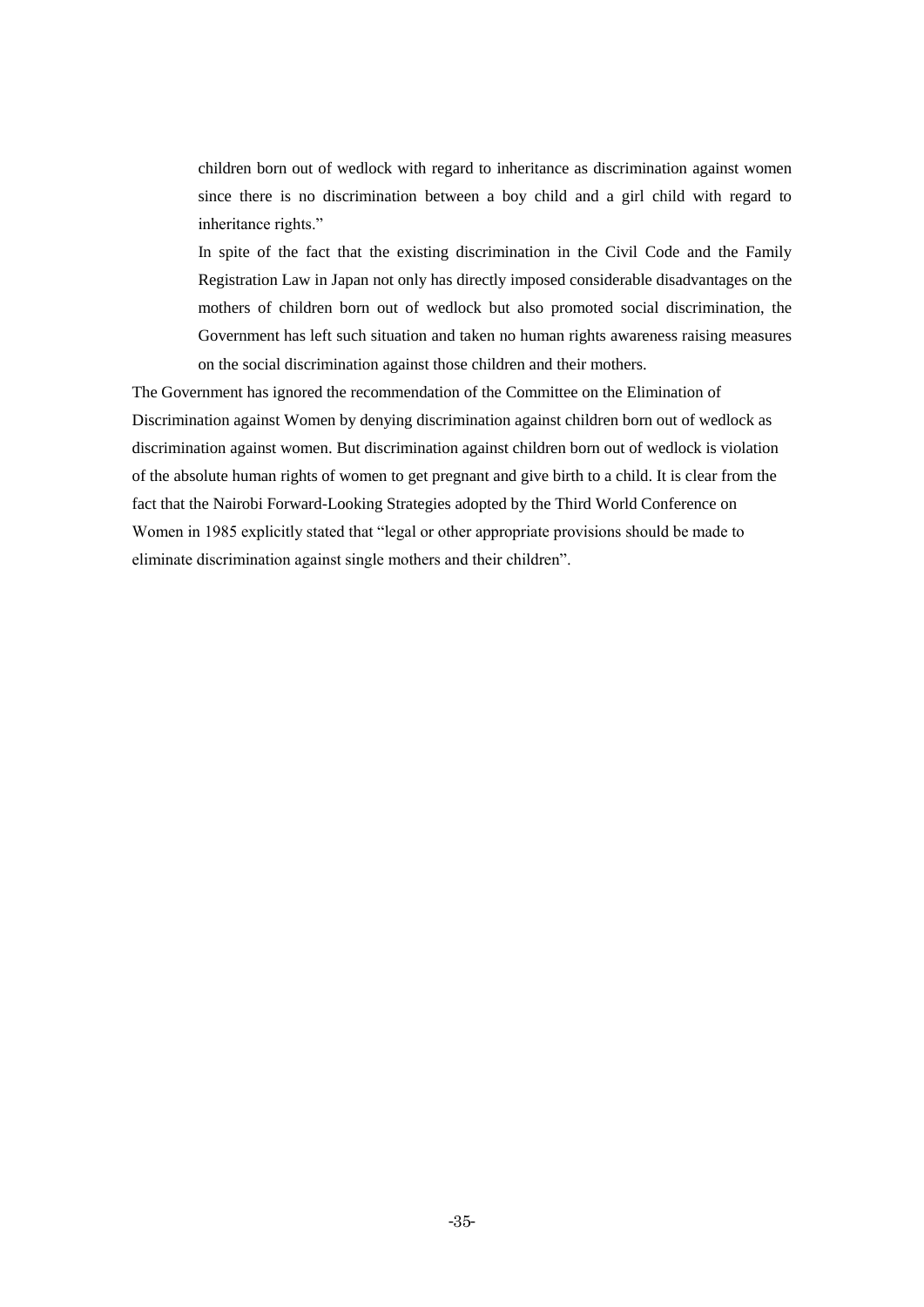**Proposal 2**: The issue of Japan's military sexual slavery, the so-called "comfort women" issue, should be taken up as one of the principal issues for the review of Japan"s report.

1. In the concluding observations of the last report, the Committee recommended that "the State Party endeavour to find a lasting solution for the matter of "wartime comfort women"". However, the government report merely describes the projects of the Asian Women"s Fund and does not refer to any new measures the concluding observations requested. The AWF, whose projects were directed only to a limited number of victimized countries, dissolved in March 2007. Further, the government report neglects the fact that the bills for the government to provide apology and compensation to the survivors on the government's own responsibility, have been submitted to the Diet in vain several times.

2. After the last review of the Committee, several UN and other international human rights organizations including the Committee against Torture (CAT), the Human Rights Committee (CCPR), the Universal Periodic Review of Human Rights Committee (UPR) and the ILO, have made recommendations over the "comfort women" issue. Several parliaments, including the United States, the Netherlands, Canada, ROK, Taiwan and the European Union, passed resolutions calling on the Japanese government to seek solutions for the issues of "comfort women". In particular, CCPR issued concrete recommendations on the issue, referring to matters including the acceptance of legal responsibility, apology that is acceptable to the majority of victims, prosecution of perpetrators, legislative and administrative measures for compensation, educating the general public, and the refutation and sanction for denial<sup>4</sup>. In response, the Japanese government issued an official statement that "a recommendation [of the committee] is not legally binding and is not such that it is a duty for a State party to the International Covenant on Civil and Political Rights to adhere to."<sup>5</sup>. This attitude of the Government of Japan is a denial of the efforts of the international community to improve human rights situations through the UN human rights mechanisms.

3. Nine out of the ten claims filed by "comfort women" survivors at Japanese courts against the Government of Japan for apology and state compensation have been finally dismissed by the Supreme Court, thus exhausting domestic remedies. Unless the Government of Japan takes new measures, the victims are left unremedied, and the issue is kept unresolved without Japan acting according to its international obligations under the Convention. Eighteen years have passed since the first victims spoke out. The survivors are now of very senior age and many of them have passed away<sup>6</sup>. There is an urgent need for the Committee to take up this issue once again in its periodic review of Japan"s report, and further clarify the kind of measures to be taken by the government of

-

<sup>4</sup> Concluding observations of the Human Rights Committee. Para. 22. Human Rights Committee Ninety-fourth session, Geneva, 13-31 October 2008. (CCPR/C/JPN/CO/5)

<sup>&</sup>lt;sup>5</sup> The Cabinet's response in writing on January 13, 2009, to the official inquiry in writing form MP Tanioka. 6 e.g. In ROK, out of 234 survivors registered, 141 survivors passed away. In Taiwan, out of 58, 38 survivors

passed away, as of March 2009.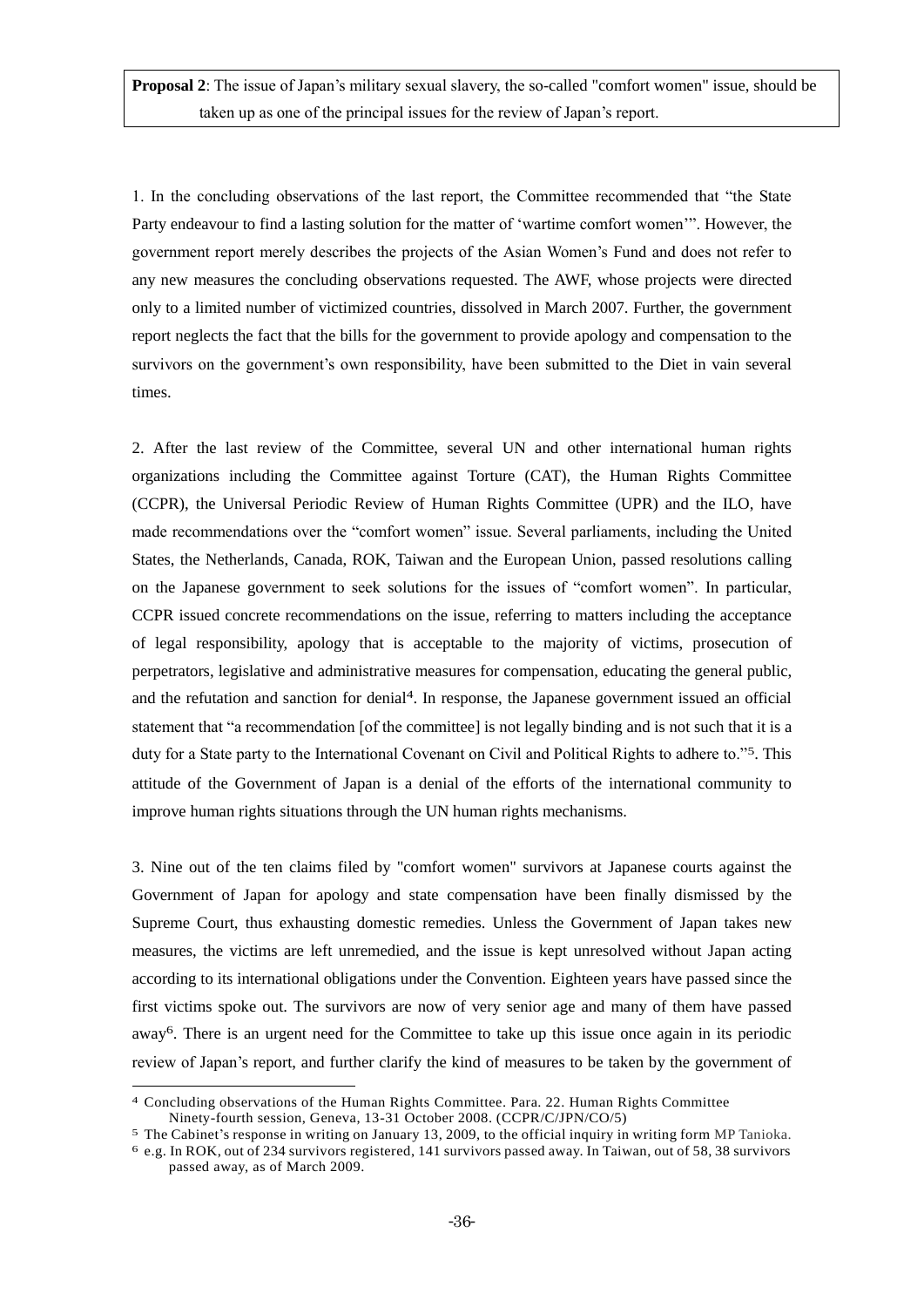Japan that the committee called for in its previous concluding observations of 2003.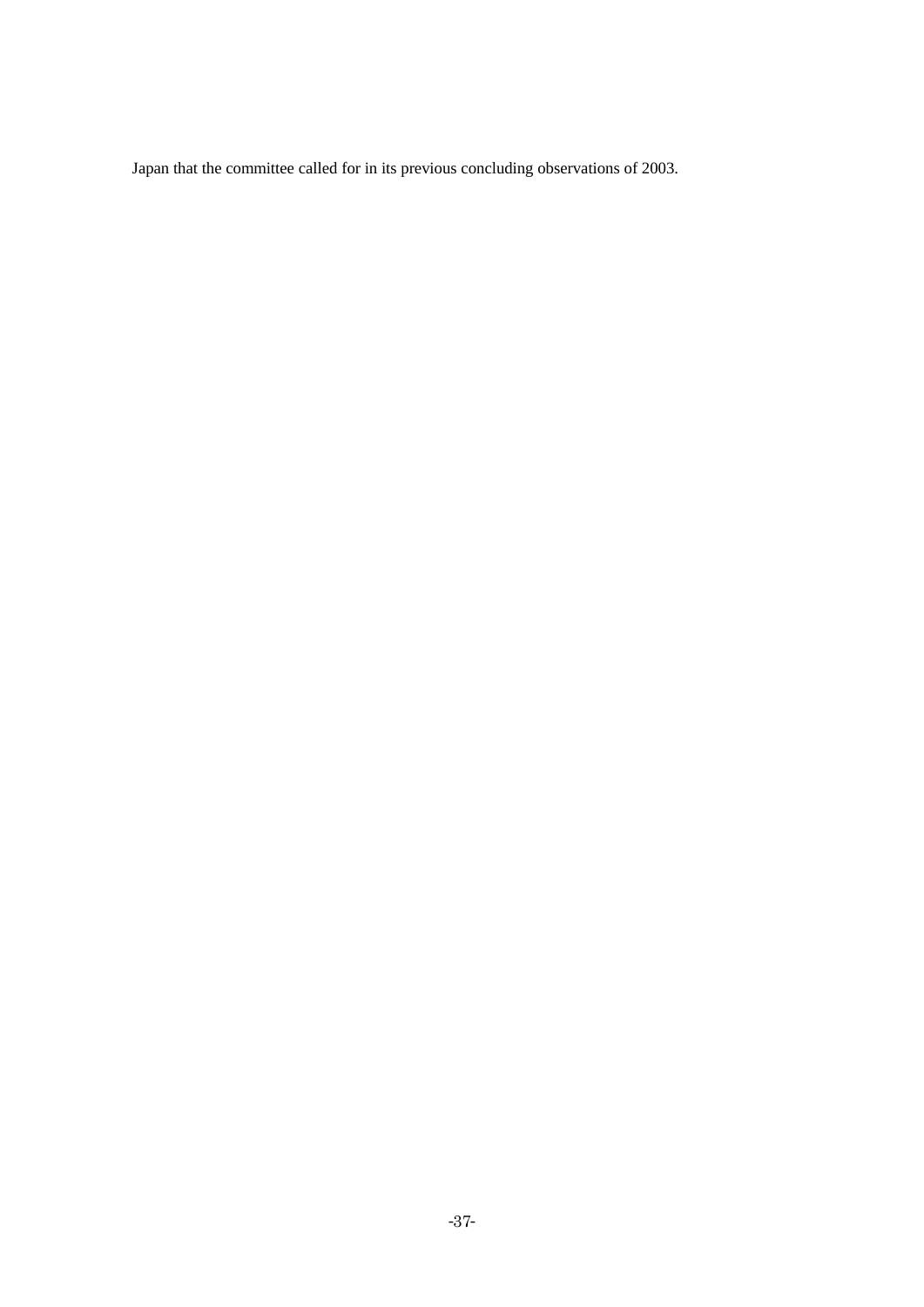**Proposal 3**: The Japanese government should implement policies to recognize the multiple discrimination faced by women with disabilities and to protect their human rights. In particular, it should work to eliminate domestic violence against them and provide compensation for forced sterilization. To do this, it must conduct surveys of persons with disabilities and compile statistics disaggregated by gender.

The section on "Measures for Women with Disabilities" in the government's report actually contains nothing at all dealing with women with disabilities. In fact, it is difficult to find any policy at all. Article 6 of the Convention on the Rights of Persons with Disabilities, expresses a clear recognition that women and girls with disabilities are subject to multiple discrimination and calls for appropriate measures to guarantee them the exercise and enjoyment of the human rights. The situation in Japan is far from this ideal.

The Japanese government's surveys on the situation of persons with disabilities do not publish gender-disaggregated data. As a result, the government cannot grasp the problems of women with disabilities, and cannot implement necessary policies. In 1991, the UN Committee on the Elimination of Discrimination against Women recommended that State Parties provide information on women with disabilities and on measures taken to deal with their particular situation (General Recommendation 18). In 2003, the Committee, in its recommendation (A/58/38(SUPP)) to the Japanese government, following Japan"s fourth and fifth periodic reports, called on it to collect and analyze data disaggregated by gender and age. However, the Japanese government has yet to comply.

No progress has been made in preventing domestic violence against women with disabilities, grasping the reality to protect victims and make physical and psychological recovery possible, and making consultations and shelters accessible to persons with disabilities. Nothing has been done to provide women who have disabilities with educational, work and income opportunities to gain independence, which is necessary to the prevention of and recovery from abuse.

The Eugenic Protection Law, which was in force until 1996, included provisions for the sterilization of people with disabilities without consent, and 16,520 people were subjected to this provision by 1994, 68% of them women. It is possible that illegal sterilization is still carried out today. The UN Human Rights Committee issued a recommendation to the Japanese government in 1998 calling for the provision through law of the right to compensation for women with disabilities who had been subjected to forced sterilization (Concluding Observations, CCPR/C/79/Add.102, paragraph 31). However, the government failed to adopt the required legal measures, and has neither carried out investigations nor provided compensation.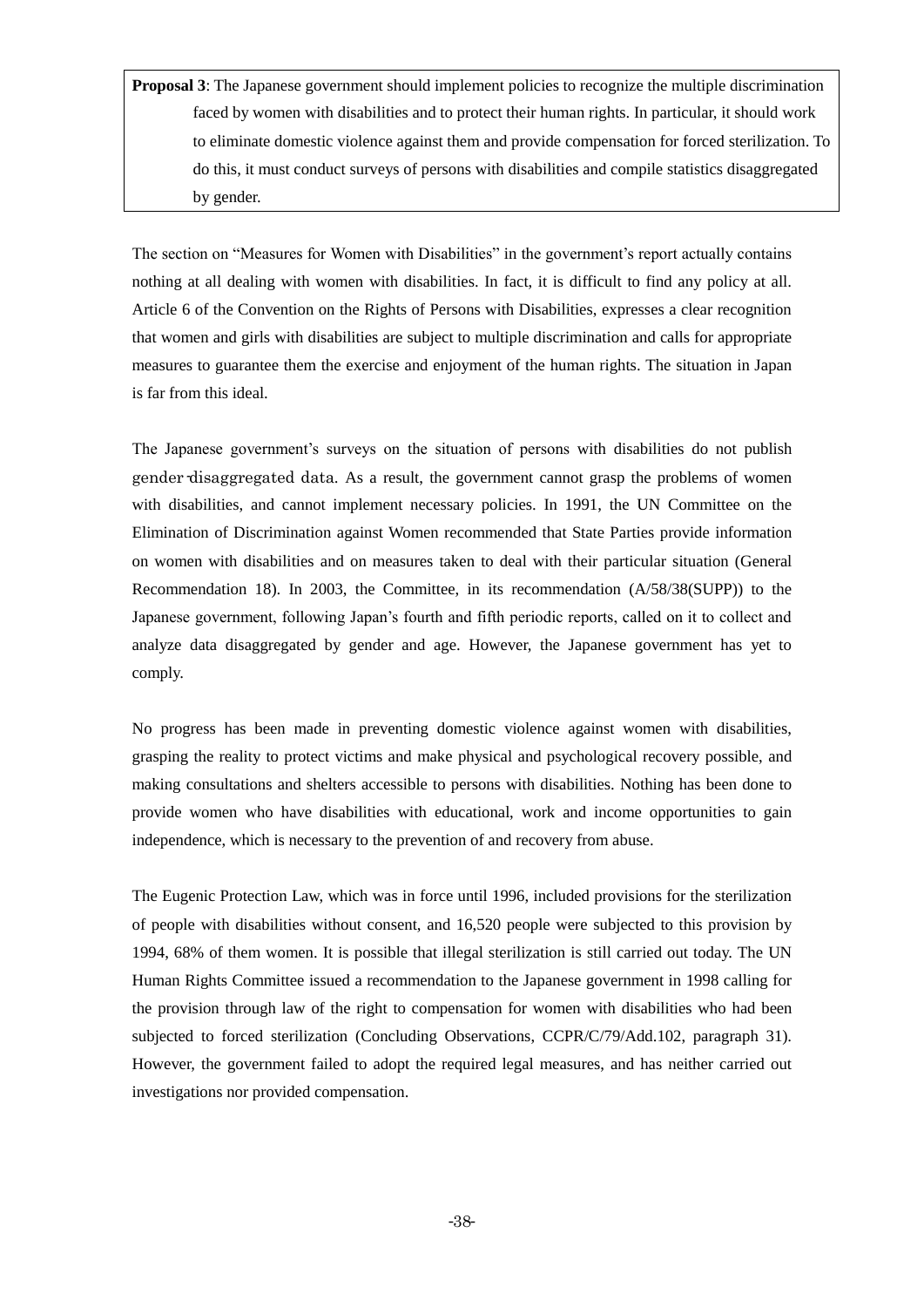1. The National Second Plan for Gender Equality does not [stipulate](javascript:goWordLink(%22stipulate%22)) any guarantee of reproductive rights, and the policies of the Japanese government have made light of the rights of women to make choices regarding her own body.

The Maternal Protection Law requires a woman who wants an abortion to obtain the authorization of her male partner. But while both the woman and her partner are parties to the application for an abortion, only the woman may be punished by the Penal Code for having an abortion without the consent of her partner, which is clearly discriminatory.

The above-mentioned article of the Maternal Protection Law should be abolished because it also violates Article 16 of the Convention, which guarantees equal rights for women in all matters relating to marriage and family relations, and Clause 14 of General Recommendation 24 of the CEDAW, which prohibits State parties from restricting women's access to health services or to the clinics that provide those services on the ground that women do not have the authorization of husbands, partners, parents or health authorities.

Although 15 years have passed since the ICPD, not only the concept but also the term "reproductive health/rights" has not become widely recognized in Japan. What is worse, due to political pressure by right wing groups, it is becoming increasingly more difficult to use the term ""reproductive rights."

However, the Japanese government should undertake a drastic reform of the Maternal Protection Law and th[e Maternal](javascript:goWordLink(%22Maternal%22)) [and](javascript:goWordLink(%22and%22)) [Child](javascript:goWordLink(%22Child%22)) [Health](javascript:goWordLink(%22Health%22)) [Act](javascript:goWordLink(%22Act%22)) from the standpoint of reproductive health/rights and the rights of women to make choices regarding her own body. The Japanese government also needs to develop policies to increase awareness of and respect for ""reproductive health/rights," especially in the field of education.

2. The Japanese government has not [fulfille](javascript:goWordLink(%22fulfill%22))d its [responsibilities](javascript:goWordLink(%22responsibilities%22)) or borne its share of [costs](javascript:goWordLink(%22cost%22)) to ensure safe motherhood. The [Ministry](javascript:goWordLink(%22Ministry%22)) [of](javascript:goWordLink(%22of%22)) [Health,](javascript:goWordLink(%22Health%22)) [Labour](javascript:goWordLink(%22Labour%22)) [and](javascript:goWordLink(%22and%22)) [Welfare](javascript:goWordLink(%22Welfare%22)) has continued to deny coverage for pregnancy and delivery under the national health insurance system on the grounds that they are not diseases.

Even for antenatal checkups, which are necessary for safe delivery, the Japanese government does not cover all the expenses, and municipalities have discretion over the [number](javascript:goWordLink(%22number%22)) [of](javascript:goWordLink(%22of%22)) [antenatal](javascript:goWordLink(%22times%22)) checkups and [amount](javascript:goWordLink(%22amount%22)) [of](javascript:goWordLink(%22of%22)) [subsidies,](javascript:goWordLink(%22subsidies%22)) so that there is considerable disparity in services and costs depending on where one lives. Some women cannot afford or access antenatal health services, so that a high-risk delivery results. There have even been [fatali](javascript:goWordLink(%22fatal%22))ties among pregnant women who needed emergency obstetric care but were refused by hospitals.

Furthermore, women who can not afford to pay [health](javascript:goWordLink(%22health%22)) [insurance](javascript:goWordLink(%22insurance%22)) have difficulty access to medical services, even when they suffer from complications relating to pregnancy and delivery. Most are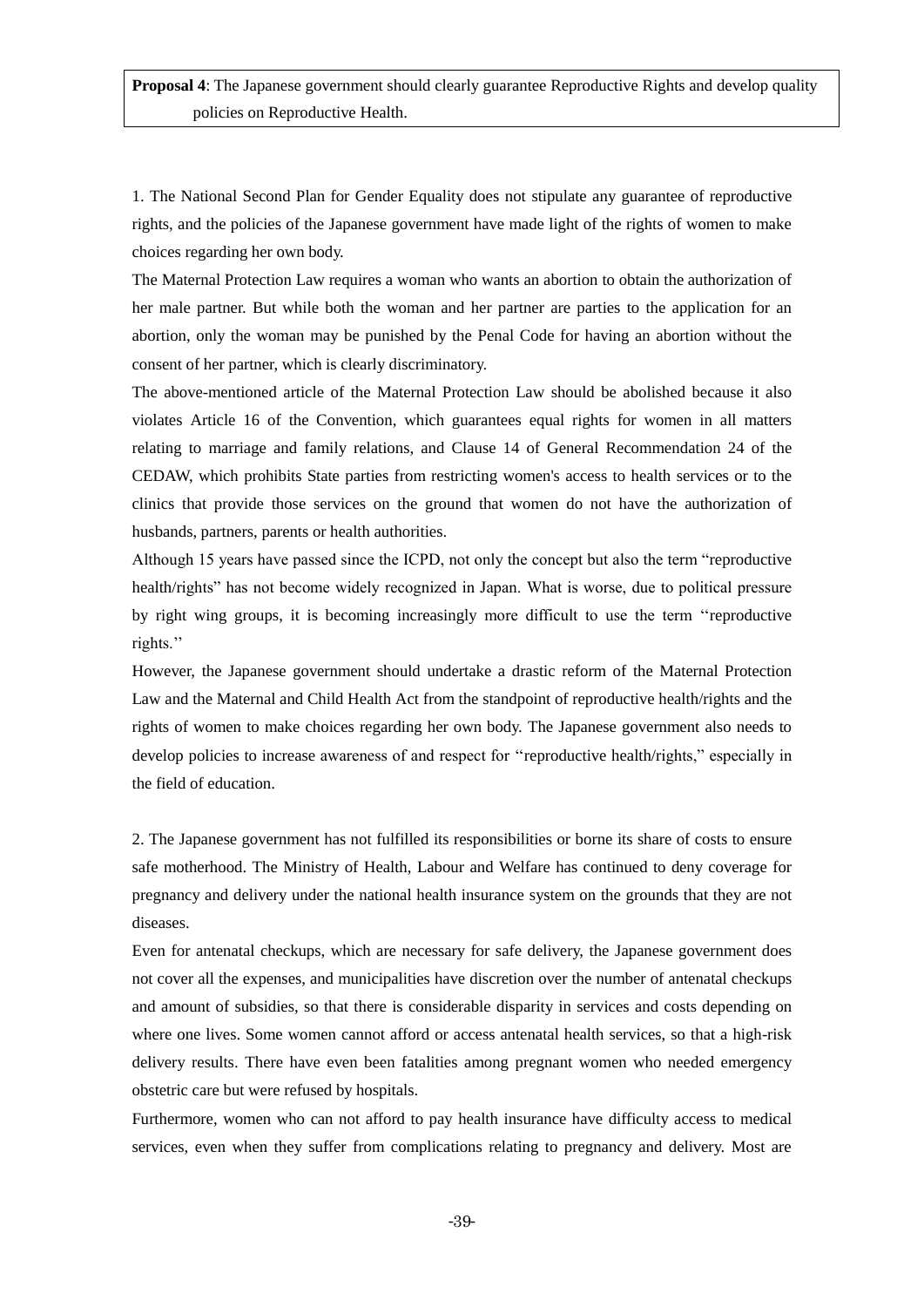[low-income](javascript:goWordLink(%22low-income%22)) earners or are foreigners [of](javascript:goWordLink(%22of%22)) [illegal](javascript:goWordLink(%22illegal%22)) [residency.](javascript:goWordLink(%22residency%22)) Even a woman who is covered by the national health insurance only receives a [lump-sum](javascript:goWordLink(%22lump-sum%22)) [allowance](javascript:goWordLink(%22allowance%22)) [for](javascript:goWordLink(%22for%22)) [childbirth;](javascript:goWordLink(%22childbirth%22)) all other [expenses](javascript:goWordLink(%22expenses%22)) relating to delivery are her [own](javascript:goWordLink(%22own%22)) responsibility.

Less than half of working women are full-time and permanent [employees,](javascript:goWordLink(%22employment%22)) which means that the majority of women are not covered by a social security scheme. There have also been many cases in which women were fired or terminated at the end of a fixed-term labor contract, immediately after informing the employer that they were pregnant, which [illustrates](javascript:goWordLink(%22illustrate%22)) that there is little guarantee of reproductive health rights in the workplace.

In response to the declining birth rate, the Japanese government enacted a law in 2003 defining its basic countermeasures. However, this law and related national policies neglect the rights of women to make their own decisions in matters affecting their lives and reproductive health. While urging women to bear more children, the government has failed to address many problems such as [insufficient](javascript:goWordLink(%22insufficient%22)) [perinatal](javascript:goWordLink(%22perinatal%22)) services, [insufficient](javascript:goWordLink(%22insufficient%22)) [support](javascript:goWordLink(%22support%22)) [for](javascript:goWordLink(%22for%22)) [child](javascript:goWordLink(%22child%22)) [raising,](javascript:goWordLink(%22raising%22)) the acute [shortage](javascript:goWordLink(%22shortage%22)) [of](javascript:goWordLink(%22of%22)) [obstetricians](javascript:goWordLink(%22obstetrician%22)), and [refusals](javascript:goWordLink(%22refusal%22)) [by](javascript:goWordLink(%22of%22)) hospital emergency rooms to accept women needing obstetric care.